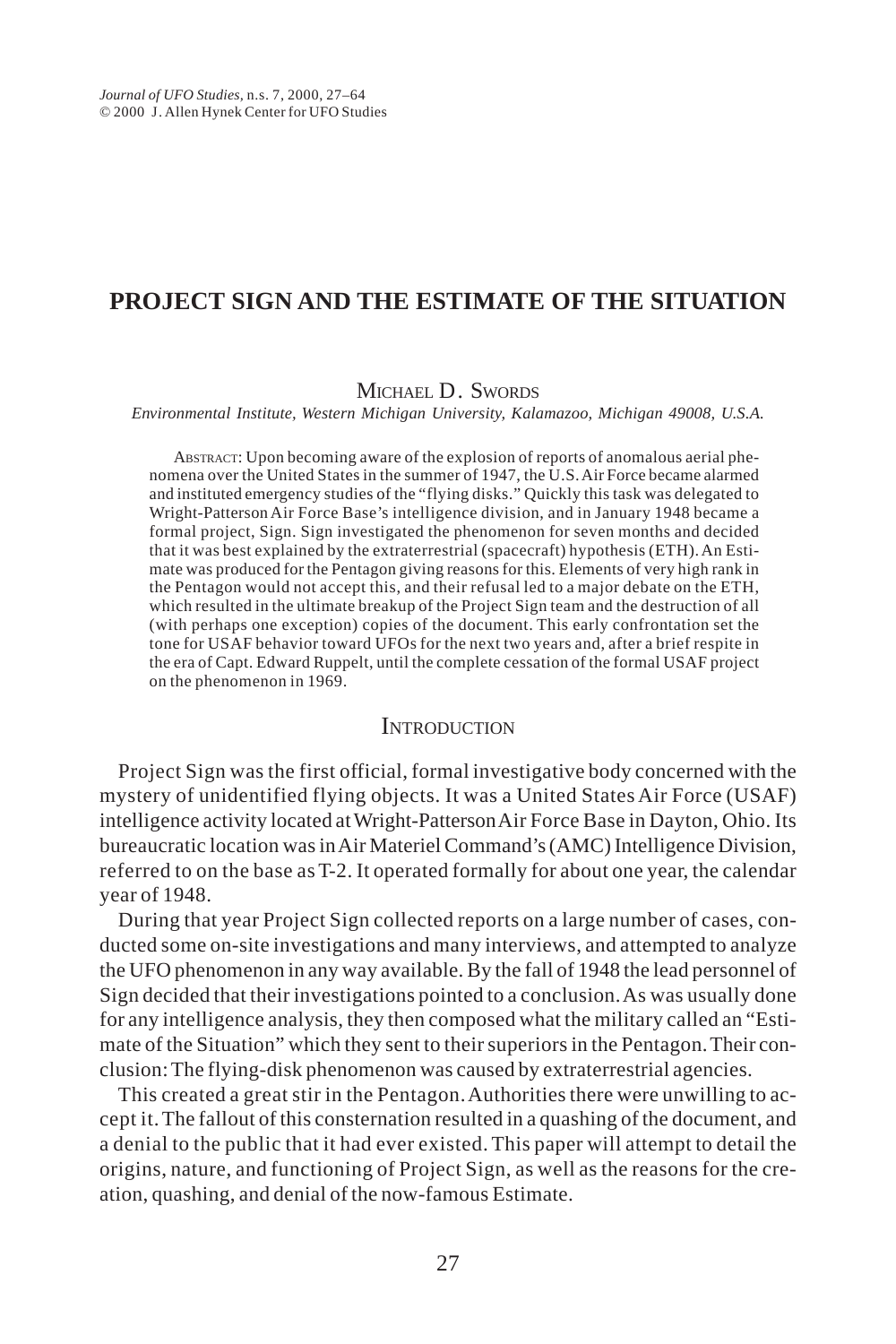#### THE SUMMER OF 1947

The June 24, 1947, sighting of nine disks near Mt. Rainier, Washington, by Idaho businessman Kenneth Arnold started a flurry of reports that began the modern era of UFO sightings. At first, the military did not take these reports too seriously, but they changed their minds considerably in about one week's time. This change of attitude was due to the continued stream of disk reports, many by their own pilots and personnel. In fact, the first week of July 1947 had created considerable excitement within the offices of the Pentagon, with the Air Force Directorate of Intelligence scrambling to make sense of these mysterious overflights and enlisting the aid of their bases, other services, and the FBI (Fitch, 1947).

Gen. George McDonald was director of intelligence for Chief of Staff Gen. Carl Spaatz. But he and Spaatz seemingly played no role in this story. The real energy at the top of the Air Force's command seems to have been Spaatz's junior executive and incoming replacement, Gen. Hoyt Vandenberg. McDonald, too, seemed to be slipping toward retirement as well as his World War II mentor and friend, and much of the action at the Directorate was handled by his executive officer, Brig. Gen. George Schulgen. McDonald and Schulgen presided over the Directorate when it was adjusting to postwar changes and the newness of the Air Force itself (soon to achieve formal independence from the Army).

The Directorate had several divisions of which two played major roles regarding UFOs.1 The primary offices at the Pentagon involved those of the Directorate of Intelligence (AFOIN) and certain locations in the two other divisions, the Air Force Office of Intelligence Requirements (AFOIR) and the Air Force Office of Air Intelligence (AFOAI).

The former had more of a service function, and included the important Collections branch (AFOIR-CO). In this office we find the executive officer, Col. Robert Taylor, and his right-hand man and chief collector of UFO information, Lt. Col. George D. Garrett. Acting Chief Garrett would stay in this position at least to the end of 1949. He would be a veteran source of continuity through this early UFO era, and a person in sympathy with the idea that the flying disks were real, technological objects. AFOIR seems to have been a source of individuals sympathetic to taking UFOs seriously, as it included not only Garrett and Taylor, but Col. Frank Dunn in the main office (who would become Captain Ruppelt's open-minded superior at Wright-Patterson) and Col. (then Major) W. A. Adams of the Documents and Dis-

<sup>&</sup>lt;sup>1</sup> All offices had letter designators, the "alphabet soup" of military focal points, and these were in the process of changing. I'll give the designators that applied through most of this early UFO period as examples of the relevant organizational structure. In the summer and fall of 1947, USAF used a set of designators beginning with "AFB" for the Pentagon and "TSD" for the T-2 intelligence office at Wright-Patterson. These designators all changed in about December 1947, were tweaked again by early 1950, and totally changed again by the time Project Blue Book Director Capt. Edward Ruppelt took over in late 1951. I give the structural designators for the late 1947–1950 period below. The *real* organizational format seems to have remained essentially the same.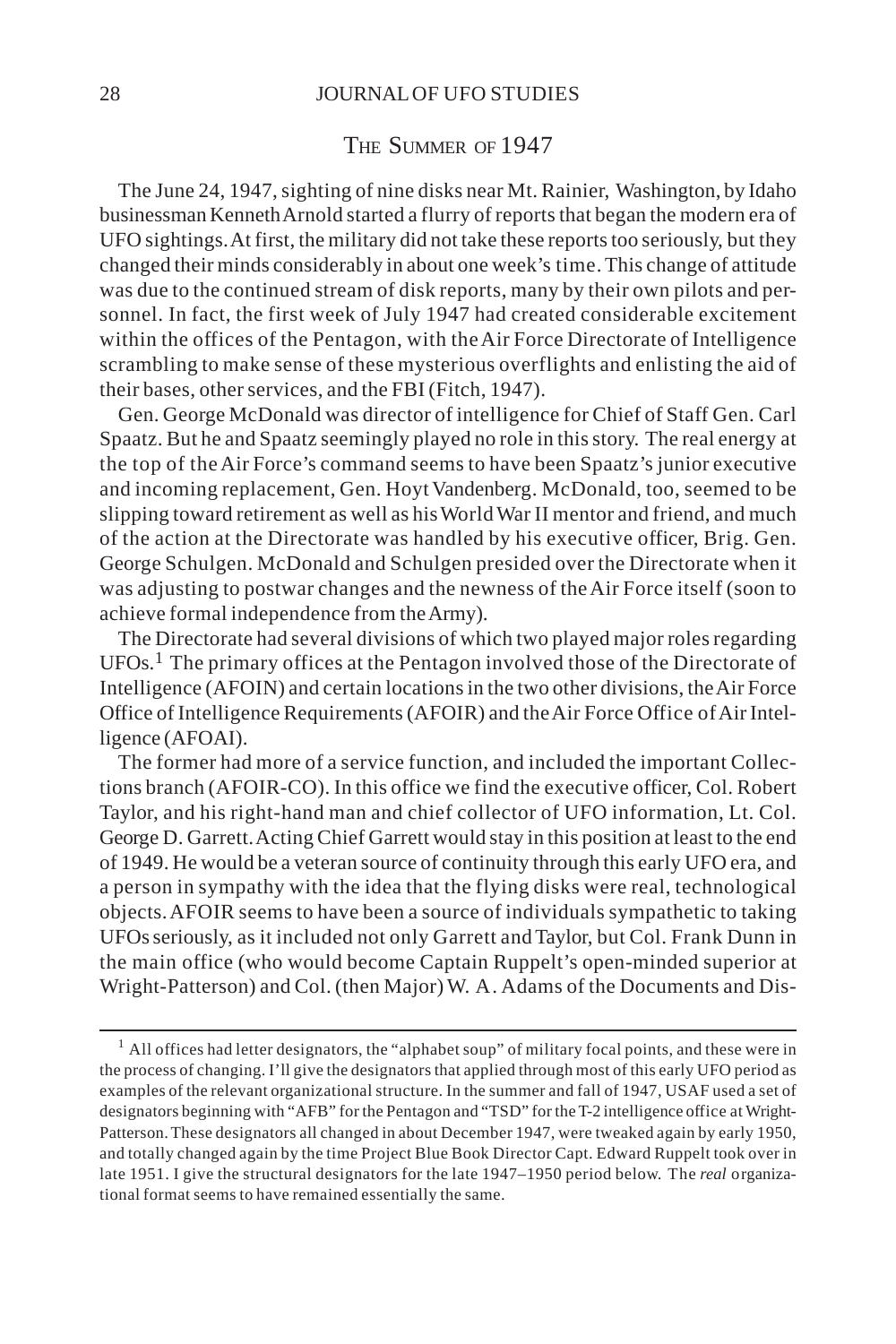

The Pentagon's Directorate of Intelligence was undergoing a reorganization in 1947– 1952. Much change also occurred in the executive positions of AFOIN, AFOAI, and its branches. The chart below is representative of the type of structure and staff as it was in the 1948 Project Sign period.



semination office (who as Maj. Dewey Fournet's boss in the Pentagon would become a strong proponent of the extraterrestrial hypothesis in 1952. (Fournet was the Pentagon's chief UFO officer in 1952.)

On the other side at the Pentagon was Air Intelligence. This was more an analysis division. From its Defensive Air branch (AFOAI-DA) and certain elements in the main office and Air Estimates (AFOAI-AE) came consistently negative views about the flying disks, particularly about the extraterrestrial hypothesis but to some degree even to their existence at all. AFOAI-DA seems to have been in part almost a spindoctoring office, fixated on manipulating analyses and conclusions to have the proper effect and appropriate action. This was the realm of the saucer-killing Maj. Aaron J. (Jerry) Boggs and Col. E. H. Porter, a very supportive superior who became director of estimates. Boggs stayed in this position a long time and Porter was still there in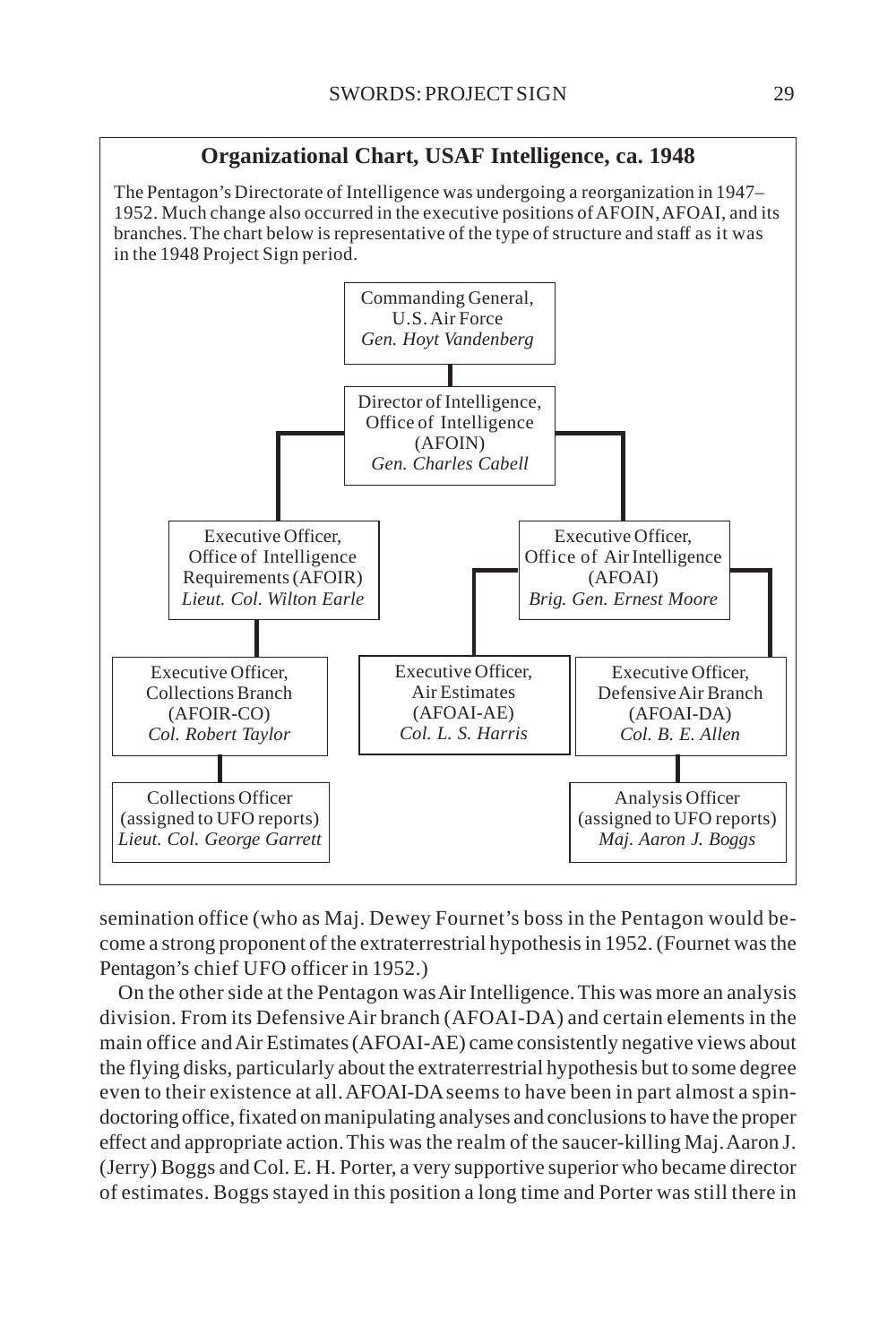# **Organizational Chart, USAF Air Materiel Command, ca. 1948**

Like the USAF Directorate of Intelligence, the Intelligence Division at AMC went through major restructuring in 1947–1952. The partial organizational chart below is generally accurate for 1948, the year that Project Sign formally existed.



1952. The Pentagon was a split house on UFOs from the beginning.

At Wright-Patterson AFB, the Commanding General of AMC Nathan Twining presided over the USAF's technical research and development operation (called T-3, or AMC-Engineering), as well as the technical intelligence group MCIA, or T-2. These two functions were in separate parts of the base: T-3 engineering was on Wright Field, and T-2 intelligence was tucked away in an outer area of Patterson. T-2 could call upon T-3 labs and experts for help with analysis of reports.

The director of intelligence at AMC was Col. Howard M. McCoy. An excellent engineer (known as "Mr. Propeller" in his prewar days in the engineering division), McCoy was also an experienced intelligence man, having done fieldwork in Europe to bring back the remains of German aviation technology and some of their techni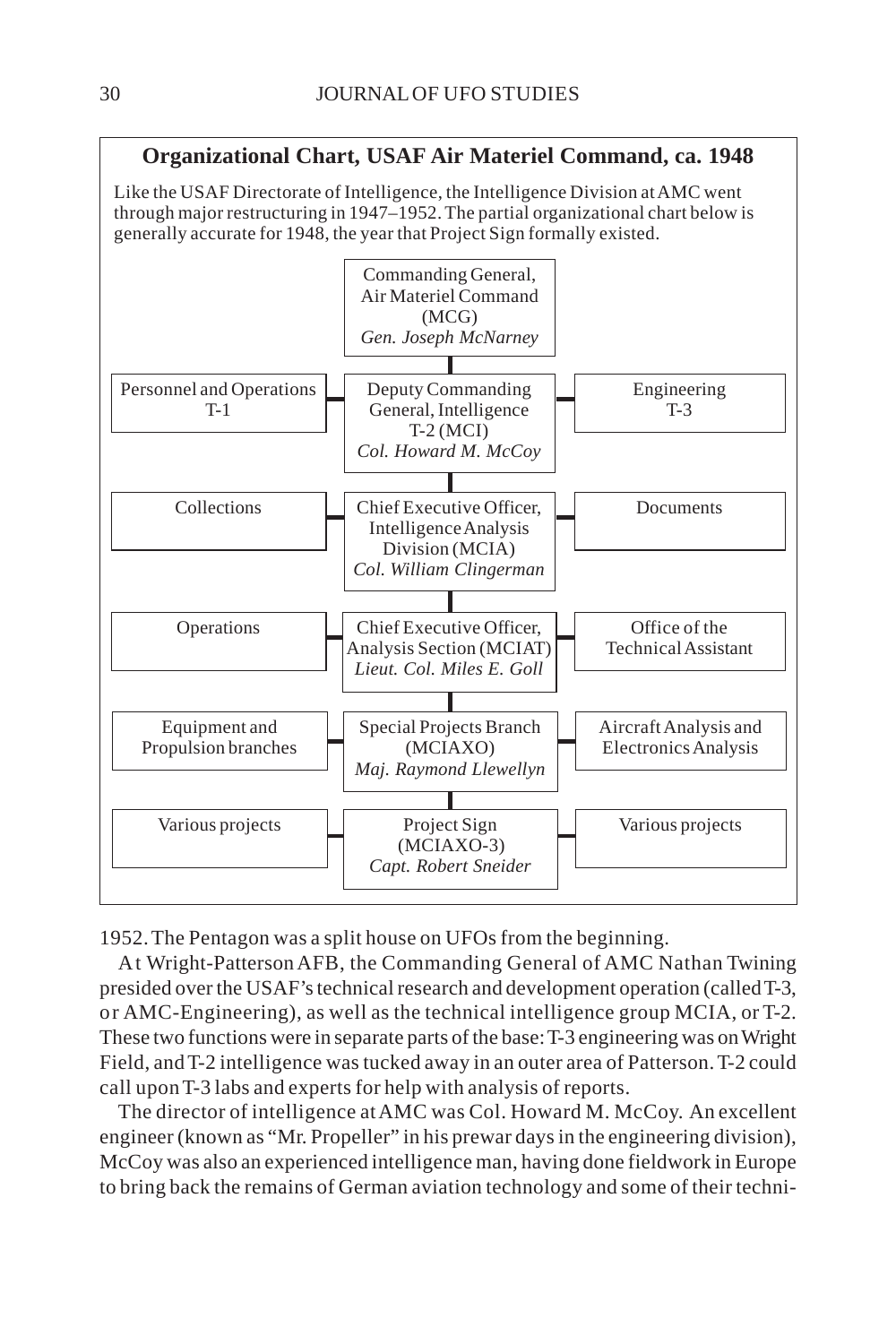cal libraries. McCoy's intelligence division was set up to analyze reports of a potential or real enemy's air power. The main part of the operation was the intelligenceanalysis division (MCIA: Material Command Intelligence Analysis). This group's executive officer was Col. William Clingerman, a fine engineer and intelligence officer who personally investigated what was perhaps the first instance where Wright-Patterson was ordered by the Pentagon to send personnel to the site of a UFO case, at Harmon Field, Newfoundland.

MCIA was broken into two sections: MCIAT (the technical analysis section) and MCIAO (the operations section). Under MCIAT were several branches (e.g., aircraft analysis, foreign liaison, guided missiles, special analysis, and special projects). The latter branch was a catchall office where ad hoc projects could arise. It would become the location of the flying-disk team, Project Sign. These offices were fairly fluid with regard to the actual work of their staff. Many officers signed off on documents as "acting chief" of MCIAT and for Clingerman as MCIA. Albert Deyarmond, a friend and war colleague of McCoy, worked out of Clingerman's office, was assigned to Project Sign, and could be seen writing letters and signing off for officers all up and down the T-2 structure.

But in the summer of 1947 the formal operation called Project Sign was not yet in existence. Reports of flying disks were coming from everywhere, but the investigation of these reports was disorganized. The Pentagon, through Schulgen, responded first as the natural focal point. AFOIR-CO was given the initial responsibility in the person of Lt. Colonel Garrett. He, Taylor, and Schulgen began to try to get their bases to investigate notable cases and forward the reports. They also enlisted the FBI, who assigned Special Agent S. W. Reynolds as the liaison. They began working furiously on this throughout July, involving Wright-Patterson now and then by direct communication with McCoy.

As July wore on into August, Garrett, Schulgen, and Reynolds became confused by a lack of interest and pressure emanating from the high echelons of the Pentagon. The previous year they had gone through an investigative furor about a subject that they considered to be similar to the flying discs, when hundreds of "ghost rocket" reports came out of Sweden and other European countries. In 1946, the top brass had exerted continuous pressure to find an answer, but now it had gone completely quiet. This puzzling void has been termed "the silence from topside." It was very peculiar to Garrett and the FBI. Their mutual suspicion was that the very highest officials knew what this phenomenon was already (Swords, 1991).

### THE RESPONSE TO THE SILENCE

Agent Reynolds felt that it was a waste of personnel and resources to engage in a nationwide goose chase to find out what the Pentagon high brass already knew. Garrett agreed: It was no more useful for the USAF to waste its time. Garrett and Schulgen decided to place the issue squarely before the people who should know. They were certain that the response would be: "Yes, fellows, we believe that we do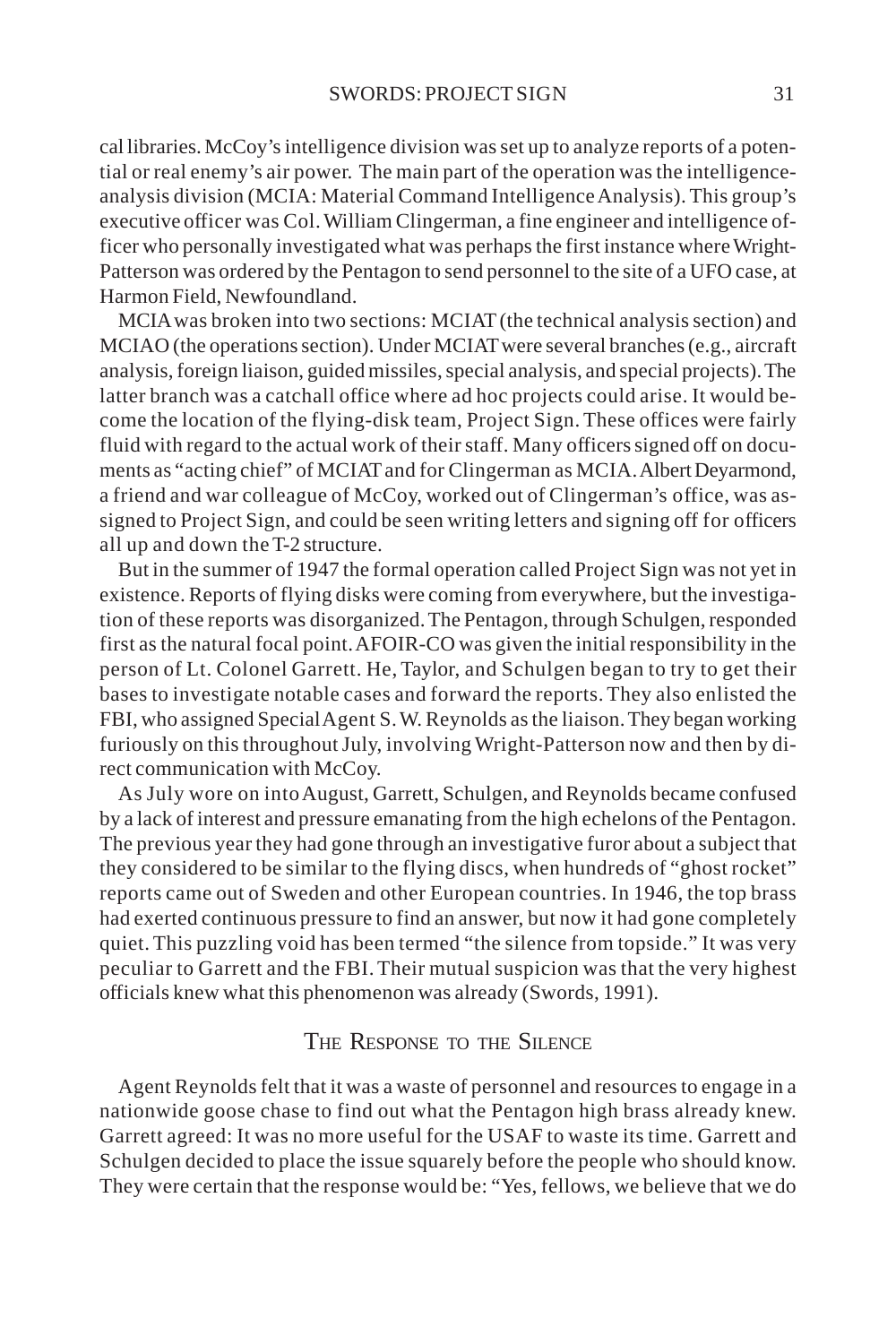understand precisely what these disk reports are all about, and you really don't need to pursue it any longer." Instead, the chain of communications would ultimately lead to the establishment of Project Sign.

Garrett decided to broach this question of the wild goose chase in concert with a preliminary intelligence Estimate on the nature of the disks that he would write. During late July 1947, Garrett had collected and sifted his flying-disk case reports and selected 16 (two more were added later) from which to make his Estimate. We can visualize him sitting at his desk in the Pentagon, the case reports spread out before him ordered by date, marking each front page with a large circled number, and beginning to extract the pattern that he saw. What Garrett concluded in this first informal USAF Estimate was as follows (see Appendix 1 for the full text):

From detailed study of reports selected for their impression of veracity and reliability, several conclusions have been formed:

- (a) This "flying saucer" situation is not all imaginary or seeing too much in some natural phenomenon. Something is really flying around.
- (b) Lack of topside inquiries, when compared to the prompt and demanding inquiries that have originated topside upon former events, give more than ordinary weight to the possibility that this is a domestic project, about which the President, etc. know.
- (c) Whatever the objects are, this much can be said of their physical appearance:
	- 1. The surface of these objects is metallic, indicating a metallic skin, at least.
	- 2. When a trail is observed, it is lightly colored, a Blue-Brown haze, that is similar to a rocket engine's exhaust. Contrary to a rocket of the solid type, one observation indicates that the fuel may be throttled which would indicate a liquid rocket engine.
	- 3. As to shape, all observations state that the object is circular or at least elliptical, flat on the bottom and slightly domed on the top. The size estimates place it somewhere near the size of a C-54 or a Constellation.
	- 4. Some reports describe two tabs, located at the rear and symmetrical about the axis of flight motion.
	- 5. Flights have been reported, from three to nine of them, flying good formation on each other, with speeds always above 300 knots.
	- 6. The discs oscillate laterally while flying along, which could be snaking. [Garrett, 1947]

Garrett's 16-case (later 18-case) study was reported to the FBI and to his superiors in Schulgen's office. They then began using the study to query the research and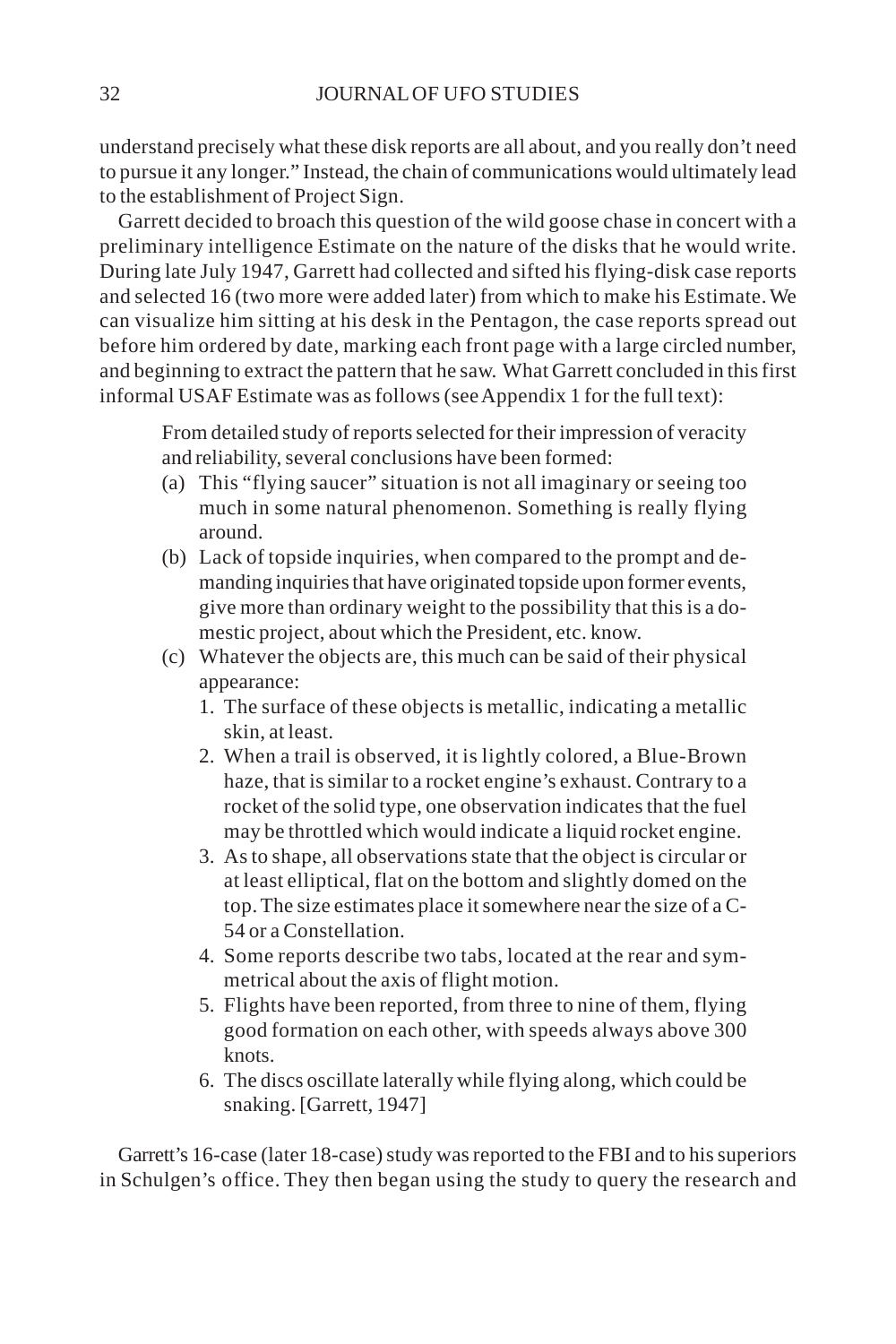development areas of the armed services: Are these devices our own technology? Are we flying them? Everyone, including USAF Chief of Research and Development Gen. Curtis LeMay, said no. Schulgen passed on LeMay's assessment. His exact words were:

A complete survey of research activities discloses that the Army Air Forces has no project with the characteristics similar to those which have been associated with the Flying Discs. [Schulgen, 1947a]

The FBI had contacted their sources in the Army and had received the same reply. We don't have similar documentation for the Navy, but the man who was to become the leading civilian UFO researcher of the 1950s and 1960s, retired Marine Major Donald E. Keyhoe, made his own inquiry of his personal friend, Adm. Calvin Bolster (naval chief of aeronautical research), and was also told that no such naval project existed (Keyhoe, 1950, p. 44).

This seemed peculiar—advanced technology flying in U.S. air space that none of the services was responsible for, and yet the very high brass not particularly nervous. Maybe there was something so new going on at Wright-Patterson that even LeMay hadn't yet been briefed. So, as a last resort, General Twining got the Garrett Estimate and the normal inquiry, probably in late August.

Twining passed the inquiry on to McCoy, Maj. Gen. Alden Crawford (chief of T-3), Gen. F. O. Carroll (director of research and development), Col. C. K. Moore (aircraft laboratory chief), Col. Russell Minty (power-plant laboratory chief), and Brig. Gen. Edgar Sorenson (Air Institute of Technology commander). They each studied Garrett's report, and held a conference on the disks sometime in mid-September. Twining reported the results to Schulgen (and thereby to Garrett and the FBI) on September 23, 1947 (Twining, 1947).

We don't have the polished Garrett report to compare with the Twining letter, but it appears that Twining's experts essentially agreed with Garrett's analysis. They added the observations that sound is rarely heard coming from the disks, and that their performance characteristics indicate that they are controlled objects. T-3 was of the opinion that something like this could be built with long-range but slow-speed capabilities, but it would be very expensive. AMC admitted ignorance of the nature of the disks, confirmed that they would continue to monitor reports, and suggested that an official project be formed to get to the bottom of the phenomenon. This was the last of the "we don't know" admissions. The Pentagon agreed that a formal project should be initiated.

# WRIGHT-PATTERSON AND THE GERMAN/SOVIET THEORY

When the Pentagon first involved AMC intelligence in the flying-disk problem (probably about mid-July), T-2 chief McCoy began thinking about the possibility of German aeronautical technology. This is shown in the following sequence of events documented in the USAF's Project Blue Book files: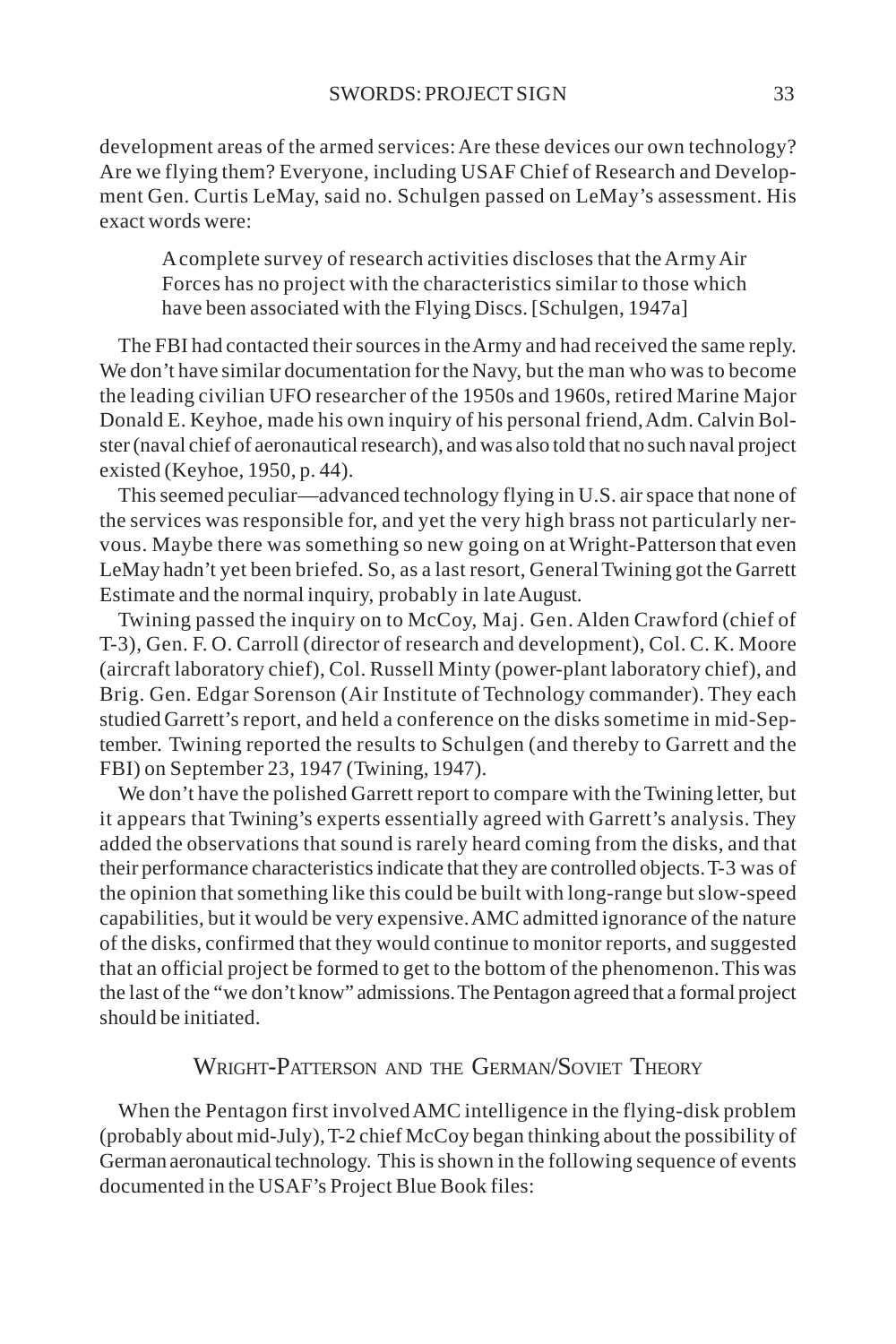1. On July 10, civilian workers at the air base at Harmon Field, Newfoundland, watched a disk-shaped object cut its way through the cloud cover and leave behind a powerful-looking "exhaust trail." Pictures were taken.

2. On July 16, a formal initial report was made by a base intelligence officer. This was followed by a more detailed report on July 21 that was sent to the Pentagon. (Note that Wright-Patterson was not yet considered any sort of focal point for disk reports.)

3. The Pentagon assessed the report and then got excited about it. Schulgen ordered McCoy (about July 28–29) to send a top-level assessment team to Harmon Field "immediately," and for them to go directly to him at the Pentagon afterwards.

4. McCoy's notes, possibly from a Pentagon phone call, indicate that his team had been asked earlier to do some assessment of these disk reports. He wrote, "What has Clingerman [his head of analysis at T-2] prepared?" and "What has Brentnall [chief of T-3 engineering] prepared?"

5. McCoy's notes also indicate his concern with German technology. "Interview Hugo Eckener. Goodyear. What L/A [lighter-than-air capability] does Russia have? German-Russian Type. What plans & potentialities?"

Nothing would be more natural than for McCoy to be concerned with German technology. His main job in 1945 had been retrieving it from German sites, and he had also helped bring back a huge German air technical library to Wright Field. Although it is said that he had nothing to do with Operation Paperclip (the placement of Nazi scientists in hi-tech U.S. labs), he obviously knew where these people were. And right in his own organization's library was the secret T-2 manual on the so-called Horten flying wings, the most radical of which had a distinct resemblance to the disks (USAF AMC, 1946).

Also working for McCoy in the T-2 analysis division was Alfred C. Loedding, a design engineer on loan from the T-3 engineering division. Loedding had long been interested in low-aspect and disk-shaped airplane designs, and had produced a couple himself (Loedding, 1948). He was intrigued with the disk reports, and was sure that such designs could be made to fly. He soon became McCoy and Clingerman's liaison to the Pentagon on these matters. By late August, McCoy seems to have already gotten the hint that flying-disk investigations would be shifted to Wright-Patterson from the Pentagon and he asked for a meeting between Loedding, Garrett, and Dr. Charles Carroll (McCoy, 1947a). Carroll, a mathematics and missiles expert, had been making some kind of analysis of flying-disk activities. (One wonders, admittedly a bit idly, whether this was the beginning of the analysis mentioned by Project Sign a year later, correlating disks with near approaches of planetary bodies.) As Loedding became a strong supporter of the extraterrestrial hypothesis (ETH) for the disks, and Garrett already was a strong proponent of their reality and extreme unusualness, they could have formed the core of the ETH-friendly faction.

The meeting took place in the Pentagon on September 5, and Pentagon disk files were transferred to Wright-Patterson shortly thereafter. Therefore, even before Twining wrote his famous September 23 letter evaluating the disk problem and suggest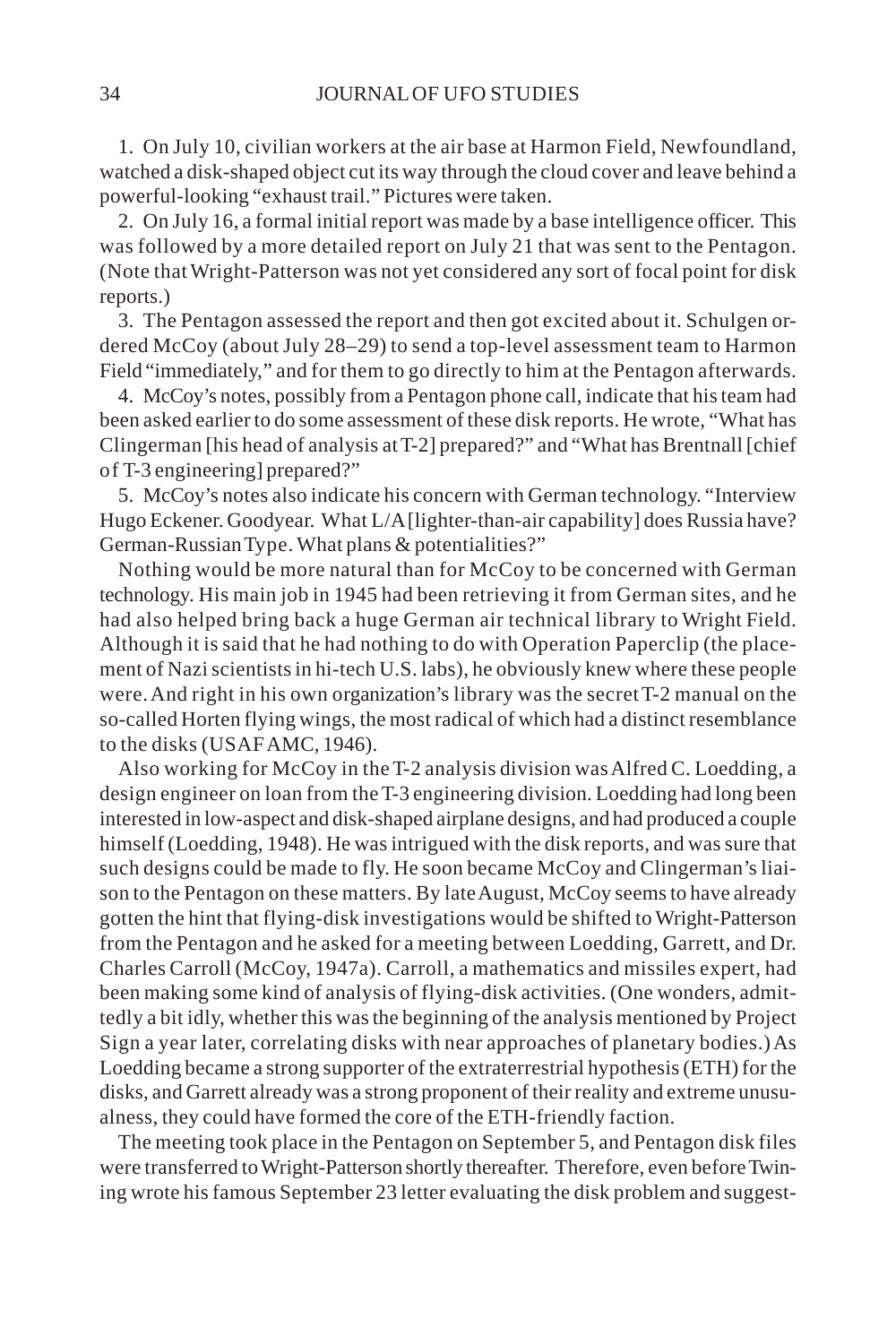ing a formal intelligence project at the Dayton base, the matter had been decided.

The Twining letter ("AMC Opinion Concerning Flying Discs") was written by McCoy from his own and T-2's perspective. Not knowing what he was dealing with, he offered two hypotheses: a very high security project that even he, Brentnall, or LeMay didn't know about; or a project, maybe even nuclear, developed by "some foreign nation." He was thinking mainly of German scientists working for the Soviets. He wanted all the top scientific guns in on this: the Atomic Energy Commission, NACA (NASA's predecessor), the Rand think tank, the Nuclear Engine Propulsion Aircraft project, and others. He promised a detailed "Essential Elements of Information" (EEI intelligence requirements) to be formulated immediately, so that all agencies would have guidance on what to look for (Twining, 1947).

Exactly when this EEI was written is unknown, but in about a month it was distributed within the European Command by Lt. Col. Malcolm Seashore, former acting chief of MCIAT under McCoy and Clingerman (Schulgen, 1947b). The EEI covered all the expected bases of an intelligence operation concerned about the use of ex-Nazi technology and engineers by Soviet projects. It was especially concerned with the same things that had been worrying McCoy and Loedding in August: the German engineers Walter and Reimar Horten and their disk-like flying technologies. Its description of the disks in flight were, of course, the same as those in the Twining letter, which were mainly those originally determined by Garrett at the Pentagon. A few descriptors were added, which must have made the idea of a German-Soviet craft seem very unlikely: the ability to almost hover, quickly disappear, group together very quickly, and "suddenly appear without warning as if from an extremely high altitude." All these new elements appeared in a December Pentagon estimation, rewritten from a similar Pentagon document of October 6. This indicates that radar detection of disks over Fukuoka, Japan, played a role in further concerning the Air Force about great maneuverability (McDonald, 1947).<sup>2</sup>

 $^2$  As an important sidebar to this discussion, a very nefarious misuse of the October 6 EEI by McCoy has been uncovered (Todd, 1997). An unknown individual, apparently while investigating declassified Pentagon documents about the Horten brothers, seems to have taken this original EEI and constructed a fake version of it. The fake is dated the same as the October EEI, called a "draft" instead of the completed official document distributed by Seashore, and attributed to Schulgen instead of to McCoy and Wright Field. The contents are largely left intact, undoubtedly on the theory that a good lie is always shrouded in the truth, but several deletions and additions occur. This manufactured fake was then somehow slipped back into the files to be discovered later by trusting ufologists who don't have such dishonest minds. When FOIA requests later included the fake alongside original accurate material, researchers naturally (including myself) were misled by the inclusions. This somewhat sick behavior points out yet another difficulty confronting scholars trying to piece together genuine historical accounts of what took place behind the mirror of secrecy in the military. The unfortunate part of this is that the faked edition alleged that the USAF was having doubts in the fall of 1947 about the German-Soviet hypothesis and that some personnel were seriously considering the ETH. The tragedy of this hoax, I believe, is that it helps scuttle what was in fact the true situation. The genuine October 6 memo (rewritten in December 1947, and also genuine) indicates that by December the USAF was in serious doubt about the German hypothesis, yet strongly believed in a real "puzzling problem." They reasserted that the objects were not ours and didn't seem to be "theirs" either. Given what Loedding and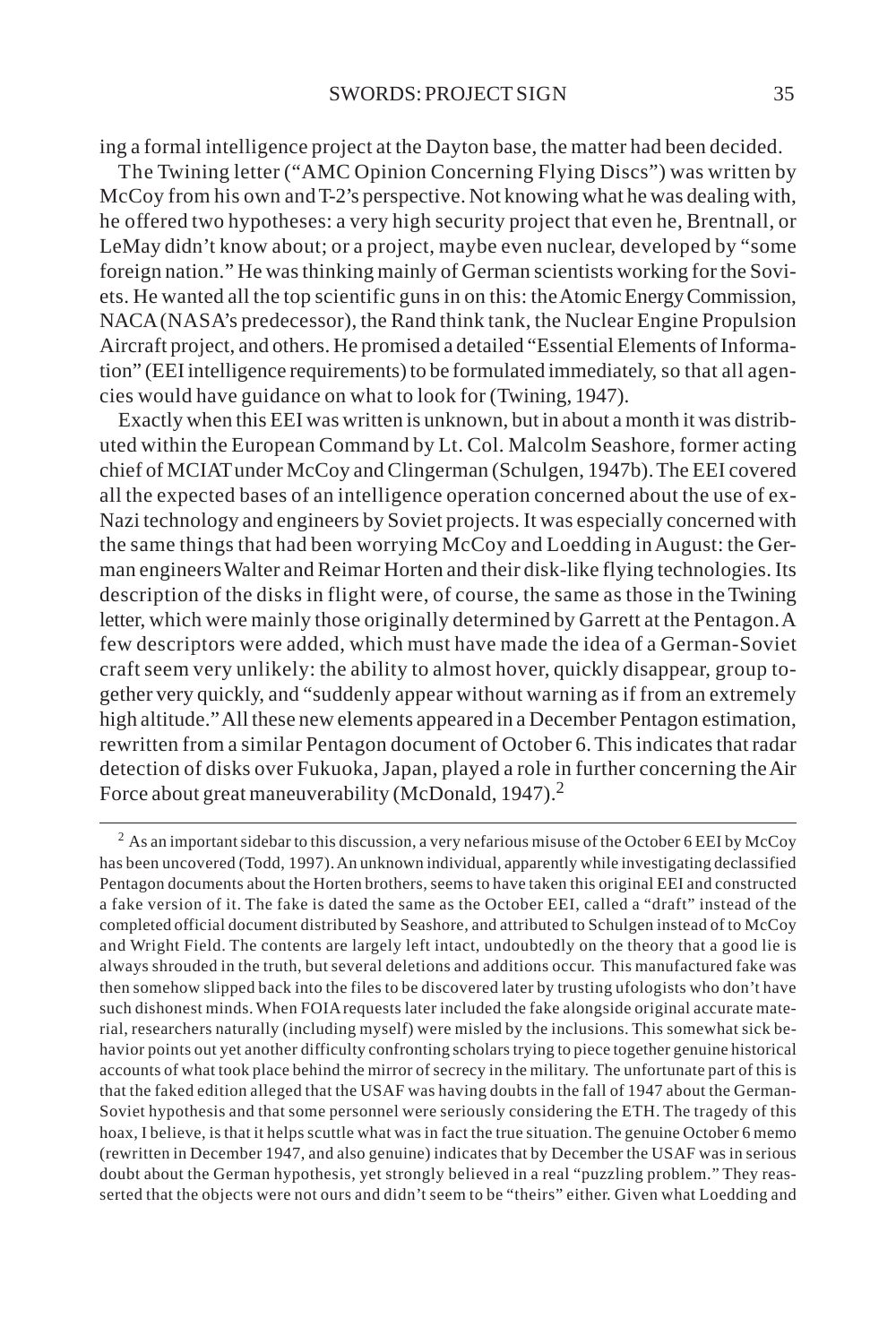#### 36 JOURNAL OF UFO STUDIES

Since September the intelligence department at Wright-Patterson had taken the lead responsibility for flying-disk analysis without having an official project or the material support that a special task would bring. Now the time had come to quit handling this as an add-on job, and become truly organized. The ball began rolling in early December, when LeMay made a request for information on the status of flying-disk analysis. Pentagon Colonel J. F. Olive (chief of AFOAI) and Lt. Col. J. E. Thomas of the Offensive Air section (AFOAI-OA) got the job. By December 18, Olive and Thomas had completed their reanalysis of the earlier documents from the Pentagon and Wright-Patterson, rewritten a new Estimate indicating a potentially serious but puzzling phenomenon, and turned this over to Chief of Air Force Intelligence McDonald for his signature. Also signing off on this document were Garrett's chief at AFOIR-CO and the new chief of AFOIR, Gen. Charles Cabell, who was being groomed to succeed McDonald. Around Christmas, the official letter was actually passed to LeMay recommending that Wright-Patterson should get an official flying-disk project, and that LeMay should formally notify the commanding general there. As it turned out, LeMay had just been replaced by Gen. Laurence C. Craigie, who sent the formal word to Wright-Patterson to establish Project Sign on December 30, 1947 (Craigie, 1947).

# PROJECT SIGN AND ITS WORK

Sign was immediately organized as a special project under the Technical Analysis section of T-2. The name seems to have caught on a lot quicker than the alphabetsoup technical designation, but whether it was Sign or MCIAXO-3, the cases began to appear in Dayton to be analyzed. They landed on the desks of the following people:

1. Capt. Robert R. Sneider, the project chief.

2. Loedding, the T-3 veteran engineer.

3. Lawrence Truettner, a civilian engineer working on missile analysis at T-2 in the same corridor.

4. Deyarmond, the civilian intelligence analyst in Clingerman's office who had been a WW II field buddy of McCoy in Germany.

These four people would be considered the core group of the project. Helping this core were:

5. Maj. Raymond Llewellyn, the chief of the special projects branch of MCIAT.

6. Lt. Howard W. Smith.

7. George W. Towles, a civilian.

8. Occasional others (e.g., Chief of Special Analysis Nicholas Post and John (Red) Honaker of McCoy's office) when needed. The project had the authority to ask any lab on the base for help, occasional field support (pilots or equipment), and contacts

Sign believed (the ETH) about one-half year later, is it not likely that the faked phrase of the hoax document ("it is the considered opinion of some elements that the object may in fact represent an interplanetary craft of some kind") is an accurate assessment? Sadly, due to the malfeasance of some scoundrel, it makes this case more difficult to defend.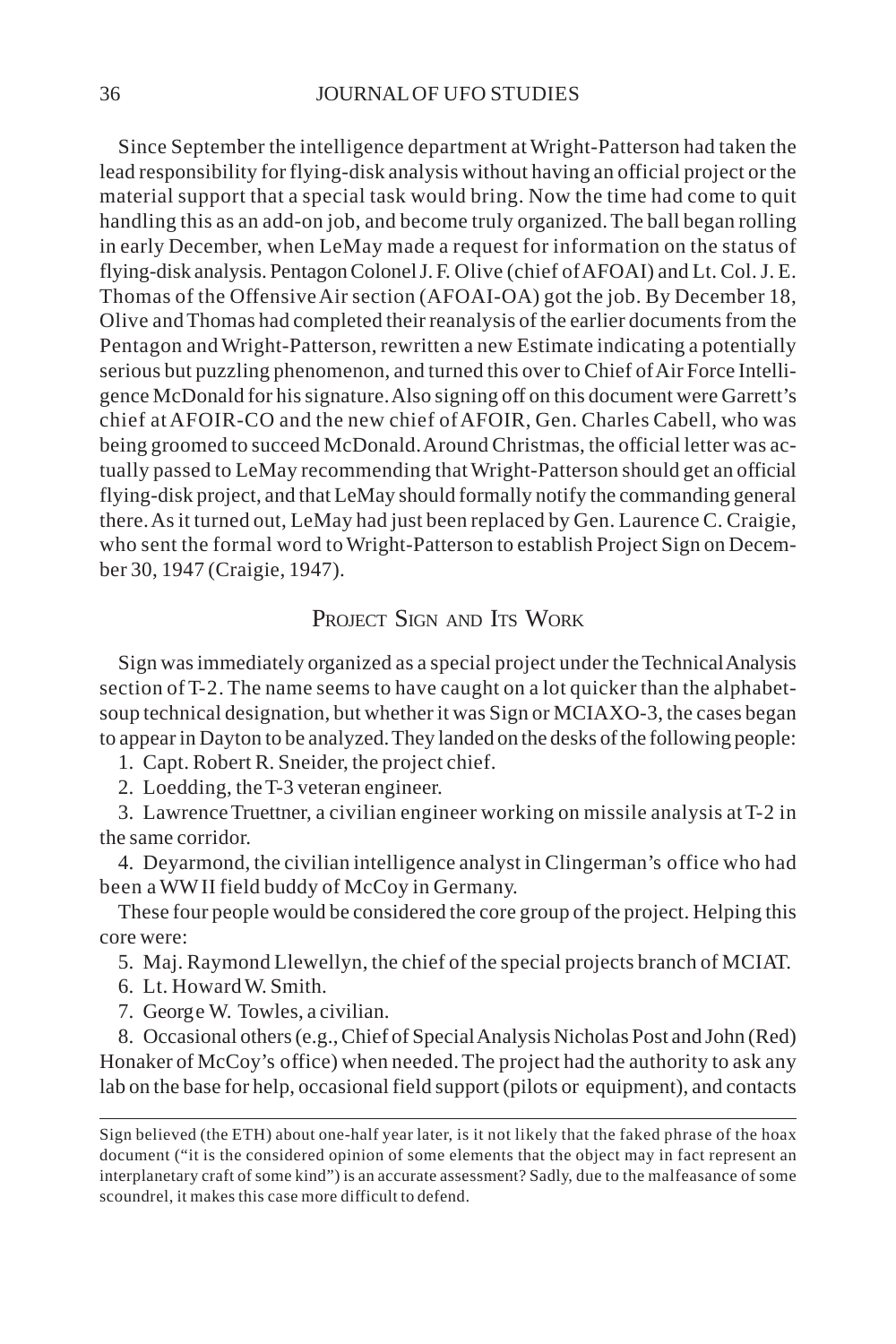with outside experts. We do not know how much direct interest McCoy took in the work.

Although the project did not officially begin until later in January, Sign did not have long to wait for its first big case. It took place on January 7, 1948, and possibly produced more consternation and the longest after-effect of any other: the crash and death of national-guard pilot Capt. Thomas Mantell. The consensus of the UFO community today is that Mantell died while pushing his plane and himself too hard in a chase of a then-secret balloon called a Skyhook. Though this is almost certainly true, it wasn't at all obvious in 1948. From the viewpoint of 1948 and Project Sign, here are what the relevant facts seemed to be:

1. Ground personnel from a variety of locations were seeing a disk-like object in the sky.

2. Four national-guard planes were directed to it, three closed, and Mantell was in hot pursuit.

- 3. Mantell believed that the target was moving as fast as his plane.
- 4. It seemed to shine as if made of a reflecting substance like glass or metal.
- 5. Mantell was quoted, "[it] looks metallic and of tremendous size."

6. After the crash and investigation, the USAF (not Project Sign) said that Mantell had been chasing the planet Venus. No one involved with the investigation at Sign believed that, and in November 1948 they were still puzzling over this. Deyarmond wrote that this clearly was *not* Venus, and the case was unexplained.

It is easy to see how the Mantell case would get the project off to an excited but erroneous start. This incident highlights two important characteristics of the era: reason to believe that the UFO phenomenon was extremely interesting (and unexplained), and reason to disbelieve things said publicly by the Pentagon about UFO explanations. One wonders whether the project team felt that the Mantell object could have been the result of a Soviet-German secret project. The thought of a huge metallic disk leaving a fighter plane behind at high altitude was indeed an unsettling vision.

During the early months of the project another puzzling element added itself to the mystery: The UFOs appeared to be a truly worldwide phenomenon. Although there had been non-U.S. cases previously (and there had been a major wave of aerial anomalies in Europe, especially Scandinavia) in 1946, these were few in number and conveniently placed geographically so that the Soviet-German theory could be rationalized. Now reports seemed to be trickling in from everywhere. Cases in Finland, Denmark, Germany could be rationalized; but what about the Philippines, Paraguay, and the mid-Pacific? Of course, any report that didn't fit in could be wrong.

A second case that interested Sign occurred on February 18, 1948. Like Mantell's Skyhook balloon, this was not a UFO, but it is worth describing for other reasons. The case was of a spectacular exploding bolide over Norcatur, Kansas.

Concussion from the blast broke windows, rocked buildings and terrified residents over a wide section of Kansas, Nebraska, and Oklahoma.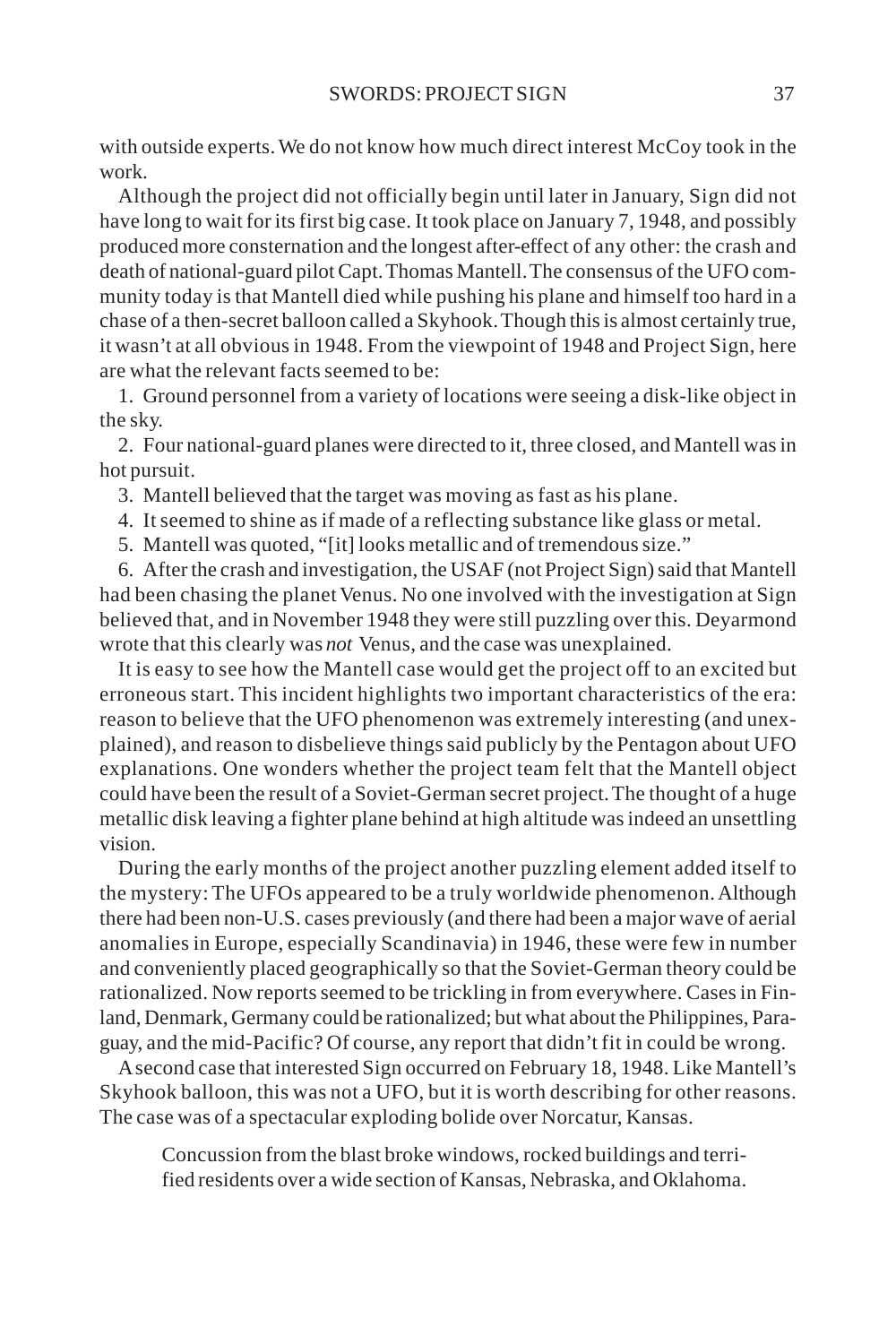. . . The smoke trail started over Nebraska to the north and ran southward, twisting over upon itself in "jelly-rolls" like the vapor trail of a plane out of control. . . .

Many people believed that a jet airplane had exploded instead of a meteor. Scientists, army officers and other officials said that was impossible because of the extreme altitude of the explosion. Some people blamed the explosion on "flying saucers."

Two Army B-29 bombers circled over the area until nightfall, but the army did not issue a statement. [United Press, 1948]

One could see how a USAF intelligence project that did not view "extreme altitude" as some sort of impossible criterion and who were considering air technologies with unusually powerful engines might be interested. Maybe it was because the project was new or that the Army was already involved or just that our records of the case are incomplete, but the investigation by Sign seems incompetent. The investigation seems to have consisted of:

1. An interview and correspondence with Oscar E. Monnig, a knowledgeable amateur meteorite buff who was not directly involved with either the event itself or the meteorite-fragment hunt at all. This was the only direct interview by T-2, and occurred due to an accidental coincidence of Maj. Melvin W. Faulk (of Clingerman's office) just happening to have a training flight in the vicinity (Faulk, 1948).

2. Photographs of smoke trails of known meteorites were collected to compare to the Norcatur smoke trail.

3. USAF Scientific Advisory Board personnel associated with research and development were apparently contacted for help. Someone, possibly geophysicist Helmut Landsberg, contacted meteoriticist Lincoln LaPaz for an assessment.

4. Suggestions from a citizen, Norman G. Markham, were passed from the Army to USAF and LaPaz, as if they should be taken seriously, and some local interviews were also provided.

5. LaPaz wrote a brief report in April, and the Monnig wrote a letter in May. This completed the investigation.

It was poor judgment not to send a project investigator to the site or work with LaPaz (or whatever experts were available) to interview witnesses and look for debris. No one from Wright-Patterson seems to have gone to Norcatur, talked personally with LaPaz (or with H. H. Nininger, who finally discovered fragments of the largest stony meteorite found up to that time), or got any direct evidence at all. Moreover, it was not at all certain that they were dealing with a bolide.

For example, the letter from LaPaz in April 1948 contained the following facts:

1. LaPaz believed that the "flying lenses" were 99% hoax and imagination but 1% real.

2. He believed the Norcatur object was a bolide, but he could not be certain: "not a trace of meteoritic material has so far been found."

3. An unusual number of such experiences had produced no meteorite finds and he wondered what was going on. Could it be that "many of the fireballs are not meteorites at all?"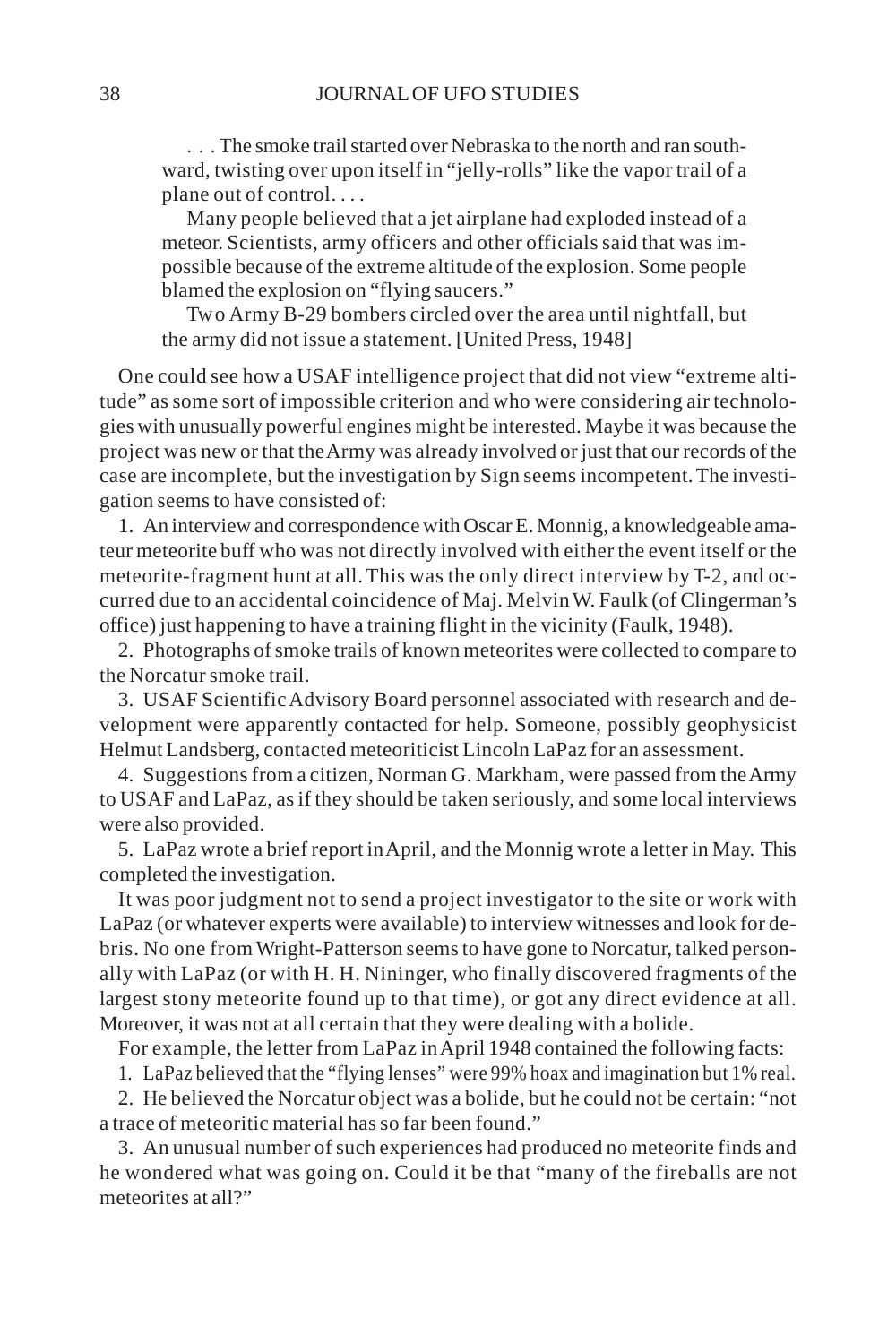#### 4. "The situation cries aloud for thorough investigation" (LaPaz, 1948).

LaPaz was also puzzled by the testimony of witnesses who reported artificial objects in association with the case. One witness believed that a battery-like thing fell from the sky "too hot to handle" just after the explosion; another witness backed him up. Five individuals, including three in the tower at McCook Field in Nebraska, reported a dark object like a missile with a jet coming out the back. All specifically denied that the object was like a meteor. And finally, a prominent farmer of good character who lived near Stockton, Kansas, gave amazing testimony of what we would today call a close encounter of the first kind: a close-range observation showing clear structural details. Because this material is so rarely seen by ufologists, it might be of interest to recount farmer Leland Sammons's description in full:

On February 18 at about 5 P.M., I was standing near my hog-pen about 100′ east of my house, when I heard the pheasants raising a disturbance and the chickens all rushed to the chicken-house. I looked around toward the house to see what was causing it and saw something hovering just above the house. I ran toward the house, and it then lowered over the north end of the house and settled toward the ground. I was then very near it, approximately 6′ when it stopped about level with my face, and just wobbled around for an instant, fire belching out of it and sucking back in. The thing was about 4′ long, shaped something like a funnel. There was a pipe sticking out the back of it, and once as it wobbled around, the pipe was sticking right at my belly. Suddenly there was a lot of sparks showered from it, and the fire increased as if a fuse might have lighted, and it took off in a north-westerly direction very fast, gaining altitude as it went. My wife heard it leave and ran out where I stood, and we watched it go, leaving a trail of smoke all the way. Suddenly there was a great cloud of smoke in the sky, not more than 40 seconds after it left my yard, and in a few seconds or more, we heard an explosion. I then stepped off from my house to where it had been, and it was five steps. Yes, it was hot, I could feel the heat from it. Had I not been washing my car prior to the occurrence, wetting the ground, there would have been a bare spot in the yard where the thing started up because there was a great rush of fire from it when it left. It must have been quite high when it exploded. [Cox, 1948]

One of LaPaz's colleagues had interviewed Sammons, and believed him to "be sincere and very badly scared." One can almost feel LaPaz scratching his head between the lines of his letter as he asks: How could a bolide create such a report in a mature and sincere person such as Sammons?

In addition to all this was extensive correspondence by Norman G. Markham, the first piece of which was sent to the Army Chief of Staff on February 20 (Markham, 1948). Markham was a lover of anomalies, a Fortean, and he felt that he had calculated a connection between the Norcatur event and the position of the moon. Markham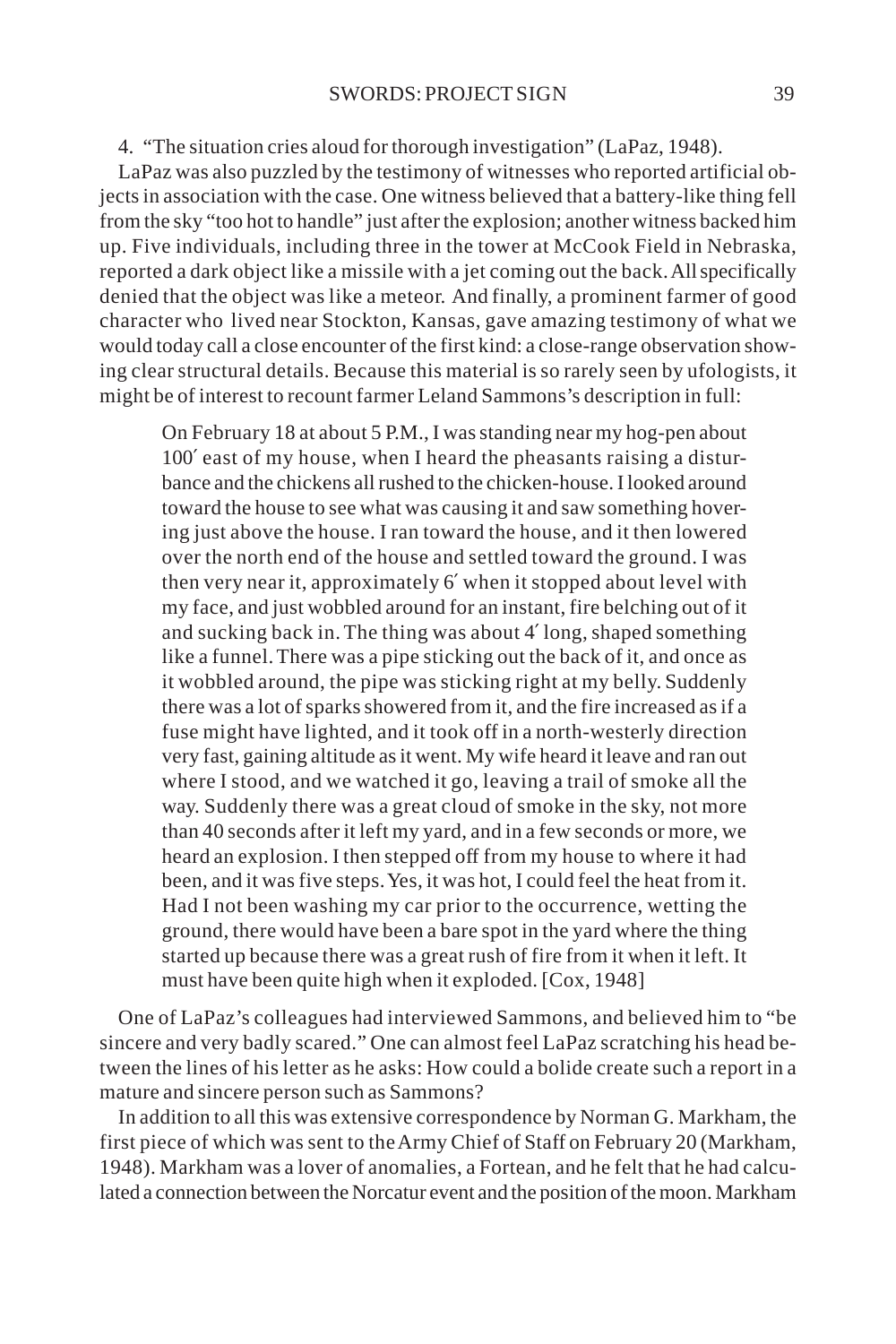suggested that perhaps the moon was inhabited and that flying objects visiting earth come from there. Several other past events were cited to buttress his views. This correspondence was not discarded as obviously crackpot. It went from the Army to the Air Force to Sign to the Scientific Board to LaPaz. Although LaPaz believed Markham's views to be fantastic, he noted that Markham was correct to call attention to certain unexplained incidents, possibly of real flying disks. One wonders whether Project Sign's statements six months later—that they had been plotting disk reports in relation to the positions of planetary bodies (and finding correlations) stem from Markham's letters in this case file.

Whatever we have here in the Norcatur case, the investigation seems poorly performed. There were no direct interviews or other fieldwork, and the meteorite explanation was accepted on a letter from the uninvolved amateur, not a direct report from Nininger or LaPaz. No crater was ever found or photographed and placed in the file. And (this is the most telling aspect) the pattern of ignoring inconvenient contrary witness testimony was quietly condoned. What of the five "rocket" witnesses or Leland Sammons? It seemed that no one cared. But why this attitude, given the alleged concern at the times?

The next case activity worth citing was April 5, 1948, at Holloman AFB in New Mexico. Three highly trained balloon observers, including the project leader, J. W. Peoples, were working on a secret project for the Air Force's Watson Laboratories. They saw two objects. One observer followed one object, and the others followed the second object as they diverged. All were certain that the objects weren't balloons. They were large, whitish, roundish, very high, faster than any aircraft, and performing rapid, erratic motion. One object was lost low. The other went up quickly and seemed to just disappear. This case was deemed important enough to send Loedding and one of Clingerman's assistants, Lt. Col. J. C. Beam, to New Mexico to interview Peoples and the others. Unfortunately, the witnesses were gone when Sign arrived. (They were later interviewed at Watson Labs in New Jersey.) The witnesses were very sure of themselves and the case was classed as "Unidentified."

While at Holloman, Loedding and Beam talked with a Lieutenant Markley who had worked with the Watson team. Markley remembered one of them speaking of unusual radar returns from their equipment, but later the Watson personnel said that these were probably just "angels" (spurious echoe due to atmospheric microstructures, insects, equipment falfunction, or other stimuli). Markley did report that UFOs had been seen around Holloman often. He himself had seen a disk in August 1947 and flat, round aeroforms on at least two further occasions. Beam and Loedding took a side trip to Phoenix, Arizona, to check up on an old sighting that especially interested Loedding: the July 4, 1947, case of a scooped-disk aeroform photographed by William A. Rhodes. Loedding's own views of a low-aspect, disk-like lifting body undoubtedly resonated with the object depicted in the Rhodes photos, and the report of their interview is very respectful. One might see this investigation as merely Loedding's interest, but it was generally true that Sign was interested in all the evidence, not just the cases which occurred "yesterday." At the end of their trips Beam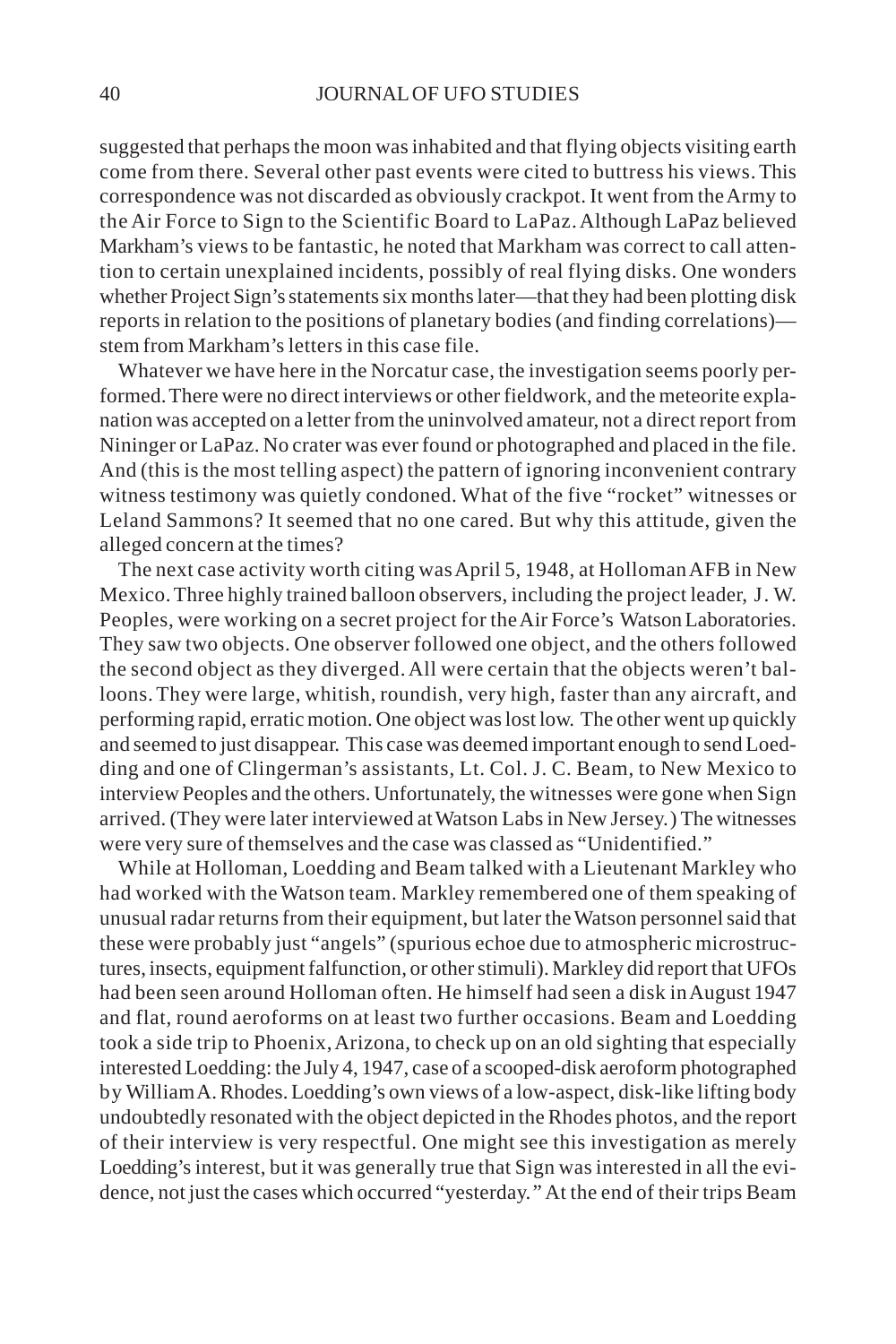and Loedding suggested that it was premature to place a permanent observing team at Holloman, despite the amount of activity that seemed to have occurred there.

The Memphis, Tennessee, case of May 7, 1948, is worth a brief mention. Two adult witnesses saw 50–60 unusual objects, apparently moving very high and fast, traveling in straight lines with slight zigzagging. They seemed shiny, like bright aluminum, with silvery trails. Beam also went out on this one. Three things are noteworthy about this case:

1. Astronomer Paul Herget of the Cincinnati Observatory said that he doubted that these objects were meteors.

2. This case was the first to mention J. Allen Hynek, then an astronomer at Ohio State University, whom Herget recommended they talk to.

3. A year later, the military Research and Development Board was viewing such observations of luminous, "definitely or possibly non-meteoritic," objects as important and requiring immediate action—including requesting this particular case file.

In the official Blue Book records, the Air Force unaccountably classed this case as a "meteor." Perhaps it was, but the experts appear on record as not thinking so. The assessment was probably not the original thinking of the Sign office. It is more likely the late-1948 thinking of Allen Hynek, once he was formally asked to make astronomical determinations, when possible, for UFO reports. His study, which was more an embarrassment to him in later years, would appear as an appendix to the reports of projects Sign and Grudge, Sign's new designation in 1949 (Hynek, 1949). Hynek viewed his job in these first case assessments as debunking. He was to get rid of UFOs as any sort of exceptional anomaly even when the so-called explanation he came up with was a huge stretch. He said that he originally enjoyed his job as a debunker (Hynek, 1973: 171–172; 1977: 34–38). Unfortunately this was a completely wrong-headed attitude, and it took him a long time to shake it thoroughly and return to a properly objective analysis of cases as they came in. But in May and June of 1948, Hynek was not yet around to throw water and rocks at mysteries, so Sign personnel probably viewed this and the next three cases to be real puzzles rather than foolishness, ignorance, or misperception.

The next case occurred between Plevna and Miles City, Montana, on May 17. There was one witness, a professional man named William A. Bonneville who believed that reporting this air intruder was a patriotic duty. A bright white ball, brilliantly illuminated (three times as bright as a locomotive's headlight would be), sailed over the hills from the northwest, and then to the south and back to the west, and repeated these meanderings for 20 minutes until sailing away into a dark cloud. No sounds could be heard. A long, bright light shot out from beneath. Somewhat stunned by this performance, the witness stated (with the charming naivete of the 1940s):

. . . anything of this nature which we are not familiar with we are duty bound to report to our Defense Forces who may be better equipped to understand the unfamiliar than we are.

Sign was probably as boggled by this experience as Bonneville was. But later,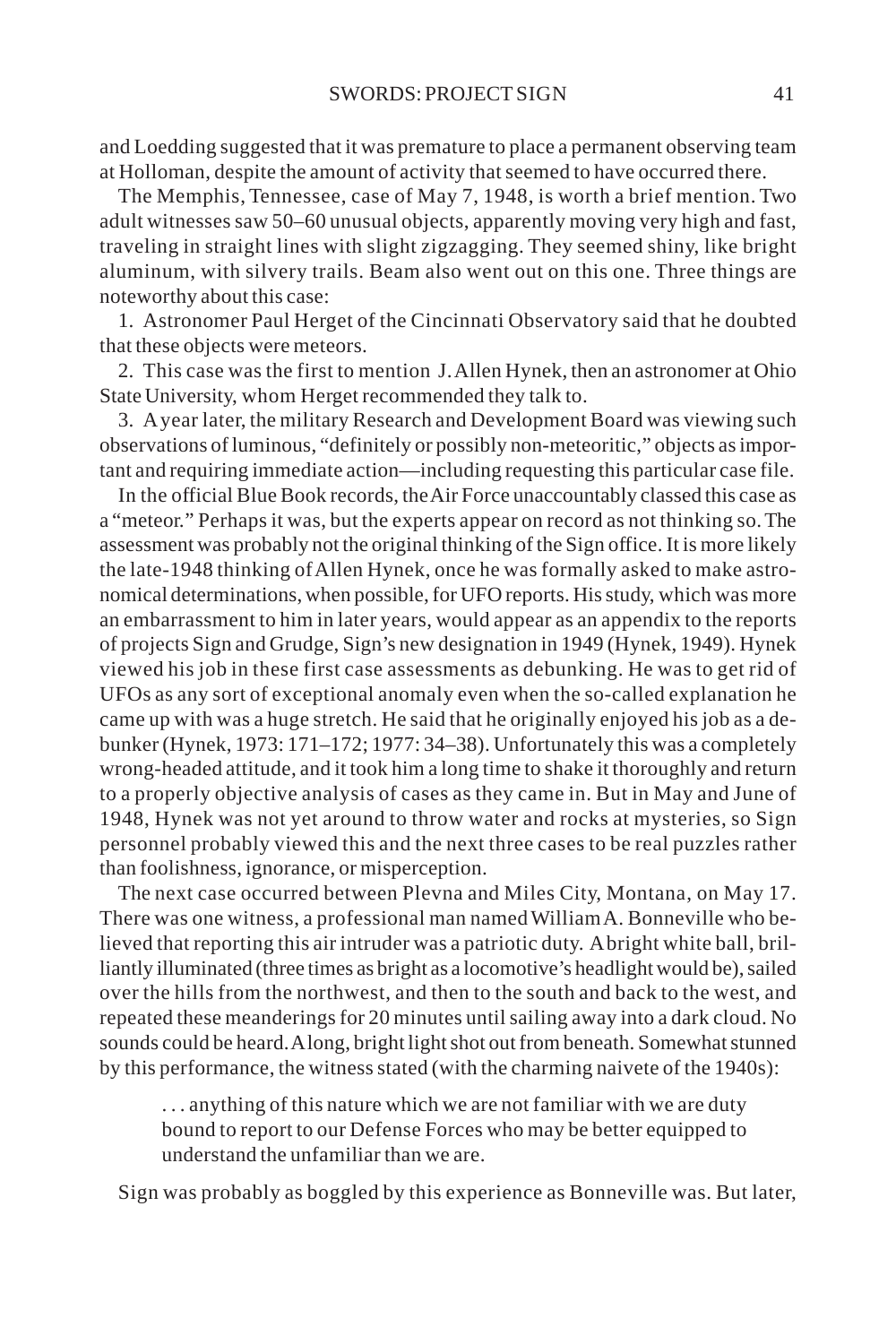someone was up to the task: The case was explained away as "refraction of the planet Mars." This explanation is of interest not only because of its apparent ridiculousness, but because it is precisely the sort of idea continually used by Donald Menzel (Harvard astronomer and arch-enemy of UFOs in the 1950s and 1960s) in his later books and articles (Menzel, 1953). This refraction or mirage hypothesis was Menzel's siege gun. Almost any UFO case became a game to find some bright astronomical object in the general direction of the witness' line of sight, and then invoke misperception, ignorance, confusion, or rare atmospheric phenomena to account for the report. But as far as we know Menzel was not consulting on any of these 1948 cases. So where did this explanation come from?

## INTERLUDE: J. ALLEN HYNEK AND SIGN

J. Allen Hynek formally became an astronomical consultant to Sign in 1948. The Plevna, Montana, explanation is one that probably came from an astronomer. This is a good place to try to understand Hynek's role, though it will not be possible to do so with any great certainty because of the lack of documentation concerning his earliest relations with the project. But it does offer an important glimpse of the Air Force's approach to UFO analysis.

We know that Hynek was officially tasked with studying UFO cases for astronomical explanations on December 16, 1948. This was Air Materiel Command contract W33-038-1118, the final report of which became the appendix for the Project Grudge report that largely debunked UFOs in 1949 (Hynek, 1949; USAF AMC, 1949b). We also know that Herget suggested him as a consultant to the project around late May 1948. Sometime between these two dates, Hynek was signed on as a regular consultant and made "interim reports." It sounds as if the idea of a larger formal report (the Grudge appendix) was already in both Hynek's and Wright-Patterson's mind in the summer or fall of 1948. Still, Hynek said that he sent interim reports earlier than his formal study period. These reports were largely debunking in nature (Hynek, 1977: 15–17). Could Hynek himself have been the source of the "refraction of Mars" pseudoexplanation for the Plevna case? What an irony it would be if Hynek himself initiated the pseudoscientific mirage hypothesis that he would so vehemently criticize when touted by Menzel.

Let us first examine the key characteristics of the Plevna report. The object was an extremely bright ball of light (brighter than the moon, and three times brighter than a locomotive headlight) that flew through many viewing angles (north or northwest through "south of the road"). Whoever was doing the analysis must have had a hard time dealing with both the wide angular travel north to south and the extreme brightness. How any refraction would allow Mars to pick up that much extra luminosity should have given any astronomer pause. Hynek should have known better.

In his final report to Grudge he stated: "If this report is to be taken on face value, then no astronomical explanation of this incident is possible." Unfortunately, he continued: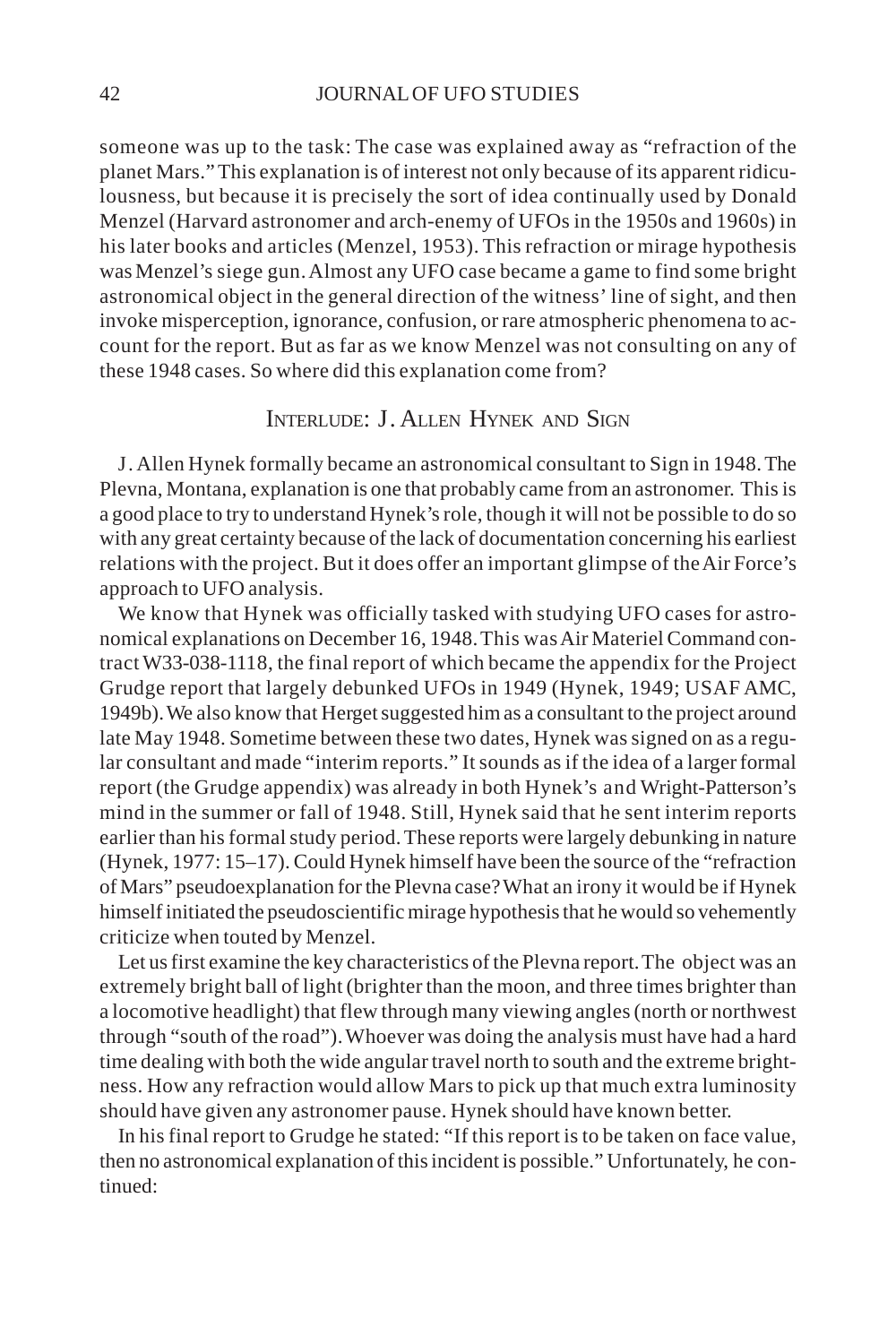However, in seeking even a remote logical explanation for the incident, the present investigator is impressed with the fact that on this very night, May 17, Venus was at its greatest brilliancy, with a magnitude of –4.2, or about 100 times brighter than a first magnitude star. It would have appeared that night as an intensely bright light in the northwest. [Hynek, 1949: 151]

This statement is of interest in several ways: Mars doesn't enter into it; the language is very subdued, though it stretches for a debunking answer; and there is a subtle hint of Hynek's (and the military's?) fundamental mind-set. Let's comment on each of these characteristics.

This is a Venus answer, not Mars. Hynek was quite ready to relegate many UFOs to Venus (e.g., the Mantell case, even though Sign refused to buy that). Hynek's Venus proposition tried to deal with the brightness while ignoring the traveling excursion. Refraction is never mentioned. Where then does the refraction of Mars come from? It is my opinion that Hynek was blameless. Refraction and mirage explanations were not his style. Of the 200-plus analyses in the Grudge appendix, only two —case number 33 (Mantell) and 229—even hint of such a phenomenon, and the word "refraction" appears in neither place. In case number 148, with a Venus explanation crying out for him to tie up its loose ends with refractions, he never resorts to it. Hynek believed refractions of any spectacular kind to be *very* rare, and even then limited in what they could do (e.g., move erratically about two or three lunar diameters as in case 33). So where did this Menzelian answer come from? Herget? The University of Dayton? A chance interaction with Menzel? We'll probably never know. It does demonstrate a sad, early willingness on an unknown scientist's part to grasp for a debunking explanation wherever one could be found.

Unfortunately, Hynek's tentatively worded guess demonstrated the same thing. He was just being more polite about it. He saw his job as explaining away UFO reports. His typical Grudge style was to make a simple and honestly defensible statement, then (if the first statement didn't explain the case) launch into some low-key speculation. The latter often went well beyond the official descriptions and well outside his charge of providing astronomical analyses. He regularly speculated on balloons, aircraft, subjectivity, and you-name-it. His motives appear to lie in sociology.

Hynek's memory of the Air Force consensus was that there were two contrary schools of thought (Hynek, 1977: 13–14). One school, mostly at Wright-Patterson, felt that UFOs were real, technological, and, probably interplanetary. The second school, a majority in the Pentagon and a minority at Wright-Patterson, felt that the UFOs were nonsense. The Air Force's elite Scientific Advisory Board lined up on the side of nonsense; and these were the Elders of the Tribe of Science to which Allen Hynek belonged.

It may be that my interim reports helped the transformation of Project Sign into the extremely negative Project Grudge, which took as its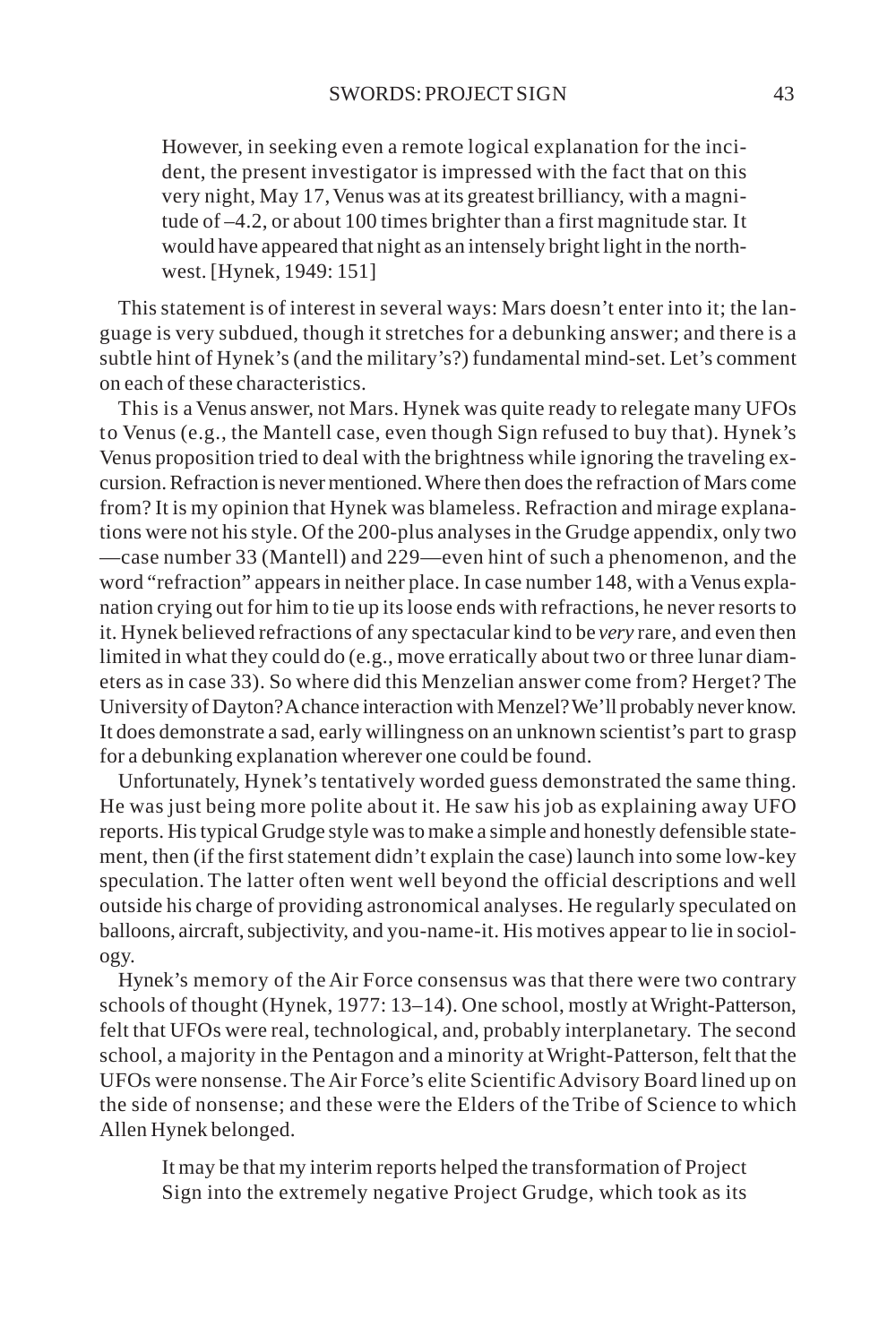premise that UFOs simply *could not be.* I tried hard to find astronomical explanations for as many cases as I could, and in those that I couldn't I reached to draw out as many natural explanations as possible. Sometimes, I stretched too far.

Clearly, I, too, thought at the time that UFOs were just a lot of nonsense. I enjoyed the role of debunker. . . . [Hynek, 1977: 17]

Hynek's mea culpa would have done much to relieve the sting of his early unscientific behavior in this matter if no one had paid any attention to him. Some did not, but others did. The core team at Project Sign apparently paid little or no mind to Hynek's negative analyses or interim reports: They were well on their way to their famous Estimate of the Situation and its interplanetary conclusion. If Hynek influenced bigger movers and shakers, like Clingerman and McCoy, there is no evidence of it. Who then did he affect? Possibly he influenced the negative school in the Pentagon, though there is no direct evidence of this. The Pentagon-created anti-UFO report of December 10, 1948 (USAF AID & USN ONI, 1948) shows nothing that could be attributed to Hynek. He may well have spoken to his tribesmen on the Scientific Advisory Board though, and in doing so reinforced their stance.

Those who were clearly influenced by Hynek were the people who read the Grudge report and who took over the UFO project after the sympathetic Sign team was broken up and dispersed. The evidence is abundant: It consists of the case evaluations written on the lower right-hand corners of the project's cards that led off the files of each individual report. There, scrawled in the corners, one can get the digested version of what the Grudge project was concluding about the cases: balloons, Venus, meteors, aircraft. Usually these were stolen directly from Hynek's report. Most regretfully, they were lifted from the speculation or stretch sections of each case, even when it was obvious that Hynek didn't think much of the explanation himself. Hynek had been very helpful.

One last thing before getting back to Sign's history. Note this phrase in the Plevna analysis: "in seeking even a remote logical explanation." A *logical* explanation. This was a telling phraseology. These cases *couldn't* be what they seemed; this would not be "logical." Such objects were irrational, unscientific; they could not make sense. This was probably not only Hynek's restricted mind-set, but the Scientific Advisory Board's *in toto.* It was something that we do not understand enough about scientists and do not like to admit about them. Their curiosity is great; *and* it is restricted within broad but nearly ironclad limits. Outside of those limits is the realm of illogic and ridicule. Even in 1977, as he reminisced about his early sins, Hynek had still not made the complete transformation. He still spoke of "rationally" and "astronomically" as if one somehow defined the other (Hynek, 1973; 1977). His Grudge report, with its astronomical and often irrational comments, stood as a rich source of explanations for things not explained, and doubtless he and his tribesmen felt good about it. What an odd and dangerous way to come to conclusions on a matter of possible national security interest.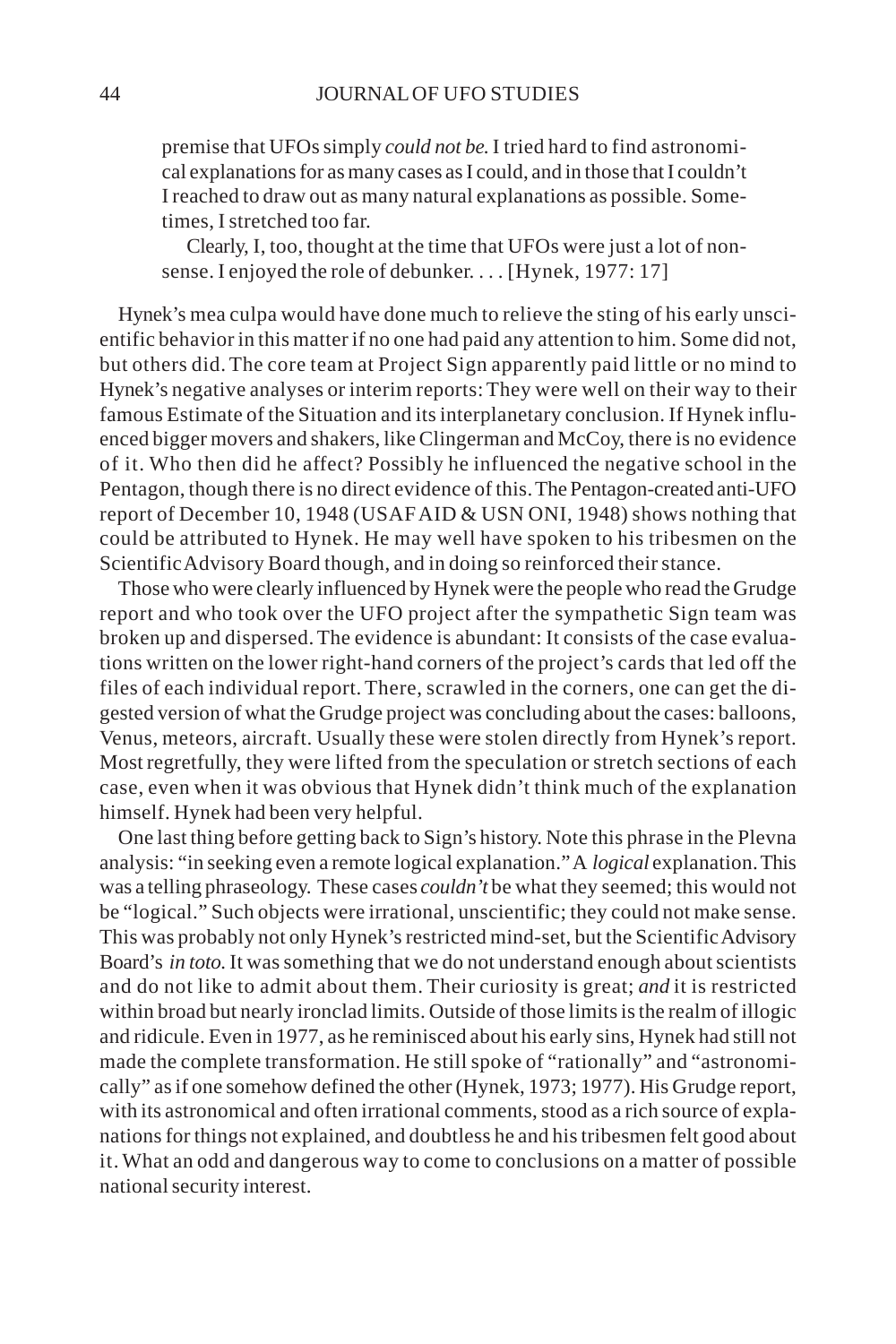### SIGN ROLLS ON

Ignoring the negative attitudes of consultants and the Pentagon, the Sign team was moving toward the watershed moment for the Project: the Chiles-Whitted case. We'll take two brief stops before arriving there. First, east of Monroe, Michigan, May 25, 1948. Two Air Force officers were flying as passengers in an Air Force plane; one saw three objects come down from above and level off, approximately even with the plane and ahead of them. They were fuzzy-edged disks, and flying "astern" (one in line behind the other) and "stepped up" (those behind slightly elevated in step fashion). The objects were in sight about 10–15 seconds, flew opposite the plane's direction, took a sharp right turn, and were lost to sight. The viewer was fascinated by this and didn't call it to the other's attention until too late. Fortunately, moments later, a similar performance was put on by two disks instead of three. Both officers saw the action the second time.

The officers made wildly different size estimates (showing the dangers of this well-known subjective error when there are no clear referents), but the rest of the descriptions matched. Later for Grudge, Hynek followed his pattern: He said that there was no astronomical explanation. Then he speculated freely about holes in clouds, allowing a pattern of isolated shafts of sunlight to bounce off lower clouds and cause perfect echelon reflections moving opposite aircraft motion. The Grudge debunker was happy to write "Probable reflection" on the case record card, despite the fact that when Sign specifically asked for an opinion of the witness about reflections, they received a flat "no." Sign almost certainly felt that this was a UFO case. Grudge later "explained" it. Who knows what Hynek thought?

Next, Hecla, South Dakota, June 30, 1948. A husband and wife were driving and saw an unusual "star" high in the sky. The husband, an amateur astronomer and engineer, stopped the car and they got out to look for a while. The star, which they were pretty sure was *not* a star but a much larger (in angular aspect) mass, was not moving at all. They drove on, stopped again, and got others to look. More driving and another stop. This time, something seemed to be happening. The mass, still visually small, seemed to be larger and changing shape. A piece "fell off," moved away, and appeared like a round ball. Two more pieces now did the same, and moved to positions off the central body, which formed a perfect equilateral triangle. All the balls and the central object looked like polished aluminum. The central object now appeared like an aggregation of much smaller objects that dispersed and faded away. The three equilateral balls kept moving outward, always keeping their perfect geometry. Then they seemed to get smaller and fainter, as if rising to great height, and vanished. The astronomer-engineer said: "my convictions at this point were that it could not be anything terrestrial."

Sign probably agreed. Hynek again did his thing: This was nothing astronomical; on the other hand, "in all probability the object was a cluster of balloons, carrying, perhaps, cosmic ray apparatus." The explanation was within the normal pattern of Air Force explanations for the next 20 years: Find something sort of like what's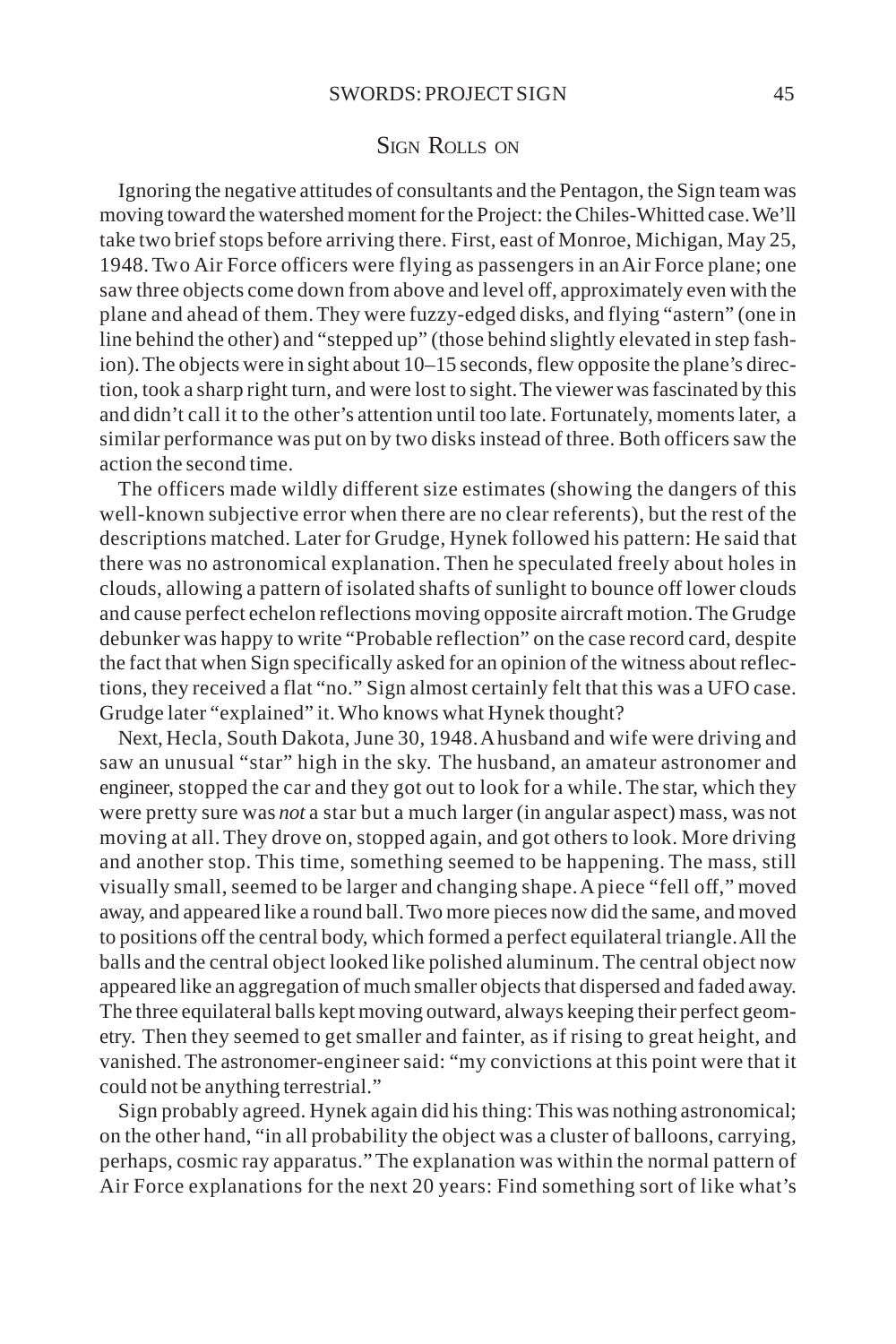described, ignore some awkward elements, say "maybe," and count it explained. The ignored awkward element here was the perfect equilateral triangle allegedly formed by the unintelligent, motorless balloon parts. Hynek's "maybe" became "fact" when the Grudge record card was labeled "BALLOON JAH," in honor of J. Allen Hynek.

And then came the Chiles-Whitted case. Capt. Edward Ruppelt, chief of the UFO Project in 1951–1953, said:

According to the old timers at ATIC [Wright-Patterson T-2 Intelligence division was then named Air Technical Intelligence Center], this report shook them worse than the Mantell Incident. This was the first time two reliable sources had been really close enough to anything resembling a UFO to get a good look and live to tell about it. [Ruppelt, 1956: 40–41]

Between this event and the ultimate demise of Project Sign, many other interesting cases and activities occurred; but because of the overriding significance of this experience for the project's history, the other cases will be (mostly) ignored. From this point forward, the history of Project Sign primarily reflects the Chiles-Whitted case and those thoughts, beliefs, and actions that became closely related to it.

The observation occurred in the early morning hours of July 24, 1948. An Eastern Airlines flight was near Montgomery, Alabama, flying at 5,000 feet and soon to land. The night was mainly clear. Pilot Clarence Chiles and copilot John Whitted were at the controls. Most of the passengers were asleep. Ahead of the plane and slightly above (the pilots estimated about 5,500 feet), a flying object came into view. Chiles said to Whitted: "Look, there comes one of those new jet jobs." As the device came nearer, they became more amazed. It was shaped like a DC-6, but with neither wings nor tail: a "flying fuselage." It seemed to be about 100 feet long with a barrel diameter about three times that of a B-29. At an estimated 500 miles per hour it took about 10 seconds to pass their plane and pull up sharply through the broken clouds overhead. They estimated its closest approach to be about half a mile. The device was dark at the front with a blue glow underneath. Red-orange jet exhausts spewed out 30 feet behind. The most spectacular aspect of its design was two double-decked rows of brightly lit, large, rectangular windows along the sides. Chiles thought he saw a more dimly lit front-cockpit area. Whitted did not. The whole display seemed a lot brighter and more vivid to Chiles than it did to Whitted. Still, in general estimates and configuration, the two pilots concurred.

The Eastern flight landed shortly afterwards and the pilots reported everything to their managers. Eastern released the reported details to the newspapers that day. The case immediately made national news: "Buck Rogers-like Plane Passes 2 Airline Pilots!" Everyone was reading the story the evening of July 24. It caught the attention of the Pentagon as well. The next day, Chief of Air Force Intelligence Gen. Cabell phoned McCoy's office at Wright-Patterson. Sign was ordered to get into the field immediately and investigate. By that afternoon, Loedding, Deyarmond, and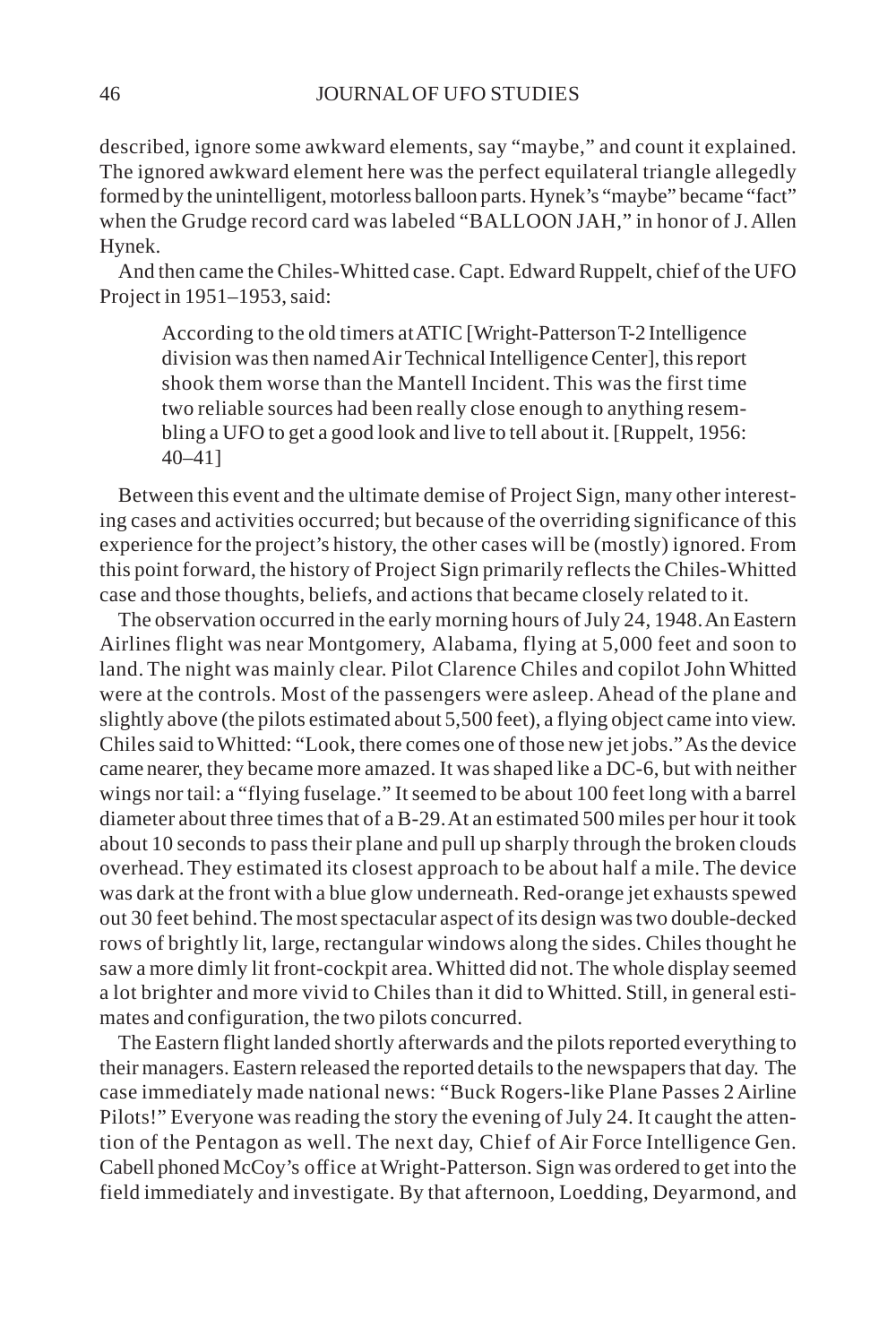Llewellyn were being flown by Capt. Clarence Groseclose to Atlanta. They met Chiles and Whitted in the Henry Grady Hotel the next day.

The interviewers (Loedding and Deyarmond) were impressed. The pilots told their stories, as recounted above, and were consistent. Both pilots had been military veterans and had good commercial reputations. Chiles particularly was considered by his bosses to be outstanding. Loedding, an excellent aeroengineer who leaned towards the extraterrestrial hypothesis, must have been stunned. Deyarmond seemed a more grounded military engineer, but he too had to be enthusiastic. This seemed to be the case Sign was looking for. Later, Llewellyn was able to locate and interview the lone passenger who had awakened and noticed something. He only saw the bright redorange exhaust of the retreating object and no details. Still, it was a small corroboration. Presumably, as Cabell himself had ordered this, they made some preliminary report to the Pentagon and began their analysis back at Wright-Patterson.

The pieces of Sign's thinking coalesced around this case during August and September of 1948. In the first week of August they received word of an independent ground witness (an experienced observer on a military base) to the Chiles-Whitted object. They immediately requested details from the base. Although official forms took about a month to arrive, this was another corroboration. Cross-checking anomalous cases, they noted that an apparently identical object had been sighted over The Hague, Netherlands, on July 20. They also recalled the wave of so-called "ghost rocket" sightings over Scandinavia in 1946 and early 1947—more jet-propelled, flying fuselages. They requested special interviews for more information on August 19. It looked like the Chiles-Whitted object was the real thing.

But how could it fly? It was the exploration of this question that, I believe, finally tipped the balance. The object was a wingless, tailless fuselage. It was not simply a missile; it had windows, ergo, presumably, pilots and passengers. It must be able to take off, maneuver, and land. But how? This is exactly the sort of problem that airintelligence engineers love. When they dove into it and (in their minds) came up with the solution, it placed the last powerful overlay of reality on the investigation. They found their aerodynamic answers in the advanced theories of the German aerodesign geniuses. Ludwig Prandtl's theory of lift provided not only the rationale of how such an object could fly, but also a guesstimate of the required power plant (USAF AMC, 1949a). The latter then took them the final step into the Land of Oz. Conventional power plants were nowhere near sufficient. It would take something much more powerful to fly the Chiles-Whitted object . . . perhaps something nuclear.

This investigative odyssey must have been as exciting as it was astounding. Nuclearpowered aircraft, or something even more unsuspected. We couldn't do it. The Soviets couldn't do it. Sometime during all of this the project personnel must have wondered about the correlations that they felt they were finding between UFO events and close approaches of the inner solar-system planets. Based on these correlations and their new conviction about Chiles-Whitted, Sign later sent notice to the Pentagon to alert all operatives, bases, and the other services to the potential for new UFOs reports in mid-October (Earle, 1948).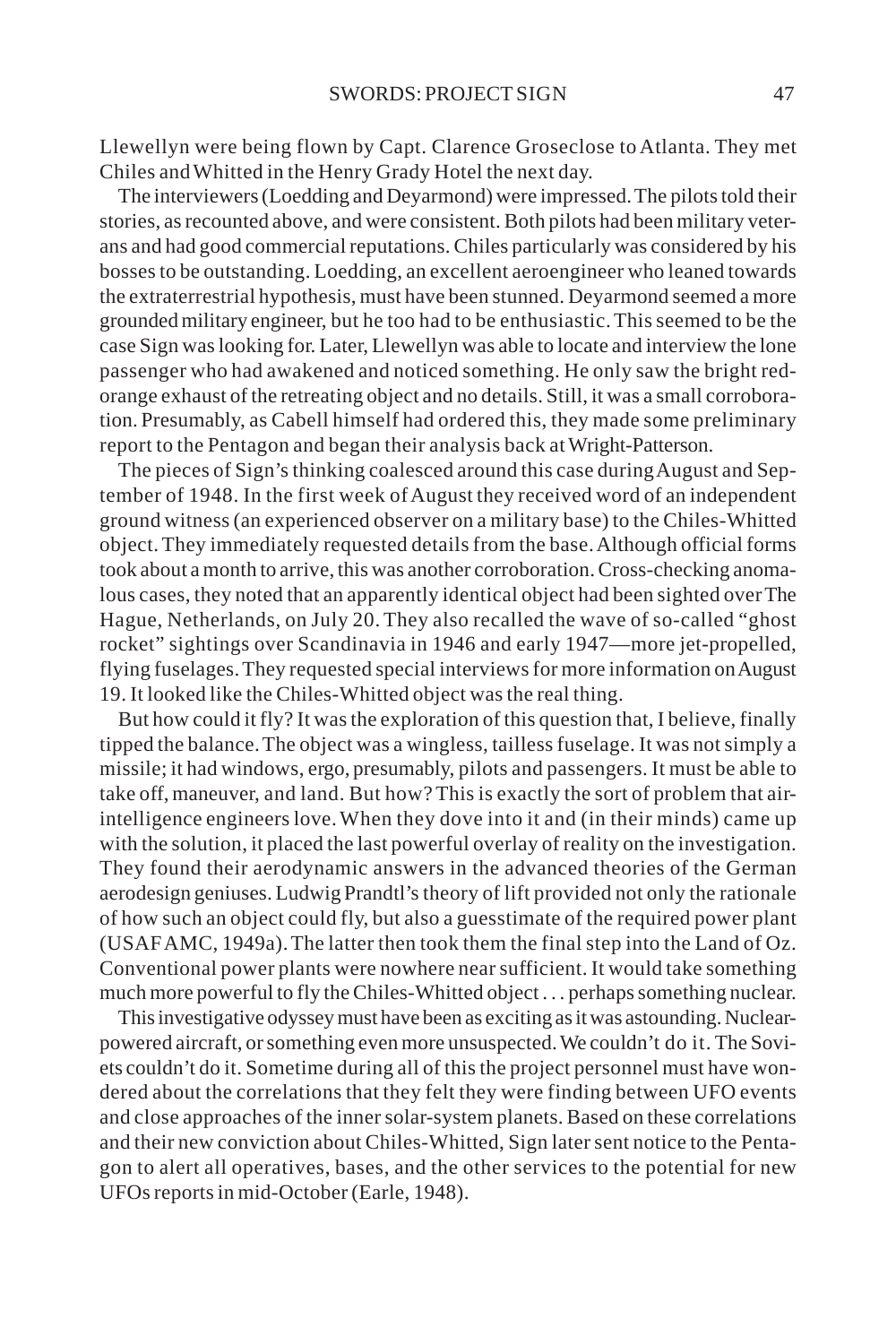#### 48 JOURNAL OF UFO STUDIES

### THE ESTIMATE OF THE SITUATION

In September 1948, Sign heard the details of the Chiles-Whitted ground-witness corroboration. The third qualified observer had seen a cylindrical object jetting redorange exhaust over Robins AFB in Georgia, one hour earlier. It was heading in the direction of Montgomery. Project officer Capt. Robert Sneider had decided that the time had come to climax the project's task and write the required "Estimate of the Situation." Every intelligence operation's task was ultimately to present such a bestguess summary, strongly backed with as much fact ("proof") as possible. Using Chiles-Whitted as the core, and collecting around it many cases from the summer of 1947 to September 1948, Sneider composed the fateful document. The latest case known to have been utilized in the document took place on September 23, at Los Alamos National Laboratory.

We know that two prominent Air Force intelligence officers (Ruppelt and Fournet) saw the document in 1952. Ruppelt described it:

It was a rather thick document with a black cover and it was printed on legal-sized paper. Stamped across the front were the words TOP SECRET. [Ruppelt, 1956: 41]

As project officer, Sneider would have been the primary author. Throughout this era, several other staff members typically got involved in approvals and sign-offs on drafts and reports. Deyarmond, Loedding, and Truettner almost certainly were part of the writing. Llewellyn certainly looked in. All these people, as well as higher-ups in Clingerman's and McCoy's offices, had to approve, at least in some sense. And an Estimate of UFOs as extraterrestrial would have been no small thing to assent to.

No one can give a detailed description of the contents of this famous yet mysterious document, as it has not been available for modern analysts to read. Yet the following cryptic description by Ruppelt, only the last paragraph of which made it into his book, offers some hints:

As documented proof, many unexplained sightings were quoted. The original UFO sighting by Kenneth Arnold; the series of sightings from the secret Air Force Test Center, Muroc AFB; the F-51 pilot's observation of a formation of spheres near Lake Meade; the report of an F-80 pilot who saw two round objects diving toward the ground near the Grand Canyon; and a report by the pilot of an Idaho National Guard T-6 trainer, who saw a violently maneuvering black object.

As further documentation, the report quoted an interview with an Air Force Major from the Rapid City AFB (now Ellsworth AFB) who saw twelve UFO's flying a tight diamond formation. When he first saw them they were high but soon they went into a fantastically high speed dive, leveled out, made a perfect formation turn, and climbed at a 30 to 40 degree angle, accelerating all the time. The UFO's were oval-shaped and brilliant yellowish-white.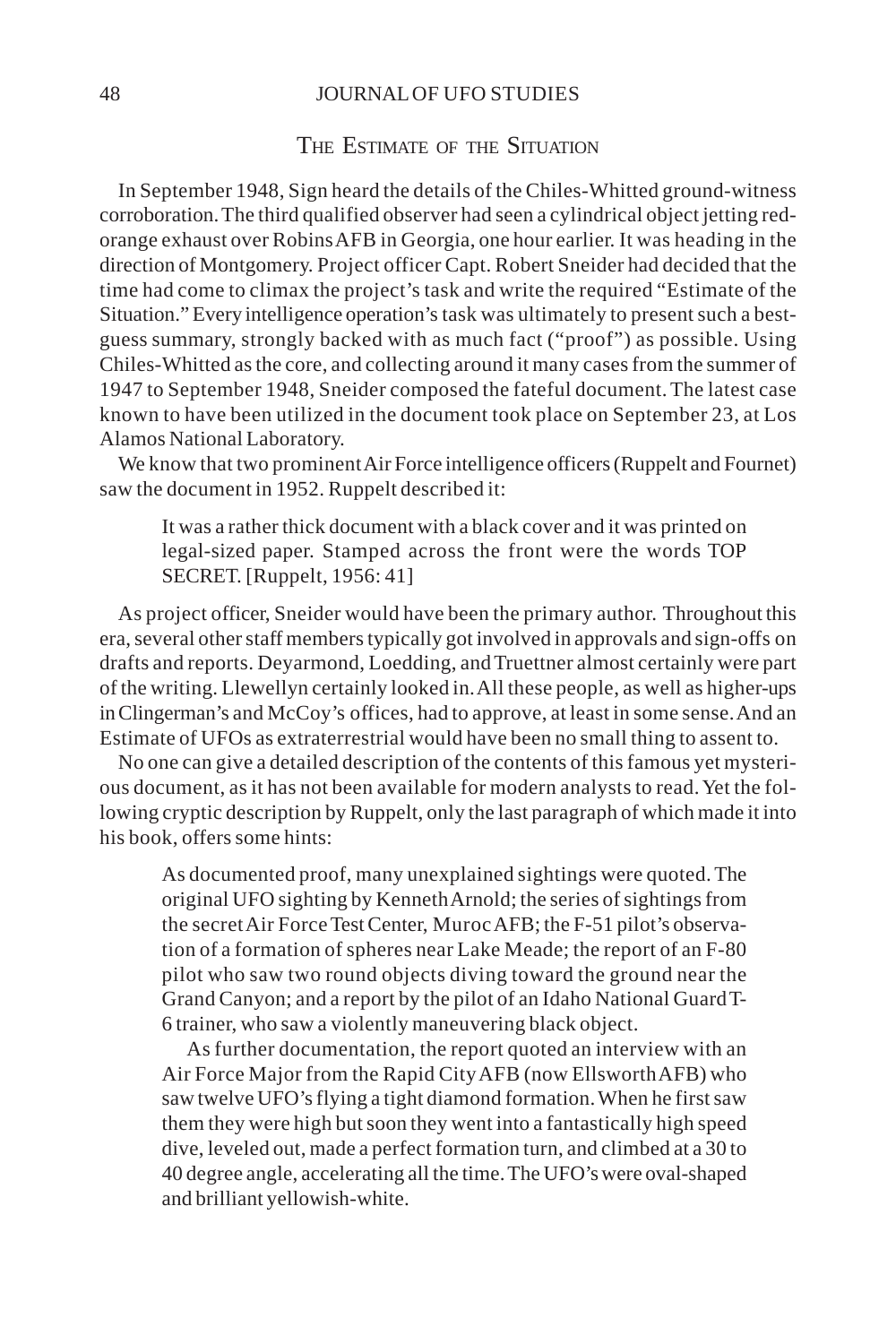Also included was one of the reports from the AEC's Los Alamos Laboratory. The incident occurred at 9:40 AM on September 23, 1948. A group of people were waiting for an airplane at the landing strip in Los Alamos when one of them noticed something glint in the sun. It was a flat, circular object, high in the northern sky. The appearance and relative size was the same as a dime held edgewise and slightly tipped, about 50 feet away.

The document pointed out that the reports hadn't actually started with the Arnold Incident. Belated reports from a weather observer in Richmond, Virginia, who observed a "silver disk" through his theodolite telescope; an F-47 pilot, and three pilots in his formation, who saw a "silver flying wing"; and the English "ghost airplanes" that had been picked up on radar early in 1947, proved this point. Although not received until after the Arnold sighting, they all had taken place earlier. [Unedited MS of *The Report on Unidentified Flying Objects* in Ruppelt files]

The Estimate would have been addressed to Chief of Staff Gen. Hoyt Vandenberg, but it really was meant for Director of Intelligence Gen. Charles Cabell. It was probably sent near the end of September, just prior to the next stunning UFO case: the George Gorman "UFO Dogfight" in Fargo, North Dakota, on October 1 (Ruppelt, 1956: 41–43). It would have landed in Garrett's Collections office and been handcarried to Cabell. Cabell may or may not have been shocked. It is my guess that he and his operatives knew what was coming. Very few real surprises are good strategy in military circles. Still, with a pro-ETH Wright-Patterson intelligence group on one side, an anti-ETH Pentagon Intelligence Requirements Office on the other, and openminded collections officers and the powerful Research and Development chief (Gen. Donald Putt) in between, Cabell didn't want to decide this on his own. He handed the Estimate further upstairs to Vandenberg himself (Ruppelt, 1956: 45).

Upon reflection, this seems a bit extraordinary. Cabell's job was to deal with these Estimates and not burden Vandenberg with them. And Cabell almost certainly had to know that this was coming. But he still ducked. This situation, UFOs and extraterrestrials, was too big for anyone but the chief of staff himself to rule on. Cabell must have been in doubt about this, not just about the reality of UFOs but their extraterrestrial nature. It was Cabell who reinitiated the Wright-Patterson UFO project in 1951 as a serious investigation and cleaned the anti-ETH elements out of Wright-Patterson and the Pentagon (Ruppelt, n.d.). And much later, in the 1960s, Cabell told UFO and ETH-friendly CIA photo analyst Art Lundahl that he still felt the UFO matter deserved serious investigation (McDonald, n.d.).

But Vandenberg didn't have any doubts—not about action anyway. In what was apparently a very short time period for contemplation, the chief sent the Estimate cascading back down channels to Sign as unacceptable. We don't know who Vandenberg consulted or why he did this, but he was quick and decisive. He did *not* want an extraterrestrial assessment. He was saying clearly and loudly to Sign and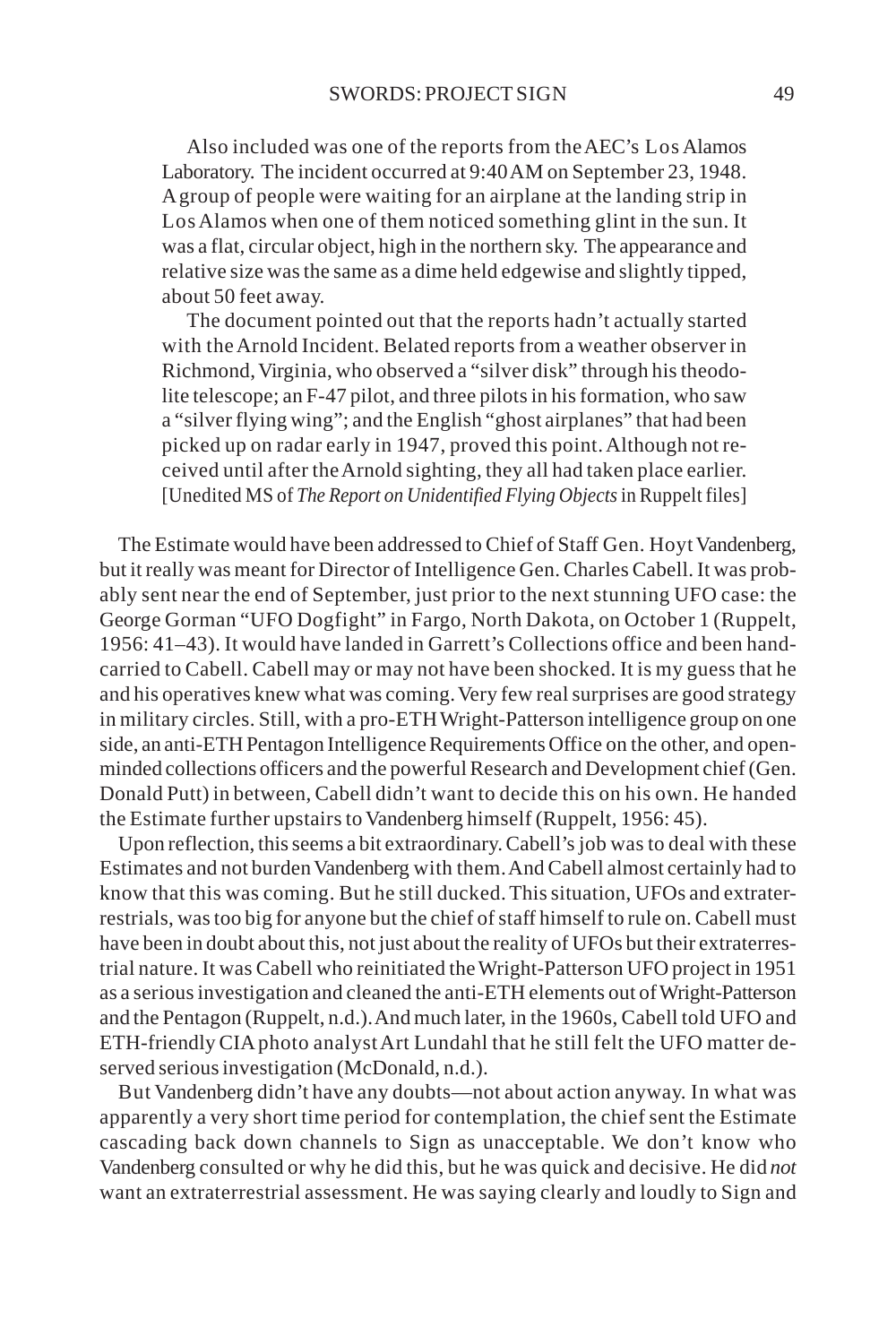everyone in between that he was not happy with this.

The timetable is uncertain, but a few facts are known. An October 7 document from Sign to Garrett and Cabell is an upbeat Sneider report on the initial investigation of the Gorman dogfight, making the object sound extremely unusual and intelligent in behavior. This was almost like a supplement to the Estimate (Sneider, 1948a). However, on the same day a separate set of letters, composed not by Sneider but by S. Z. Hunnicutt, a member of T-2 and the Sign team, and approved by MCI heavyweights McCoy, Clingerman, and Leland Money, went out to the CIA, U.S. Army Intelligence, and the Office of Naval Intelligence. The query: What domestic (U.S.) technological developments do you know of that might explain UFOs and help us differentiate them from inimical (Soviet) foreign developments? McCoy writes in Hunnicutt's letter:

To date, no concrete evidence as to the exact identity of any of the reported objects has been received. Similarly, the origin of the so-called "flying disks" remains obscure. [McCoy, 1948a]

This certainly was not the conclusion of the Estimate. McCoy may have already gotten the word. None of the primary Sign personnel signed off on the draft.

The intelligence roil over this extraterrestrial conclusion for UFOs must have been fierce in October. Headquarters had expressed dissatisfaction over Sign's views but, fueled by the enthusiasm over the Gorman case investigation, Sign was undaunted at first. McCoy was caught in the middle. The fact that Sign proceeded with their ETH opinions in the face of high-level Pentagon opposition is a source of some wonder. Either Vandenberg's slap down was very mildly delivered, or there was much support, albeit in the minority, for the respectability of the ETH in the Pentagon. Otherwise, McCoy would have reined in his staff at Sign. My guess is that both conditions were true.

In October, Sign personnel met with Garrett in the Pentagon to make reports, especially those from foreign sources, more efficiently transferrable to the project. Word was spread about the impending new wave of reports due soon (which apparently actually happened). Internal memos referred to the Gorman case as possibly nuclear-powered and interplanetary. A request was made for the Rand Corporation to assess the feasibility of interplanetary spaceships (Clingerman, 1948a). Meanwhile, opposing elements in the Pentagon were marshalling their forces for a counterstrike. The most hostile area, the Defensive Air branch of Air Intelligence, had been pursuing a study of "flying saucer tactics" since early August, when the first assessment of the Chiles-Whitted object had reached them. Now AFOAI-DA brought the Office of Naval Intelligence seriously into this game. ONI had been mildly involved with USAF concerns about UFOs since it had requested to be included in January 1948 (USN Chief of Naval Intelligence, 1948). Out of this liaison would come a counter-ETH report in December. More immediately, AFOAI-DA and ONI would begin to change the atmosphere in the Pentagon to a more hostile, overt position. Ultimately these efforts swayed Cabell into writing a firm letter to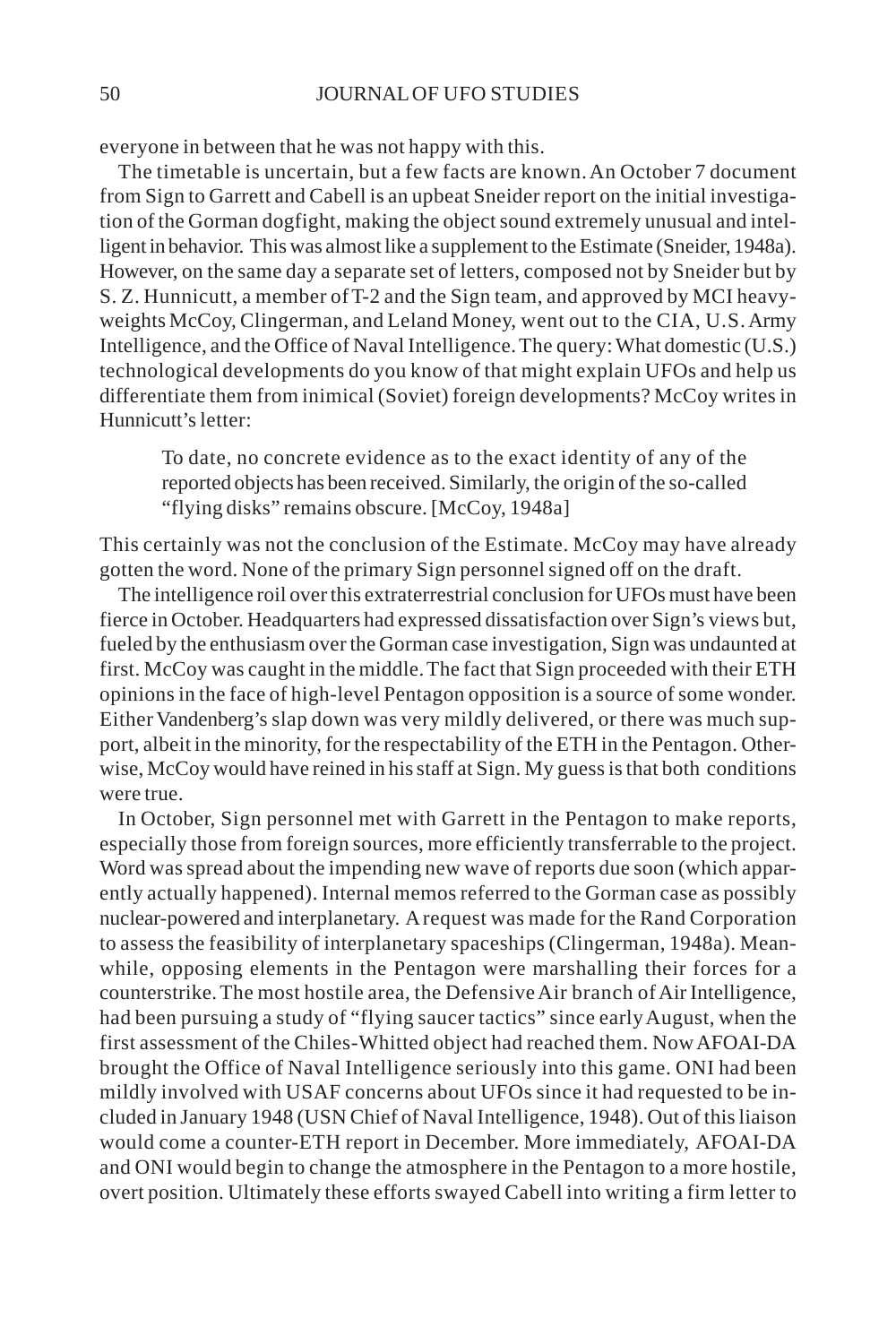Wright-Patterson on November 3 (Cabell, 1948a; see Appendix 2).

It would be interesting to know who composed this letter for Cabell to sign. Two prime candidates are AFOAI-DA, the office of the consistently anti-ETH saucerkiller, Maj. Aaron J. Boggs; or the Office of Director of Estimates, wherein resided Boggs's main anti-ETH confederate, Col. E. H. Porter, who was its deputy director. Essentially, the letter asked Sign for another Estimate. While admitting that the objects seemed real, it also cautioned that they were *not* identified. (Read: You may *not* identify them as extraterrestrial craft.) Efforts at identification must be serious and increased, since national security was concerned. Countermeasures must be considered. All of these comments were in line with Boggs's and Porter's concern (as well as many others) that some objects could be Soviet- or Nazi-inspired weaponry. While Sign had been immersed in a world of investigating essentially local cases, the darker Pentagon corridors had been fixated on the Soviets and German scientific geniuses. Two different realities had been created.

Wright-Patterson's response was timely. By November 8, a Sign viewpoint was sent over McCoy's signature to Cabell and presumably Boggs, Porter, and ONI (McCoy, 1948b; see Appendix 3). The letter, written by Sign operative Deyarmond, was overtly submissive but covertly rebellious. It contained several comments agreeing with Cabell that the phenomenon was not identifiable and that no concrete physical proof existed to identify it. At the same time it dropped all sorts of hints, doubtless the same arguments used in the original Estimate, that the objects really were extraterrestrial whether the Pentagon thought so or not: It mentioned the ETH; it mentioned plotting waves against planetary approaches and finding a correlation; it mentioned the books of Charles Fort as indicating that this has been going on for at least a century (Fort, 1941); it mentioned that odd shapes (like Chiles-Whitted) can fly but require more advanced power plants than we have. It is interesting that the letter was written by Al Deyarmond, who was McCoy's old WWII buddy. One can imagine the two conferring personally on exactly what tactic Sign could take that would still be consistent with what McCoy was willing to say. The letter seems very strategically worded. McCoy was sympathetic to UFOs and remained so his whole life. In the late 1950s, stationed in Washington, he was a frequent and interested visitor at the major civilian UFO organization in the world, the National Investigations Committee on Aerial Phenomena (Swords, 1997).

### SHOWDOWN AND AFTERMATH

The Pentagon surely recognized the letter for what it was: a diplomatic refusal to give up. Either it or Sign initiated a confrontational meeting on this scheduled for November 12. Meanwhile, on the 10th, Deyarmond completed his reassessment of the Mantell crash from the beginning of the year. The object could *not* have been Venus, he concluded, and therefore was a true unidentified. With this added ammunition, some Sign personnel trekked to Washington to attempt to convince Cabell and Vandenberg of the ETH (Ruppelt, 1956: 45). Other than Sneider, we don't know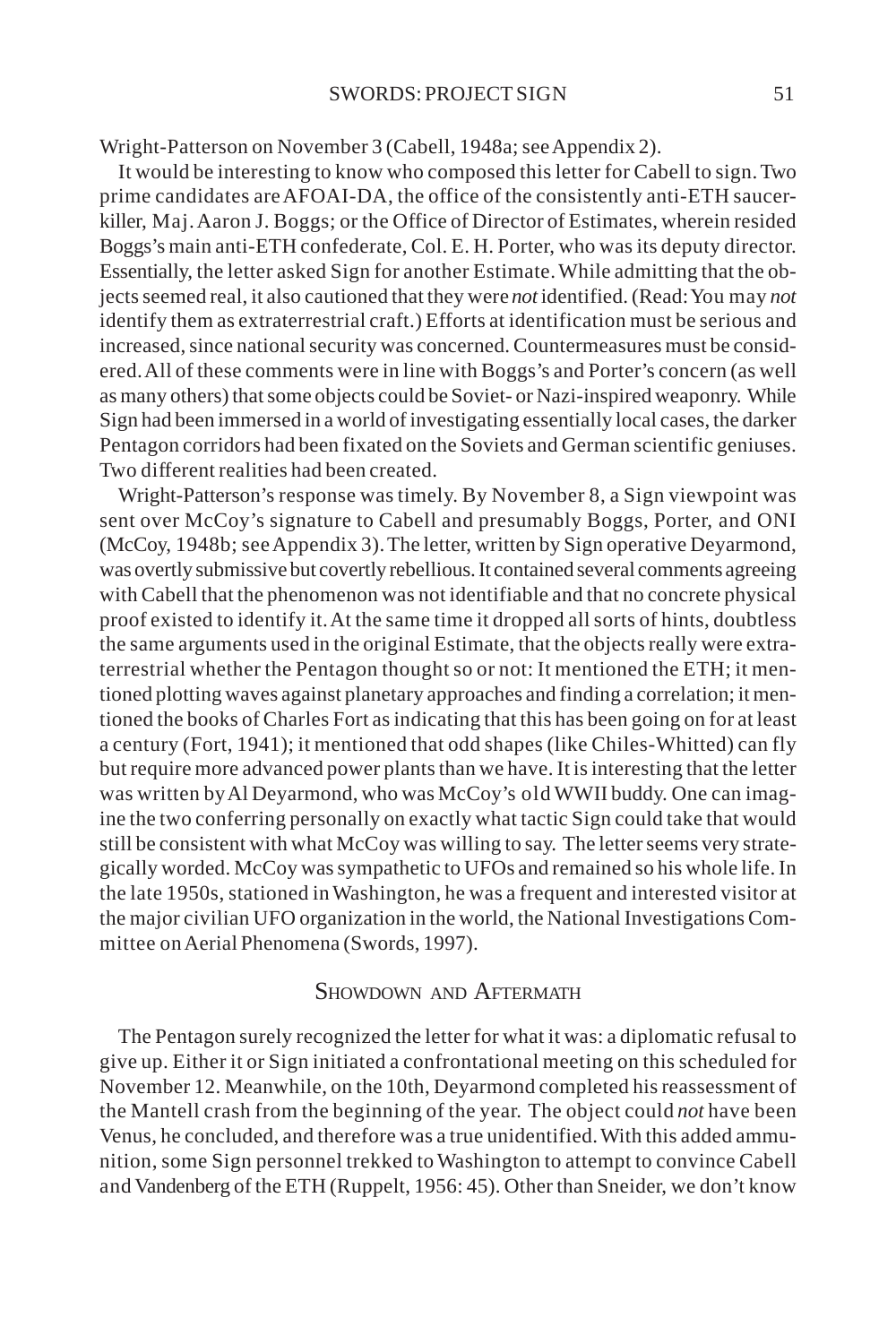who attended from the pro-ET side. Deyarmond, Loedding, and perhaps even McCoy are good candidates. Ruppelt wrote that a "group from ATIC" went. The meeting was held at the National Bureau of Standards. Again, we don't know who attended on the D.C. side. Boggs *is* known to have been there. Ruppelt hints that Vandenberg himself was there. Some representative of the Air Force's Scientific Advisory Board came (probably Col. Ted Walkowicz). NBS personnel attended. As Edward Condon was then director, he may have had a stiff introduction to ufology at that time. Others, including Cabell, were certainly present.

I suspect that this was the final watershed moment for the project. Boggs, Porter, and ONI essentially won the war. Suddenly all the big scientific guns and overseers were required to peek over Sign's shoulders and assess their work. The Scientific Advisory Board and George Valley of MIT were to be made aware of all cases. So too Boggs' office, ONI, and maybe even the NBS (USAF DI, 1948; McCoy, 1948c; Clingerman, 1948b; McCoy, 1948d). Hynek was to be formally commissioned for an assessment, as well as Irving Langmuir and Rand. Going back home to Dayton, Deyarmond and Truettner went about the labor of writing the sanitized final Project Sign report of November 30 (USAF AMC, 1949a). Loedding met with Langmuir and had his views rebuffed. He said that he learned that "his stock was at an all-time low" in Washington (*Trenton Times-Advertiser*, 1954). Sneider continued to believe that the Chiles-Whitted case was undeniable evidence, but it was a battle lost for almost everyone else.

On December 10 the victorious powers in the Pentagon published their own version of an Estimate—Air Intelligence Report number 100-203-72, *Analysis of Flying Object Incidents in the U.S.* (USAF AID & USN ONI, 1948). This was the culmination of AFOAI-DD's work since early August, augmented by ONI collaboration over the past two months. UFOs are not extraterrestrial (the idea was hardly noticed). UFOs are probably real, but if so there is a small chance that they are Soviet and therefore dangerous. All in all, the word "Soviet" dominates the commentary. This estimate, like that of Sign, was classified top secret. Sign's Estimate was ordered destroyed. Six days later, the director of research and development ordered that the code word Sign be changed to Grudge. Ruppelt said that the choice of words was not random (Ruppelt, 1956: 59–60). The Air Force bore a grudge against UFO reports. One would guess that quite a few grudges remained among the contending intelligence elements. Ruppelt said that by the end of 1948 the morale on the project was very low and no one wanted to do the work any more. Sneider persisted with his analysis of the Chiles-Whitted object, and his five-page summary, Air Intelligence Report number 102-122-79, was forwarded to Cabell on December 20 (Sneider, 1948b). It has been called, probably insightfully, "The Ghost of the Estimate" by some UFO researchers. Report no. 100-203-72 has also been given this nickname, much less insightfully. It might more properly be labeled "The Assassin of the Estimate."

By the beginning of 1949, Sign personnel had begun to evaporate. Loedding disappeared from project records. Deyarmond's attention went elsewhere. Truettner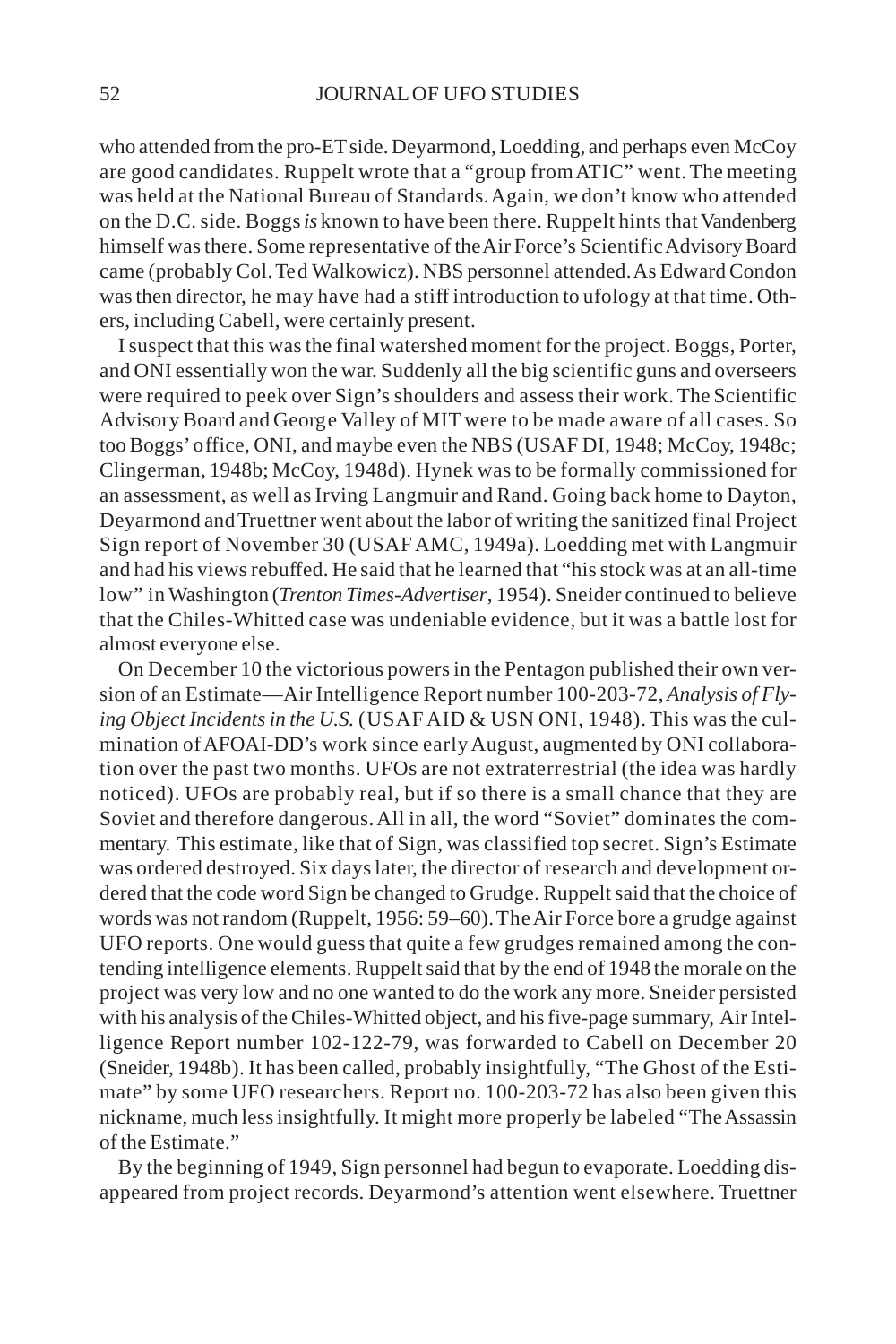made one last serious attempt at interviewing about nuclear propulsion (at Oak Ridge), and was given a negative opinion on UFOs by Col. Wassell. He, too, disappeared from the project. The civilian members were relieved of their duties and reassigned to other intelligence tasks within T-2. For Loedding in particular, his role and prestige were never the same. After a few further years of intelligence work, both he and Truettner left AMC. For the higher military ranks (Llewelyn and Sneider), all we know is that they were soon no longer involved, perhaps not even assigned to the same base. Even Clingerman and McCoy became less involved, perhaps because they had also heard that their tenures would soon be up and they would be sent to school and then transferred. The only persons left active on the project were two of the lower ranks: Lieut. Howard Smith and civilian George Towles. Their job was reduced basically to collection and filing. In this condition, or worse, would remain the Air Force commitment to a UFO investigation project until the summer of 1951: two years of neglect (Ruppelt, 1956: 59–95).

The Estimate and Sign had their revenge, however, in an unintended way. For whatever reason, the public and the media had become more interested in UFOs at the turn of the year. Perhaps the Mantell, Chiles-Whitted, and Gorman cases were having an effect on popular opinion, as well as behind the doors of secrecy. Or perhaps the doors of secrecy were leaky. Either way, the media was becoming proactively interested (Shalett, 1949). Sidney Shalett's push into the Pentagon to get Defense chief Forrestal's permission for a *Saturday Evening Post* article was the most spectacular example of this, but other magazines such as *Argosy* and *True* were snooping around as well (Moorehouse, 1949; Keyhoe, 1950a). Shalett visited the Pentagon and Wright-Patterson in early 1949, and got case information and quotes for his two-part article that would appear in April 1949 (Clingerman, 1949a). While he was collecting information, two things happened directly related to our story. The first was that the Pentagon really didn't like the idea of a civilian press person messing around a classified subject and then writing a "Lord knows what" rendition of what he'd found with apparent government approval (Cabell, 1948b). Therefore, the Pentagon determined to produce its own more elaborate report to be released simultaneously with the *Post* article (Boggs, 1949).

The second awkward moment occurred when Walter Winchell apparently was given a "Pentagon rumor" that the UFOs were Soviet missiles, and announced as much on his national radio program (Clingerman, 1949b). The rumor was pretty much what some Pentagon loose cannons would have said if they had been privy to the information and attitude of Air Intelligence Report number 100-203-79, the so-called "Assassin of the Estimate." By killing the Estimate, the Pentagon had produced an awkward and unhelpful rumor that they hurried to deny, but which stuck in many citizens' minds.

The Pentagon was clear in its intent to create and release a countering UFO report, but it blundered in executing the task. Whoever was responsible did not use the AIR information or perspective, or a strong debunking attitude of any kind. Instead, the report—called Project Saucer to match the nickname given Shalett to use in his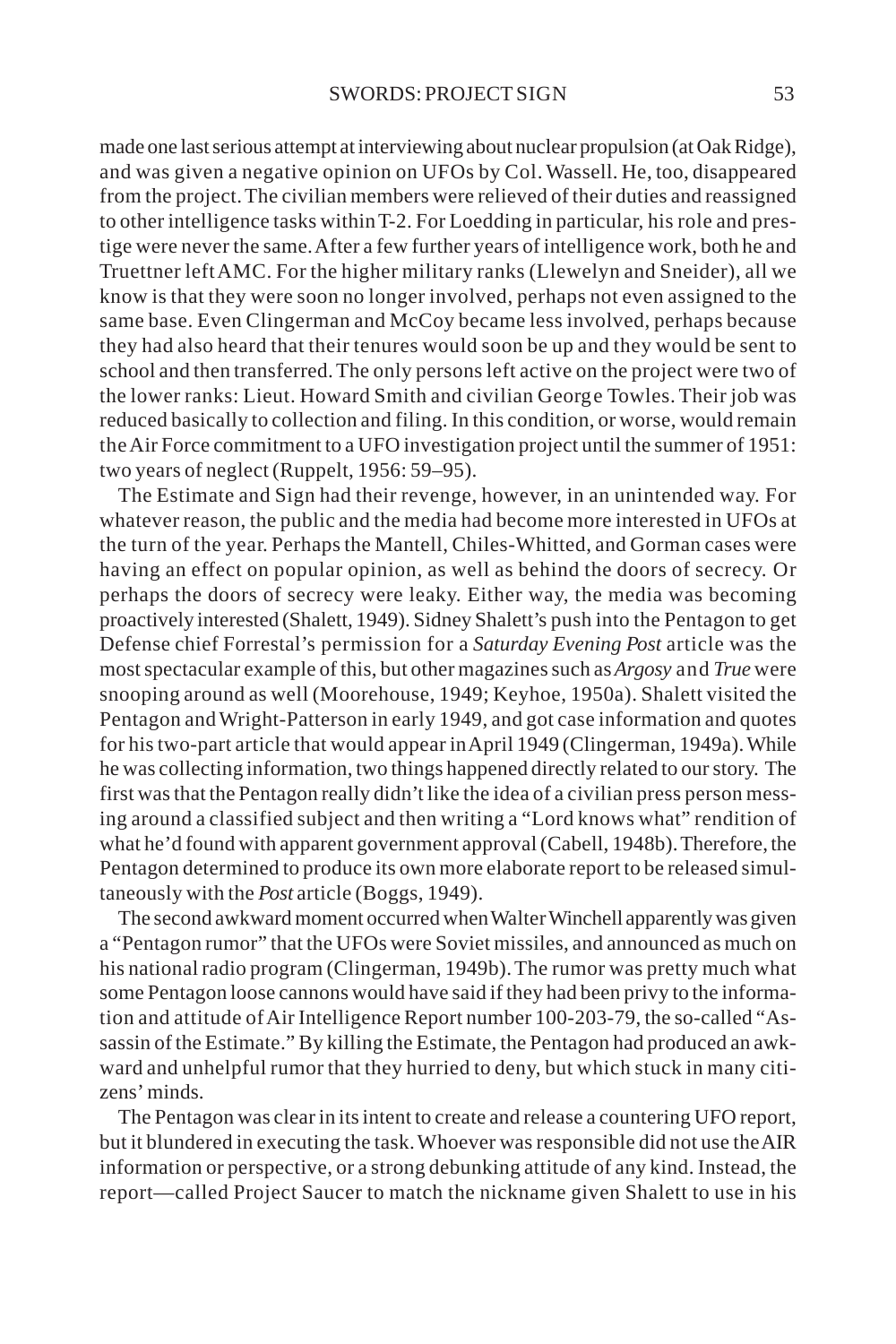article—was written in the mildest agnostic tradition of the post-Vandenberg Project Sign (USNME, 1949). It read like a sanitized Estimate.

How this UFO-friendly report was released is itself a mystery. Someone at AMC in the Public Relations Office had written something called "Flying Saucer Story," which was aimed at public release in order to give the official story. This was described as an article, whereas the Project Saucer press release was 22 pages long. Still, they may have been one and the same.

This article was shipped to the Pentagon's director of public relations, and from there to the Intelligence Department. There some disagreement occurred between Boggs, Brig. Gen. Moore, and Cabell (Boggs, 1949). Apparently Cabell himself approved the friendlier Project Saucer release, coming down squarely between the attitude of the Estimate and the attitude of his antipathetic underlings Boggs and Moore. A line from Boggs's memorandum cited above reads like a comment from Cabell:

AFOIN [Cabell] found no grounds for denying information to the press on incidents and investigative accomplishments such as were furnished Mr. Shalett.

Whether the busy general had time to think through all the aspects of this decision can be debated.

So the Pentagon's poor communications and blundering had produced the exact opposite effect from what they had seemingly intended: Shalett's article was the mainly debunking publication and the Pentagon's release looked like a corrective in the pro-UFO, amazing-unidentified-technology direction.

The individual most confused by all this was a freelance writer brought in by *True* magazine in the hopes of getting more information on the flying disks. The Project Saucer release convinced him to make a serious investigation, which got more and more fascinating. This, of course, was Donald E. Keyhoe: the Ultimate "Revenge of the Estimate," and an ongoing nightmare for the Air Force for the next 20 years (Keyhoe, 1950b, 1953; Swords, 1996; Jacobs, 1975).

### **REFERENCES**

- Boggs, Aaron J. (1949). USAF report to be released simultaneously with Sidney Shalett's article. Memorandum. April 25.
- Cabell, Charles P. (1948a). Flying object incidents in the United States. Memorandum to Commanding General, Air Materiel Command. November 3. (Reprinted as Appendix 2.)
- Cabell, Charles P. (1948b). Publicity surrounding flying saucers. Memorandum. November 30.

Clingerman, William R. (1948a). Letter to Chief of Staff, U.S. Air Force. October 22.

Clingerman, William R. (1948b). Letter to George Valley. December 2.

Clingerman, William R. (1949a). Letter to Chief of Staff, U.S. Air Force. February 9.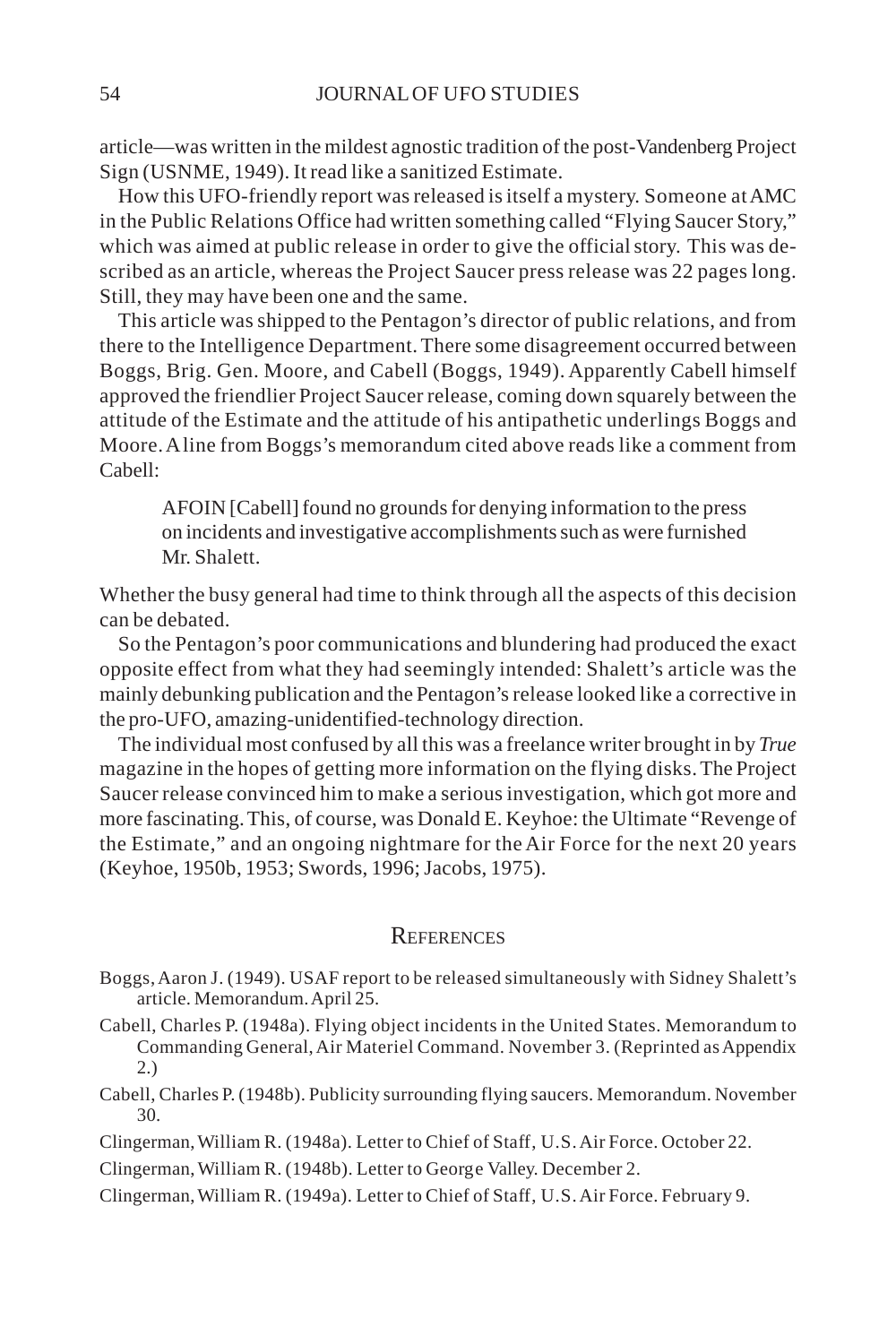- Clingerman, William R. (1949b). Letter to Directorate of Intelligence, U.S. Air Force. April 5.
- Cox, Roy W. (1948). Notes taken at Norcatur, Kansas, night of February 18.
- Craigie, Laurence C. (1947). Flying discs. Memorandum to Commanding General, Air Materiel Command, establishing Project Sign. December 30.
- Earle, Wilton. (1948). Letter to Chief, Office of Naval Intelligence. October 14.
- Faulk, Melvin W. (1948). Interview with Mr. Oscar E. Monnig, Secretary, National Meteoritical Society. March 18.
- Fitch, E. G. (1947). Flying disks. Memorandum to D. M. Ladd. July 10.
- Fort, Charles. (1941). *The books of Charles Fort*. New York: Henry Holt.
- [Garrett, George D.] (1947). Flying discs. Summary of 16 UFO cases. July 30. (Reprinted as Appendix 1.)
- Hynek, J. Allen. (1949). *Report on unidentified aerial and celestial objects*. Ohio State University Research Foundation project no. 364, for USAF Air Materiel Command. April 30.
- Hynek, J. Allen. (1973). *The UFO experience: A scientific inquiry*. Chicago: Henry Regnery.
- Hynek, J. Allen. (1977). *The Hynek UFO report*. New York: Dell.
- Jacobs, David M. (1975). *The UFO controversy in America*. Bloomington: Indiana University Press.
- Keyhoe, Donald E. (1950a). Flying saucers are real. *True,* January, pp. 11–13, 83–87.
- Keyhoe, Donald E. (1950b). *The flying saucers are real*. New York: Fawcett.
- Keyhoe, Donald E. (1953). *Flying saucers from outer space*. New York: Henry Holt.
- LaPaz, Lincoln. (1948). Letter to Deputy Executive Director, Committee on Geophysical Sciences, Research and Development Board. April 11.
- Loedding, Alfred C. (1948). Low aspect ratio aircraft. U.S. Patent Office no. 2,619,302. Filed Nov. 25.
- Markham, Norman Garrett. (1948). Explosion in the sky near Norcatur, Kansas. Letter to U.S. Army Chief of Staff. February 20.
- McCoy, Howard M. (1947a). Letters to Col. George Garrett. August–September.
- McCoy, Howard M. (1947b). Letter to Commanding General, Army Air Forces. September 24.
- McCoy, Howard M. (1948a). Letter to Central Intelligence Agency, Office of Naval Intelligence, and U.S. Army Intelligence. October 7.
- McCoy, Howard M. (1948b). Letter to Chief of Staff, U.S. Air Force. November 8. (Reprinted as Appendix 3.)
- McCoy, Howard M. (1948c). Letter to Chief of Staff, U.S. Air Force. December 2.
- McCoy, Howard M. (1948d). Letter to Chief of Staff, U.S. Air Force. December 7.
- McCoy, (Mrs.) Howard M. (n.d.) Personal communication.
- McDonald, George C. (1947). Letter to Director, USAF Research and Development. December 22.
- McDonald, James E. (n.d.) Annotation in his copy of Edward Ruppelt's *The Report on Unidentified Flying Objects* at page 92.
- Menzel, Donald H. (1953). *Flying saucers*. Cambridge, Massachusetts: Harvard University.
- Moorehouse, Frederick G. (1949). The case of the flying saucers. *Argosy,* July, pp. 22–24, 92.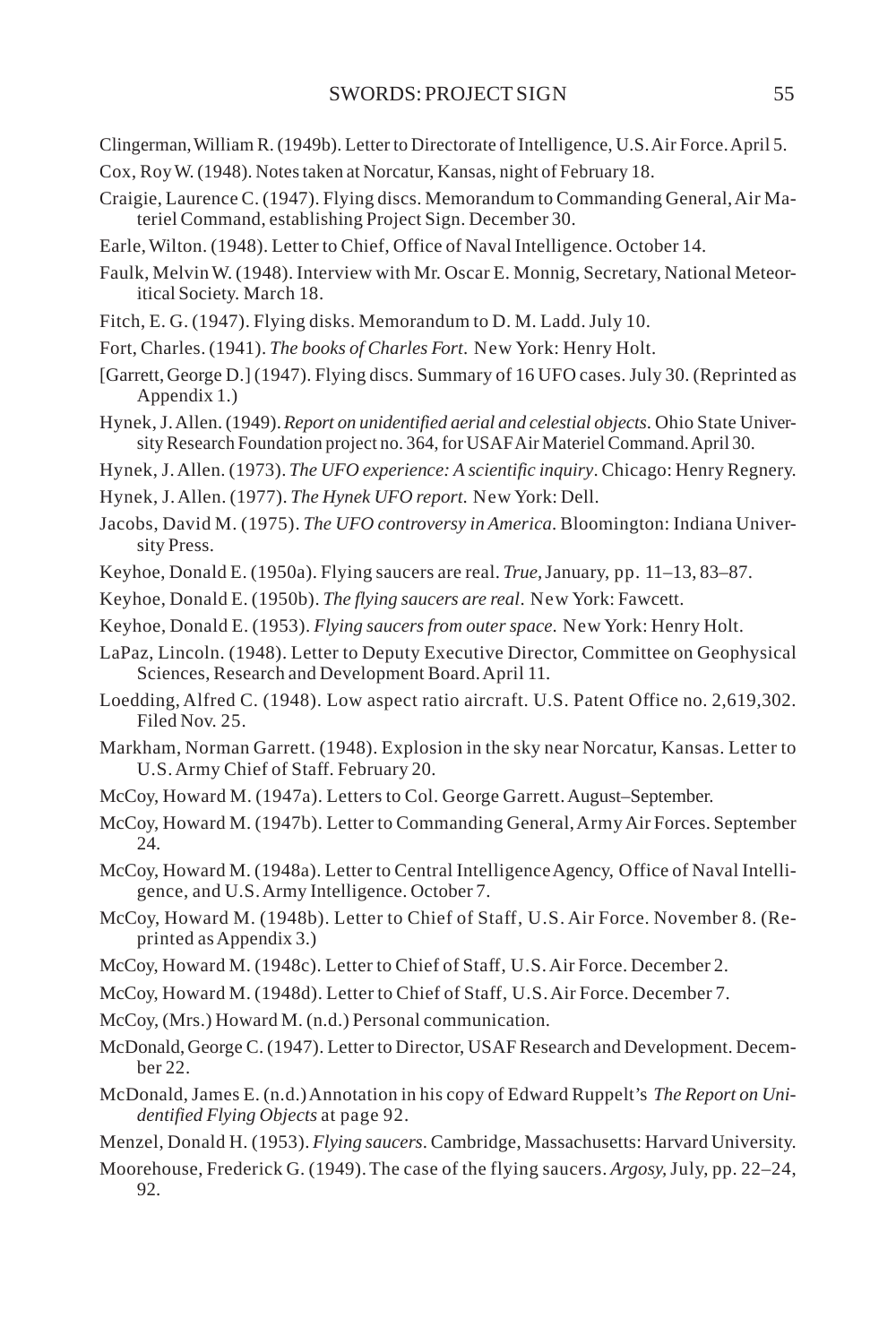Ruppelt, Edward J. (1956). *The report on unidentified flying objects*. Garden City: Doubleday.

- Ruppelt, Edward J. (n.d.) Edward Ruppelt manuscript archives. Held for CUFOS by the author in Kalamazoo, Michigan.
- Schulgen, George F. (1947a). Memorandum to FBI Liaison Section. September 5.
- Schulgen, George F. (1947b). Intelligence requirements on flying saucer type aircraft. Draft of collection memorandum. October 6.
- Shalett, Sidney. (1949). What you can believe about flying saucers. *Saturday Evening Post*, April 30, pp. 20–21, 136–39; and May 7, pp. 36, 184–86.
- Sneider, Robert R. (1948a). Letter to Chief of Staff, U.S. Air Force. October 7.
- Sneider, Robert R. (1948b). Report to Directorate of Intelligence, U.S. Air Force. Air Intelligence Report no. 102-222-79. December 20.
- Swords, Michael D. (1991). The summer of 1947: UFOs and the U.S. government at the beginning. In George M. Eberhart (Ed.), *The Roswell report*. (pp. 9–38). Chicago: Center for UFO Studies.
- Swords, Michael D. (1996). Donald E. Keyhoe and the Pentagon: The rise of interest in the UFO phenomenon and what the government really knew. *Journal of UFO Studies*, new ser., **6,** 195–211.
- Swords, Michael D. (1997). The McCoy letter. *International UFO Reporter,* **22** (1), Spring, 12–17, 27.
- Todd, Robert. (1997). Bill Moore and the Roswell incident: The true believers deceived. *The Spot Report,* **7,** March 7, pp. 1–8.
- *Trenton* (N.J.) *Times-Advertiser.* (1954). Princeton engineer believes flying saucers the real thing. October 10.
- Twining, Nathan F. (1947). AMC opinion concerning "flying discs." Letter to Commanding General, Army Air Forces. September 23.
- United Press. (1948). Meteor blast alarms thousands in Midwest. Unattributed news clip in Project Blue Book file. February 19.
- U.S. Air Force. Air Intelligence Division, & U.S. Navy. Office of Naval Intelligence. (1948). *Analysis of flying object incidents in the United States*. Air Intelligence Report no. 100- 203-79. December 10.
- U.S. Air Force. Air Materiel Command. (1946)*. German flying wings designed by Horten Brothers*. Technical Intelligence summary report no. F-SU-1110-ND. Dayton: Headquarters, Air Materiel Command. January 10.
- U.S. Air Force. Air Materiel Command. (1949a). *Unidentified aerial objects: Project "Sign*." Technical Report no. F-TR-2274-IA. Signed by Albert B. Deyarmond and Lawrence Truettner. Dayton: Headquarters, Air Materiel Command. February.
- U.S. Air Force. Air Materiel Command. (1949b). *Unidentified flying objects: Project "Grudge."* Technical Report no. 102-AC 49/15-100. Dayton: Headquarters, Air Materiel Command. August.
- U.S. Air Force. Directorate of Intelligence. (1948). Information for Dr. George Valley. November 22.
- U.S. Air Force. Project Blue Book (1947–1969). Microfilm records, 92 reels. Available at the National Archives. Specific case files used in this article include: Harmon Field, Newfoundland (1947); Mantell case, Godman Air Field, Kentucky (1948); Norcatur, Kansas (1948); Holloman AFB, New Mexico (1948); Memphis, Tennessee (1948); Plevna and Miles City, Montana (1948); Monroe, Michigan (1948); Hecla, South Dakota (1948);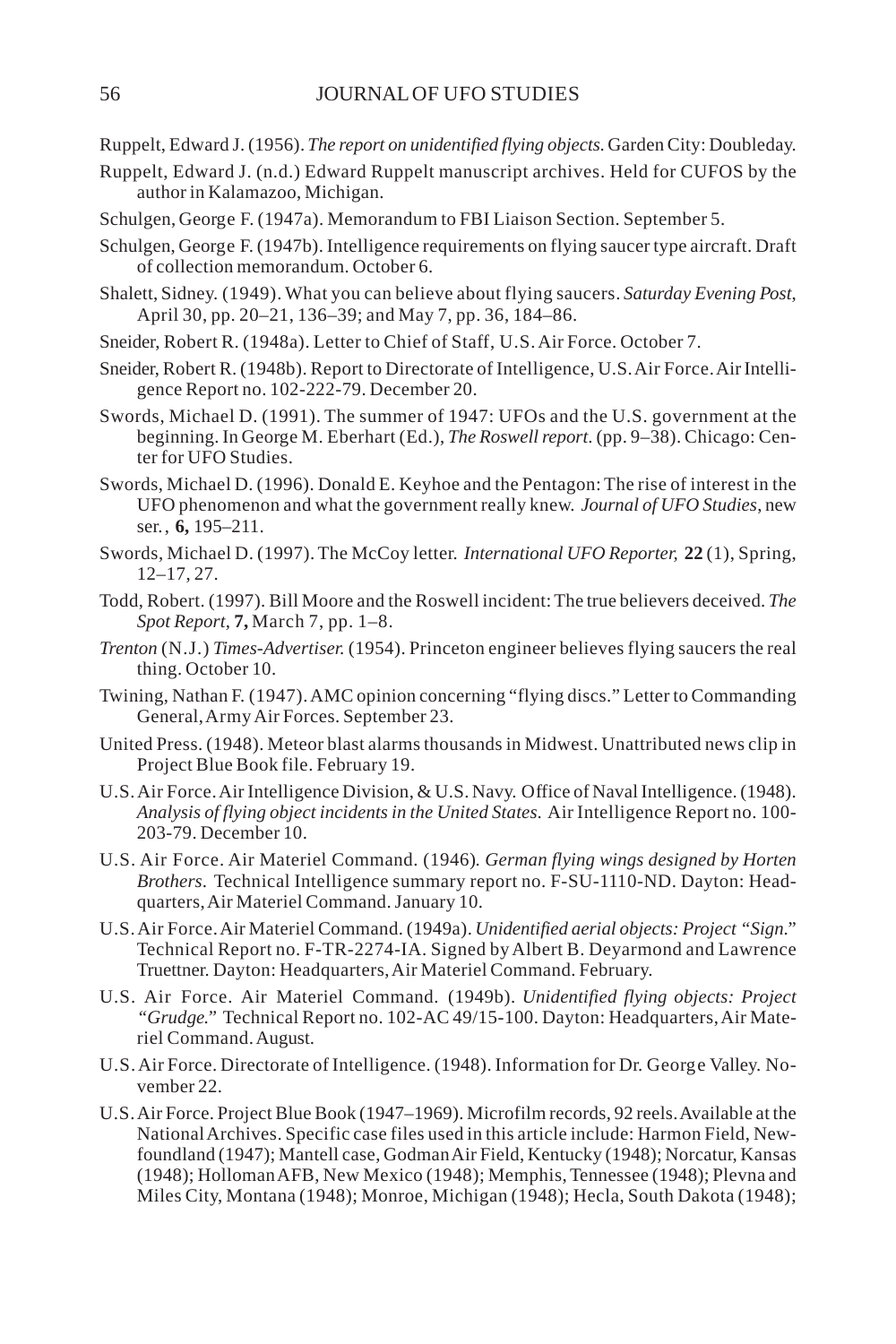Chiles-Whitted case, Montgomery, Alabama, and associated Chamblee, Georgia, case (1948); Gorman case, Fargo, North Dakota (1948); as well as information on personnel and activities gained *en passant*, 1947–1949.

- U.S. National Military Establishment (1949). Project "Saucer." Memorandum to the press, no. M 26-49. April 27.
- U.S. Navy. Chief of Naval Intelligence. (1948). Letter to Directorate of Intelligence, U.S. Air Force. November 4.

# APPENDIX 1 GEORGE GARRETT'S FIRST ESTIMATE

### FLYING DISCS 30 July 1947

For purposes of analysis by AFBIR-CO, eighteen reported sightings of "Flying Discs" were selected for breakdown into detailed particulars. Each report was assigned a number and each number appears in the left-hand column of the data on the following pages.

One report, Number 7, has not yet been received and therefore no information is included other than Date, Name of Observer, and Location. The Fourth Air Force is attempting to secure a statement from this observer.

Four reports, Numbers 2, 4, 17, and 18, have not yet been analyzed. The subject headings on which the breakdown has been made are:

Date Hour (Local standard Time) Location Observer's Name Observer's Occupation Observed from Ground or Air Number of Objects Sighted Altitude Direction of Flight **Speed** Distance Covered Length of Time in Sight Deviation from Straight Flight Color Size Shape Sound Trail Weather Manner of Disappearance Remarks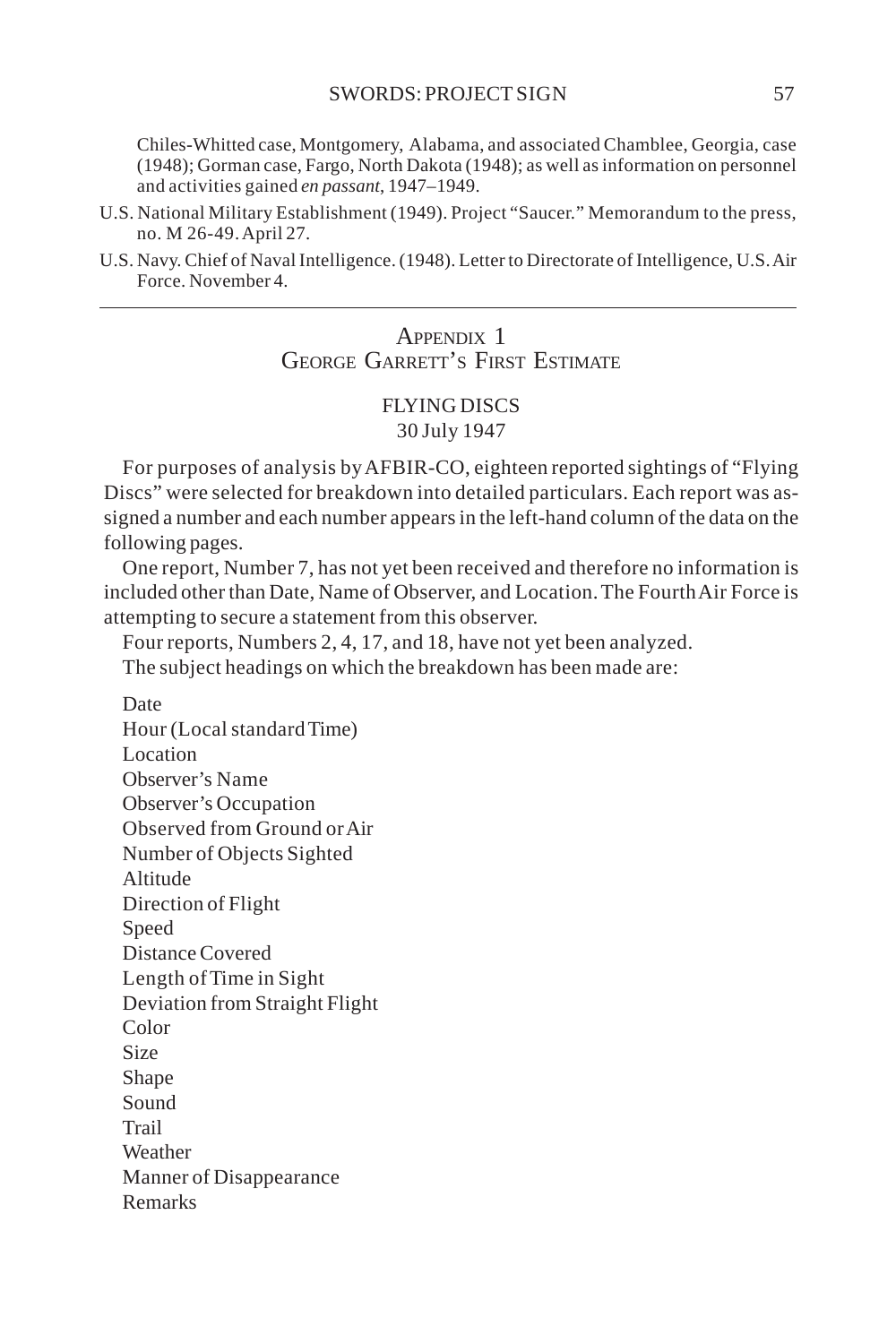| Report         | Date      | $*$ Hour | Location                     |
|----------------|-----------|----------|------------------------------|
| 1              | 19 May    | 1215     | Manitou Springs, Colorado    |
| $\overline{2}$ | 22 May    |          | Oklahoma City, Oklahoma      |
| 3              | 22 June   | 1130     | Greenfield, Massachusetts    |
| $\overline{4}$ | 24 June   |          | Mt. Rainier, Washington      |
| 5              | 28 June   | 2120     | Maxwell Field, Alabama       |
| 6              | 29 June   | 1330     | Near White Sands, New Mexico |
| 7              | 1 July    |          | Bakersfield, California      |
| 8              | 4 July    | 2015     | Emmett, Idaho                |
| 9              | 6 July    | 1345     | Clay Center, Kansas          |
| 10             | 6 July    |          | Fairfield-Suisun, California |
| 11             | 7 July    | 1145     | Koshkonong, Wisconsin        |
| 12             | 7 July    | 1430     | East Troy, Wisconsin         |
| 13             | 8 July    | 1550     | Mt. Baldy, California        |
| 14             | 9 July    | 2330     | Grand Falls, Newfoundland    |
| 15             | $10$ July | 1600     | Harmon Field, Newfoundland   |
| 16             | $12$ July | 1830     | Elmendorf Field, Alaska      |
|                |           |          |                              |

\* Local Standard Time

| 1                                                           | Railroad Employee<br>$^{\dagger}$                       | Ground<br>$\mathbf{H}$ |
|-------------------------------------------------------------|---------------------------------------------------------|------------------------|
|                                                             | $^{\dagger}$<br>$\mathbf{H}$                            | $\mathbf{H}$           |
| 2                                                           | Businessman-Pilot                                       | Ground                 |
| 3                                                           | *Not stated                                             | Ground                 |
| $\overline{4}$                                              | Businessman-Pilot                                       | Air                    |
| 5                                                           | Captain, AAF                                            | Ground                 |
|                                                             | $\mathbf{H}$                                            | $\mathbf{H}$           |
|                                                             | $\mathbf{u}$<br>$\mathbf{u}$                            | $\mathbf{H}$           |
|                                                             | 1st Lieut., AAF                                         | Ħ                      |
| 6                                                           | Employee, NRL                                           | Ground                 |
|                                                             |                                                         | $\mathbf{H}$           |
|                                                             | $^{\dagger}$<br>$\mathbf{u}$                            | $\mathbf{H}$           |
|                                                             | Wife of $\frac{1}{1}$                                   | $\mathbf{H}$           |
| 7                                                           | Civilian Pilot                                          | Ground                 |
| 8                                                           | United Air Lines Pilot                                  | Air                    |
|                                                             | $^{\dagger}$<br>Ħ<br>$\pmb{\shortparallel}$<br>Co-Pilot | $\mathbf{H}$           |
| 9                                                           | Major, AAF                                              | Air                    |
| 10                                                          | Captain, AAF                                            | Ground                 |
| 11                                                          | <b>CAP</b> Instructor                                   | Air                    |
|                                                             | <b>CAP</b> Student                                      | $\mathbf{H}$           |
| 12                                                          | <b>CAPPilot</b>                                         | Air                    |
|                                                             | CAPPassenger                                            | $\mathbf{H}$           |
| 13                                                          | 1st Lieut., ACCNG                                       | Air                    |
| 14                                                          | Constable, Newfoundland<br>Constabulary                 | Ground                 |
| 15                                                          | TWA Representative                                      | Ground                 |
|                                                             | PAA                                                     | $\mathbf{u}$           |
| 16                                                          | Major, AAF                                              | Ground                 |
| *From letter received, observer is obviously well educated. |                                                         |                        |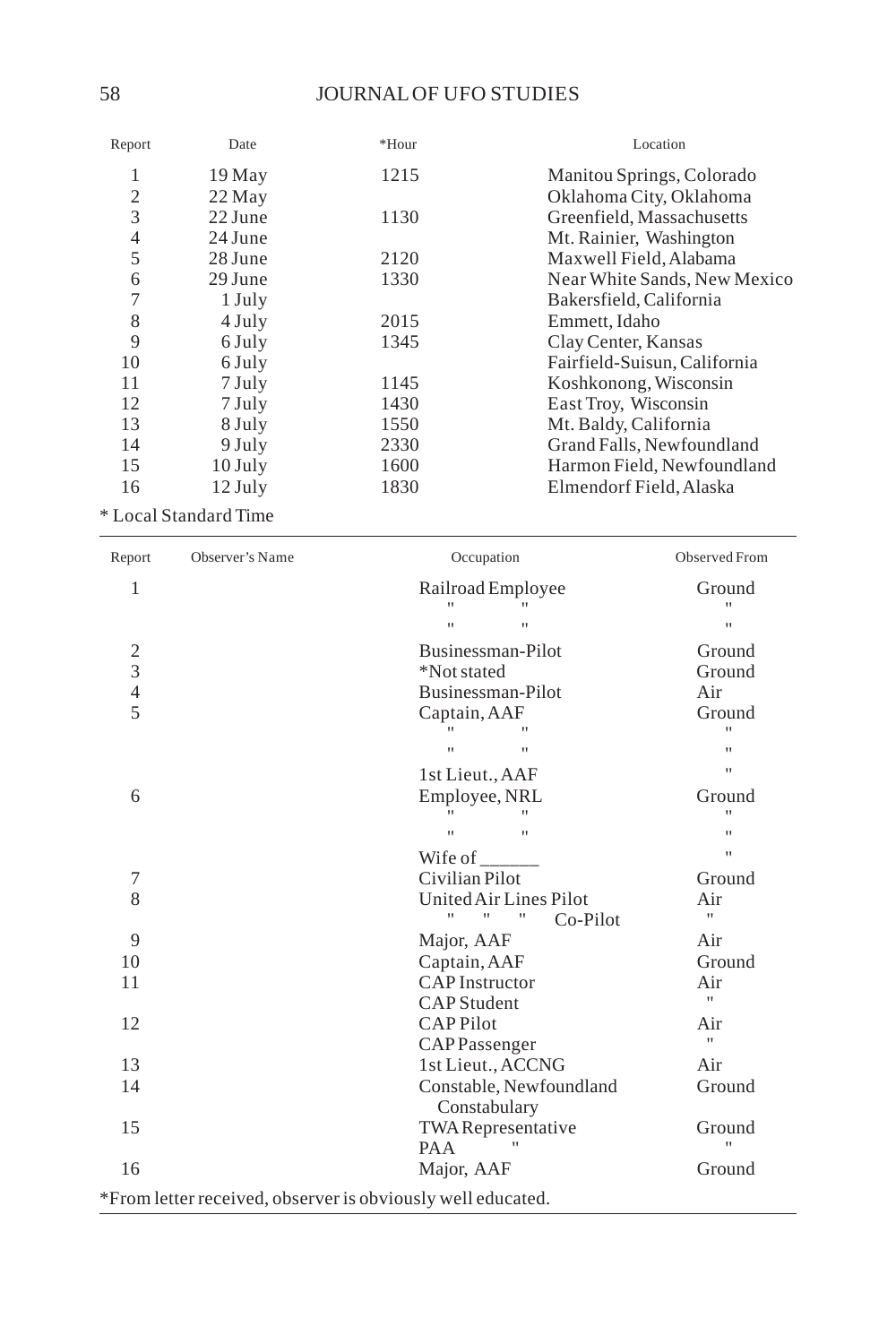# SWORDS: PROJECT SIGN 59

| Report              | Deviation from Straight Flight                                                                                                                                        |       | Color                                                  | Size                               |
|---------------------|-----------------------------------------------------------------------------------------------------------------------------------------------------------------------|-------|--------------------------------------------------------|------------------------------------|
| 1                   | Climbed, dove, hovered overhead, re-<br>sumed original course                                                                                                         |       | Silver                                                 | Apparently small                   |
| 2<br>3              | None reported                                                                                                                                                         |       | Silver, very<br>bright                                 | Small                              |
| $\overline{4}$<br>5 | Zig zag course "much like a water-<br>bug"                                                                                                                            |       | <b>Brilliance</b><br>slightly great-<br>er than a star | Not stated                         |
| 6                   | None reported                                                                                                                                                         |       | Some solar spec-<br>ular reflection                    | Not stated                         |
| 7<br>8              | None reported                                                                                                                                                         |       | Almost dusk:<br>could not dis-<br>tinguish             | Impossible to<br>determine         |
| 9                   | None reported                                                                                                                                                         |       | Very bright and<br>silvery colored                     | 30–50' in diameter                 |
| 10                  | None reported                                                                                                                                                         |       | Reflection from<br>sun                                 | Comparable to a<br>C-54 at 10,000' |
| 11                  | Descended edgewise, stopped at 4,000'<br>and assumed horizontal position. Pro-<br>ceeded in horizontal flight for 15<br>seconds, stopped again, then disapp-<br>eared |       | Not stated                                             | Not stated                         |
| 12                  | None reported                                                                                                                                                         |       | Not stated                                             | Not stated                         |
| 13                  | None reported                                                                                                                                                         |       | Of light-reflec-                                       | Apparent depth of                  |
| 14                  | None reported                                                                                                                                                         |       | ting nature<br>Phosphorous<br>color                    | a P-51<br>Not stated               |
| 15                  | None reported                                                                                                                                                         |       | Silvery                                                | Same span as a<br>C-54 at 10,000'  |
| 16                  | Followed contours of mountains five<br>miles away from observers                                                                                                      |       | Resembled a<br>grayish balloon                         | Approx. 10' in<br>diameter         |
| Report              | Shape                                                                                                                                                                 | Sound | Trail                                                  | Weather                            |
| 1                   | No definite shape could be<br>determined                                                                                                                              | None  | None                                                   | <b>CAVU</b>                        |
| 2<br>3              | Irregular; round, Did not<br>appear particularly disc-<br>shaped                                                                                                      | None  | None                                                   | Not stated                         |
| $\overline{4}$<br>5 | None stated; seemed like                                                                                                                                              | None  | None                                                   | Clear moonlight                    |
| 6<br>7              | a bright light<br>No details other than that<br>shape was uniform with no<br>protuberances                                                                            | None  | Possible vapor<br>trails                               | <b>CAVU</b>                        |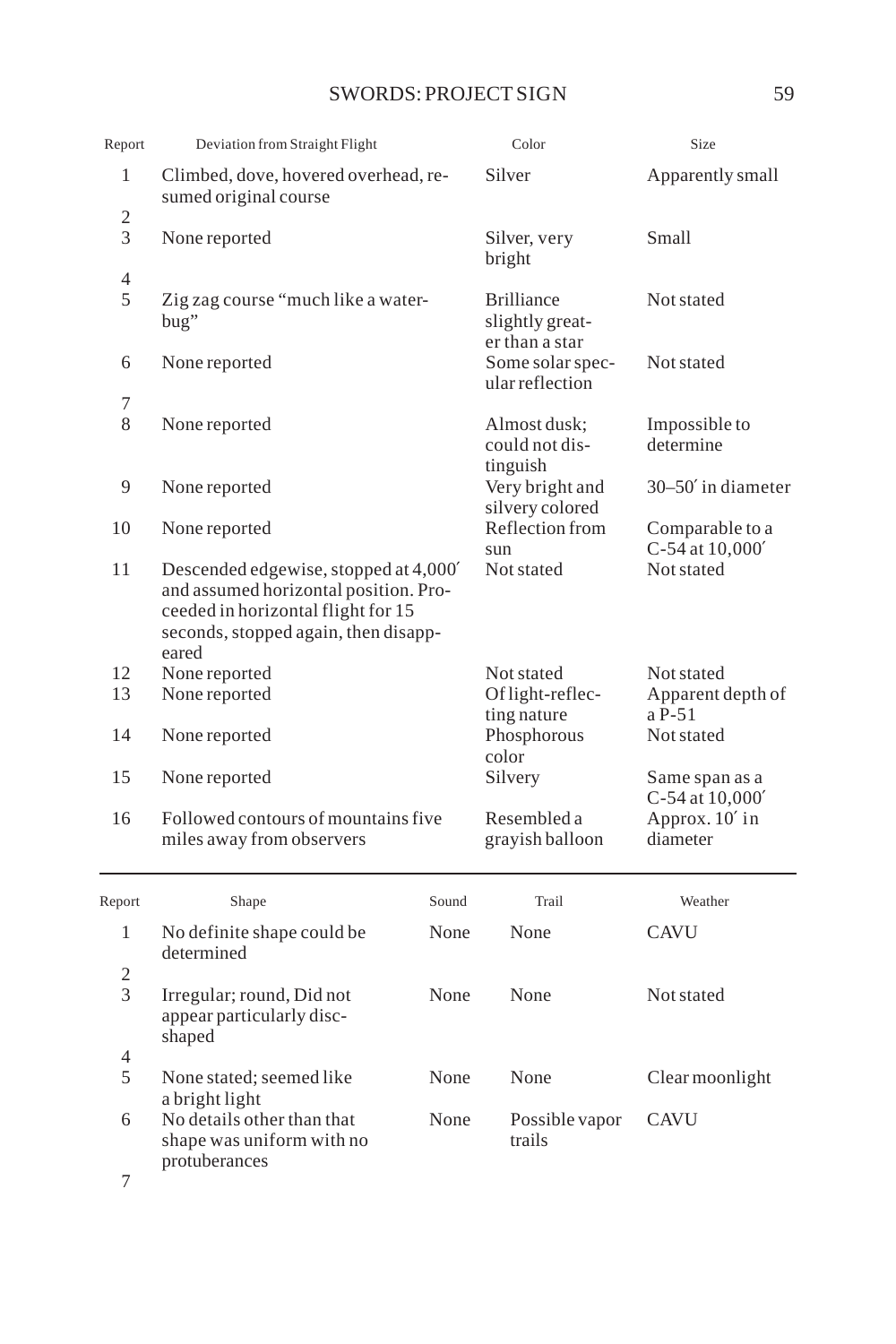# 60 JOURNAL OF UFO STUDIES

| Report   | Shape                                                                                                                                        | Sound        | Trail                                                                                                                                                     | Weather                                                                     |
|----------|----------------------------------------------------------------------------------------------------------------------------------------------|--------------|-----------------------------------------------------------------------------------------------------------------------------------------------------------|-----------------------------------------------------------------------------|
| 8        | None definite, but seemed<br>flat on base with the top<br>slightly rough in contour                                                          | None         | None                                                                                                                                                      | <b>CAVU</b>                                                                 |
| 9        | Round, disc-shaped                                                                                                                           | None         | None                                                                                                                                                      | <b>CAVU</b>                                                                 |
| 10       | No shape could be disting-<br>uished                                                                                                         | None         | None                                                                                                                                                      | Sunny                                                                       |
| 11       | Not stated, but report re-<br>fers to "saucer" several<br>times                                                                              | None         | None                                                                                                                                                      | <b>CAVU</b>                                                                 |
| 12<br>13 | Same as Report No. 11<br>Flat object, of light-re-<br>flecting nature which appear-<br>ed to be without vertical<br>fin or any visible wings | None<br>None | None<br>None                                                                                                                                              | <b>CAVU</b><br>Not stated                                                   |
| 14       | Egg-shaped, or like barrel<br>head                                                                                                           | None         | None                                                                                                                                                      | <b>CAVU</b>                                                                 |
| 15       | Circular in shape, like<br>wagon wheel                                                                                                       | None         | Bluish black<br>trail approx.<br>15 mi. long                                                                                                              | Clear with scat-<br>tered cumulus<br>at 8 to 10,000'                        |
| 16       | Resembled balloon                                                                                                                            | None         | None                                                                                                                                                      | Not stated                                                                  |
| Report   | Manner of Disappearance                                                                                                                      |              | Remarks                                                                                                                                                   |                                                                             |
| 1        | Climbed very fast and out of sight                                                                                                           |              | No definite shape could be determined<br>and even with the aid of 4 to 6 pow-<br>er binoculars object could not be<br>brought into focus                  |                                                                             |
| 2        |                                                                                                                                              |              |                                                                                                                                                           |                                                                             |
| 3        | Obscured by a cloud bank                                                                                                                     |              | From letter this observer wrote, it<br>is obvious he is a well-educated<br>person. Seeks no publicity.                                                    |                                                                             |
| 4<br>5   | Lost in brilliancy of the moon                                                                                                               |              | Observers (2 rated, 2 air intell.)<br>phoned Field Ops to ascertain no<br>scheduled experimental a/c were in<br>vicinity. Sky chart attached to re[port?] |                                                                             |
| 6        | Cannot explain, except that reflec-<br>tion angle may have changed abruptly                                                                  |              | Observer is Admin. Asst. in the Rock-<br>et Sonde Sect. of NRL. Two other<br>"scientists", and wife of one, were<br>in party and made same observation    |                                                                             |
| 7        |                                                                                                                                              |              |                                                                                                                                                           |                                                                             |
| 8        | Don't know whether they put on a tre-<br>mendous burst of speed, or disinteg-<br>rated. However, they did disappear<br>into sunset           |              | Observers were Pilot, Co-Pilot, of<br>scheduled UALDC-3. Stewardess also<br>saw objects. Suggest reading of very<br>detailed statements.                  |                                                                             |
| 9        | Unexplained                                                                                                                                  |              | izon, observer looked at chart in<br>his lap to check position. When he<br>off his left wing at 11 o'clock                                                | When first sighting object near hor-<br>looked out window again, object was |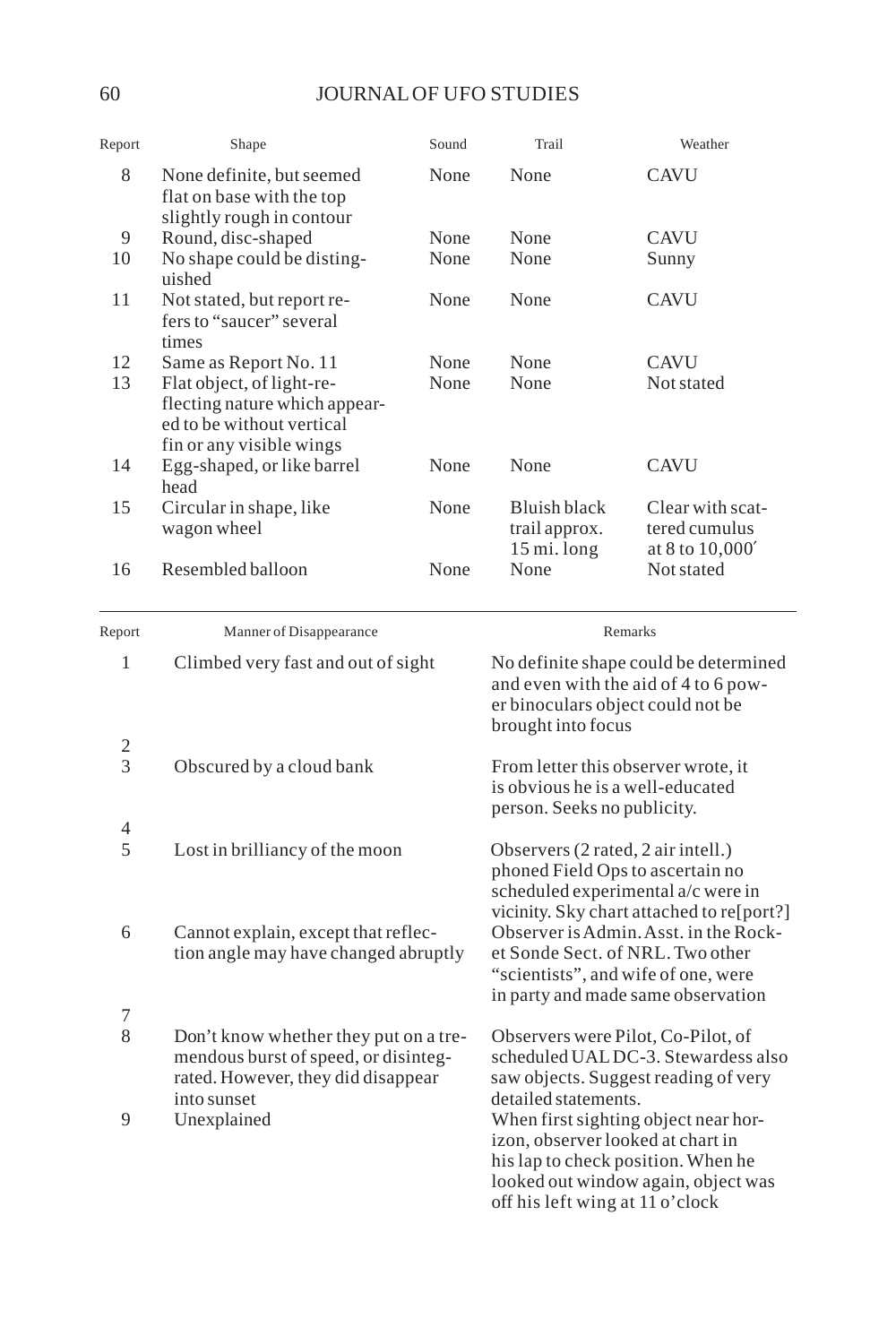| Report | Manner of Disappearance                                                      | Remarks                                                                                                                                            |
|--------|------------------------------------------------------------------------------|----------------------------------------------------------------------------------------------------------------------------------------------------|
| 10     | Disappeared at an angle of about $30^{\circ}$<br>above the earth's surface   | Rolled from side to side 3 times in<br>its path across the sky. Sun reflect-<br>ed from top side, but never from und-<br>erside, even when turning |
| 11     | Unexplained                                                                  | None                                                                                                                                               |
| 12     | Unexplained                                                                  | None                                                                                                                                               |
| 13     | Pilot (at 300 MPH) attempted to keep<br>object in sight, but unable to do so | Observer contacted bases in area w[hich?]<br>reported no a/c in air at time                                                                        |
| 14     | Unexplained                                                                  | First 4 discs flying line-a-trail                                                                                                                  |
| 15     | Unexplained                                                                  | Seemed to cut clouds open as it<br>passed thru. Trail was like beam<br>seen after a high-powered landing<br>light is switched off.                 |
| 16     | Not stated                                                                   | Object was observed paralleling the<br>course of a C-47 then landing.                                                                              |

From detailed study of reports selected for their impression of veracity and reliability, several conclusions have been formed:

(a) This "flying saucer" situation is not all imaginary or seeing too much in some natural phenomenon. Something is really flying around.

(b) Lack of topside inquiries, when compared to the prompt and demanding inquiries that have originated topside upon former events, give more than ordinary weight to the possibility that this is a domestic project, about which the President, etc. know.

- (c) Whatever the objects are, this much can be said of their physical appearance:
	- 1. The surface of these objects is metallic, indicating a metallic skin, at least.
	- 2. When a trail is observed, it is lightly colored, a Blue-Brown haze, that is similar to a rocket engine's exhaust. Contrary to a rocket of the solid type, one observation indicates that the fuel may be throttled which would indicate a liquid rocket engine.
	- 3. As to shape, all observations statethat the object is circular or at least elliptical, flat on the bottom and slightly domed on the top. The size estimates place it somewhere near the size of a C-54 or a Constellation.
	- 4. Some reports describe two tabs, located at the rear and symmetrical about the axis of flight motion.
	- 5. Flights have been reportred, from three to nine of them, flying good formation on each other, with speeds always above 300 knots.
	- 6. The discs oscillate laterally while flying along, which could be snaking.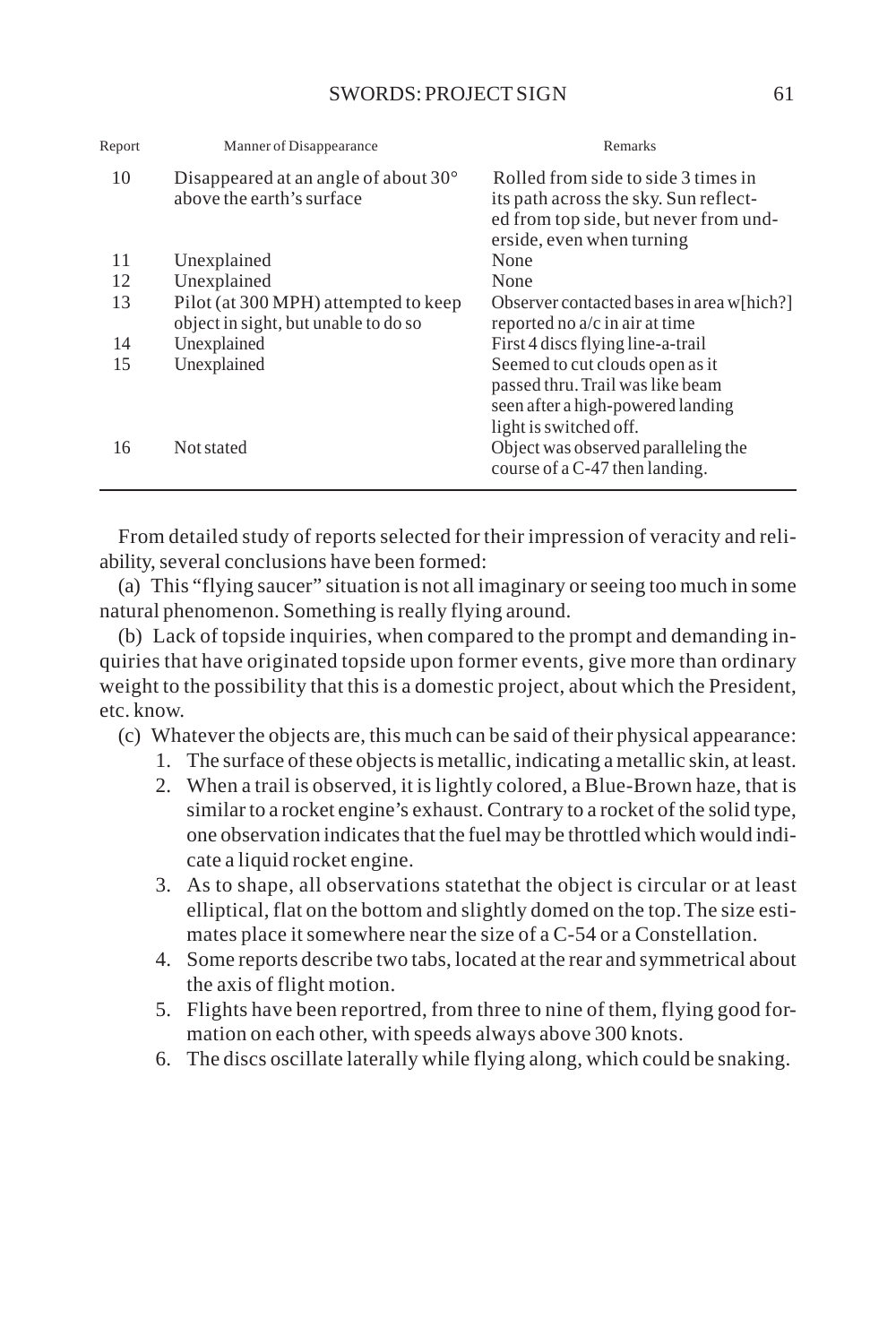#### 62 JOURNAL OF UFO STUDIES

## APPENDIX 2 MAJ. GEN. CABELL PRESSURES PROJECT SIGN

## Department of the Air Force Headquarters United States Air Force Washington

3 Nov 1948

| SUBJECT: | Flying Object Incidents in the United States |
|----------|----------------------------------------------|
| TO:      | Commanding General, Air Materiel Command     |
|          | Wright-Patterson Air Force Base              |
|          | Dayton, Ohio                                 |

1. By letter dated 30 December 1947 from the Director of Research and Development, Headquarters USAF, your Headquarters was required to establish Project "SIGN".

2. The conclusion appears inescapable that some type of flying object has been observed. Identification and the origin of these objects is not discernible to this Headquarters. It is imperative, therefore, that efforts to determine whether these objects are of domestic or foreign origin must be increased until conclusive evidence is obtained. The needs of national defense require such evidence in order that appropriate countermeasures may be taken.

3. In addition to the imperative need for evidence to permit countermeasures, is the necessity of informing the public as to the status of the problem. To date there has been too little data to present to the public. The press, however, is about to take it into its own hands and demand to be told what we do or do not know about the situation. Silence on our part will not long be acceptable.

4. Request immediate information as to your conclusions to date and your recommendations as to the information to be given to the press. Your recommendation is requested also as to whether that information should be offered to the press or withheld until it is actively sought by the press.

#### BY COMMAND OF THE CHIEF OF STAFF:

 $\sqrt{\text{sig}}$ 

C. P. CABELL Major General, USAF Director of Intelligence, Office of Deputy Chief of Staff, Operations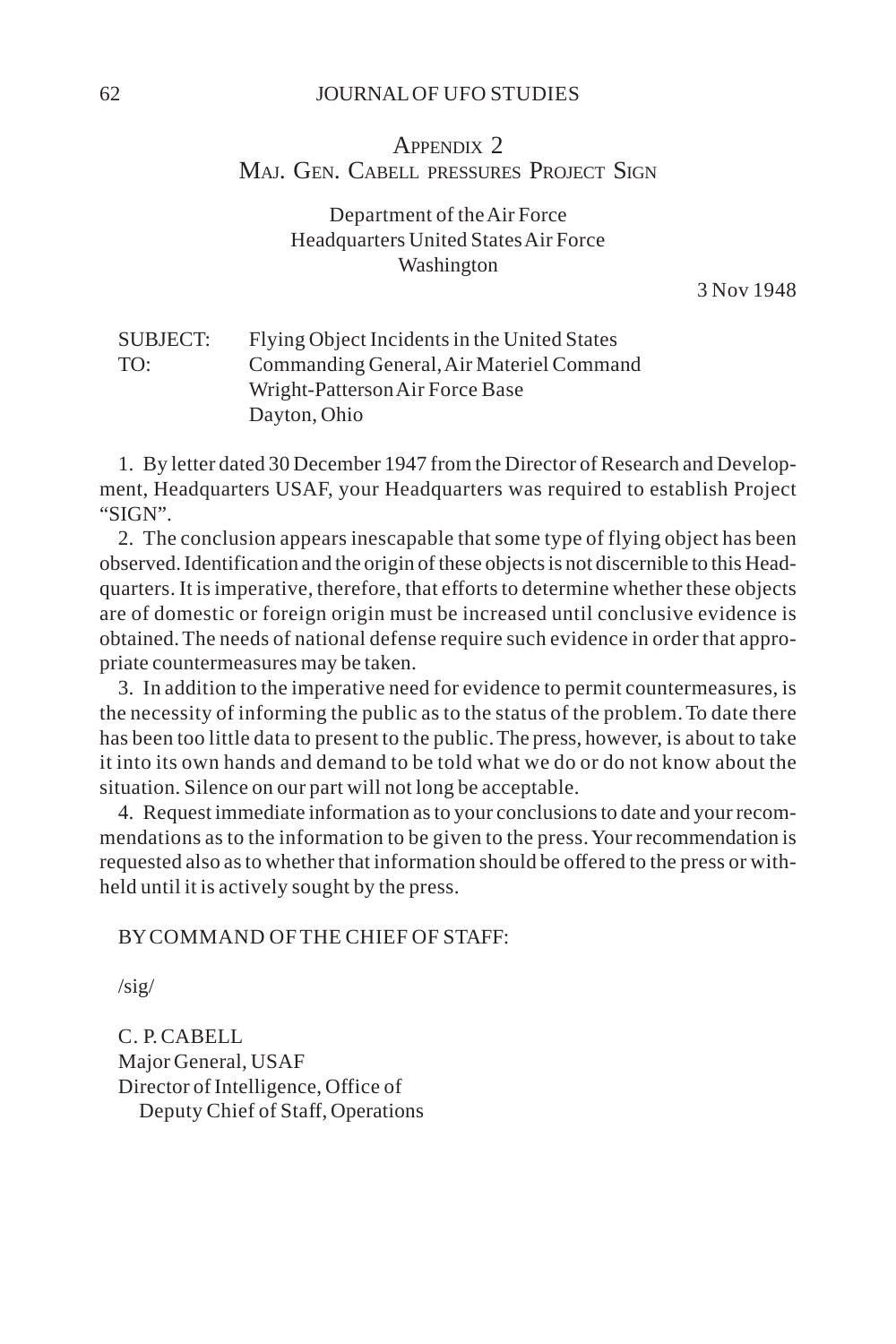## APPENDIX 3 COL. MCCOY REPLIES

Basic ltr fr Hq USAF, 3 Nov 48 to CG, AMC, "Flying Object Incidents in the United States"

#### 1st Ind MCIAT/ABD/amb

Hq AMC, Wright-Patterson Air Force Base, Dayton, Ohio. 8 Nov 48 TO: Chief of Staff, United States Air Force, Washington 25, D. C., ATTN: AFOIR

1. In attempting to arrive at conclusions as to the nature of unidentified flying object incidents in the United States, this Command has made a study of approximately 180 such incidents. Data derived from initial reports have been supplemented by further information obtained from check lists submitted by mail, from interrogations of other field agencies, and by personal investigation by personnel of this Command in the case of incidents that seem to indicate the possibility of obtaining particularly significant information.

2. The objects described fall into the following general classification groups, according to shape or physical configuration:

- a. Flat disc of circular or approximately circular shape.
- b. Torpedo or cigar shaped aircraft, with no wings or fins visible in flight.
- c. Spherical or balloon shaped objects.
- d. Balls of light with no apparent form attached.

3. Some of the objects sighted have definitely been identified, upon further investigation, as weather or upper air scientific balloons of some type. A great many of the round or balloon shaped objects indicated in paragraph 2c above are probably of the same nature, although in most cases, definite confirmation of that fact has been impossible to obtain.

4. Some of the objects have been identified as being astro-physical in nature. For example, in daylight sightings, the planet Venus has been reported as a round, silvery object at extremely high altitude. Action is being taken to obtain the services of a prominent astro-physicist as a consultant, to study all of the incidents to determine whether some can be identified as meteors, planets or other manifestations of astral bodies.

5. Arrangements for accomplishing a study of the psychological problems involved in this project are being made in coordination with the Aero-Medical Laboratory at this Headquarters. The possibility that some of the sightings are hallucinations, optical illusions or even deliberate hoaxes has been considered.

6. Although explanation of many of the incidents can be obtained from the investigations described above, there remains a certain number of reports for which no reasonable everyday explanation is available. So far, no physical evidence of the existence of the unidentified sightings has been obtained. Prominent scientists, including Dr. Irving Langmuir of the General Electric Company, have been interviewed to determine whether they could advance any reasonable explanation for character